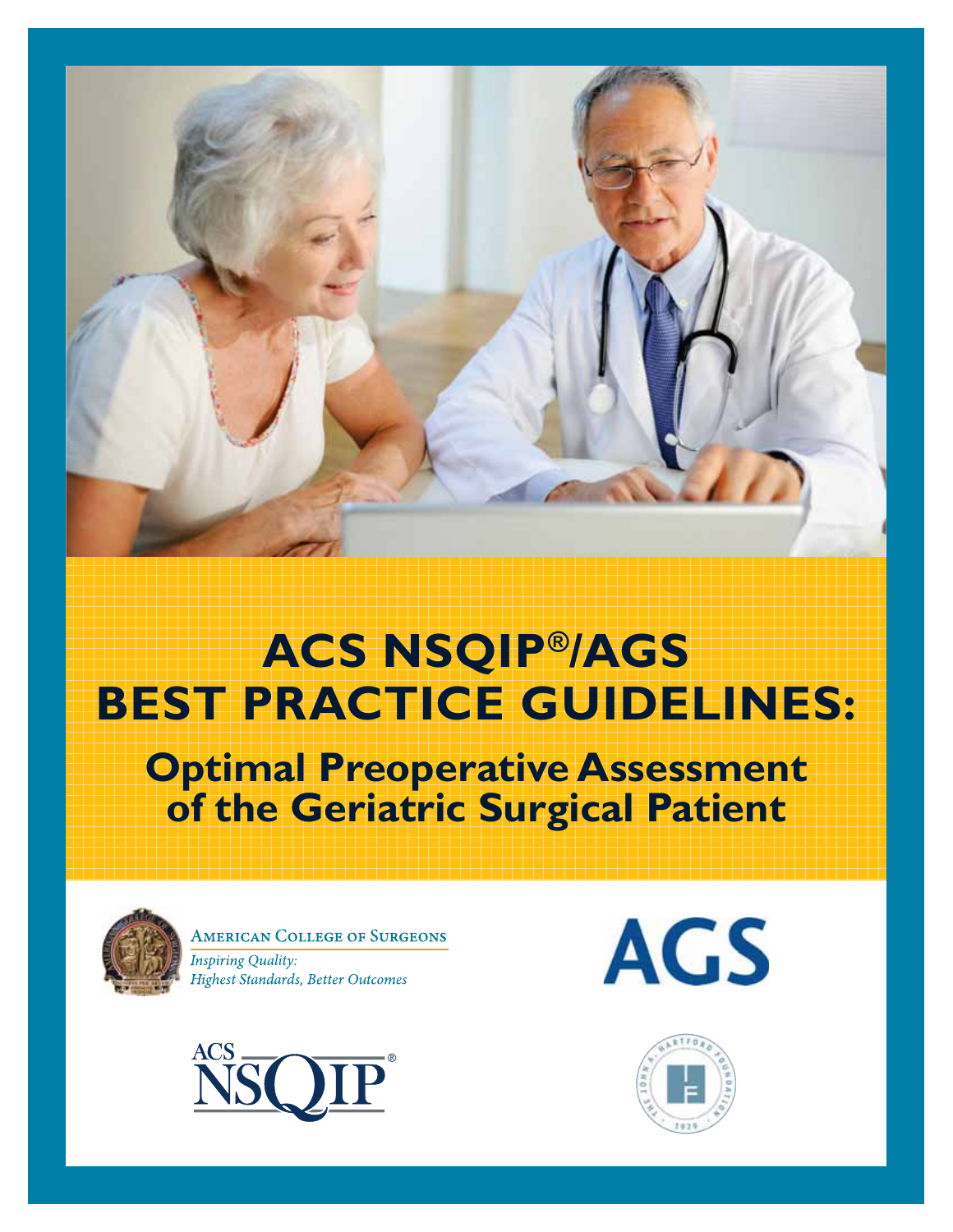Warren B. Chow, MD, MS Clifford Y. Ko, MD, MS, MSHS, FACS Ronnie A. Rosenthal, MD, MS, FACS Nestor F. Esnaola, MD, MPH, MBA, FACS

# Introduction

The population of the United States is growing and aging. The U.S. Census Bureau projects the number of Americans age 65 years and older will more than double between 2010 and 2050. The percentage of Americans 65 and older will grow from 13% to more than 20% of the total population by 2030, and the fastest growing segment of this group (individuals 85 years and older) is expected to triple in number over the next four decades. These changes in the age demographics of the U.S. population are largely due to people living longer and the "baby boomer" generation crossing into the 65 and older age bracket in 2011.<sup>1</sup> How will this demographic change impact the health care system?

The National Hospital Discharge Survey has demonstrated increasing hospital utilization by elderly persons. In 1970, individuals 65 and older represented 10% of the population<sup>2</sup> and accounted for 20% of hospital discharges and 33% of the days of care.<sup>3</sup> By 2007, the percentage of persons 65 and older grew modestly to 13%, yet their hospital use increased drastically to 37% of hospital discharges and 43% of the days of care.<sup>4</sup> The older individuals have significantly higher rates per population of both inpatient and outpatient surgical and nonsurgical procedures compared with other age groups.<sup>3-5</sup> In 2006, elderly patients underwent 35.3% of inpatient procedures and 32.1% of outpatient procedures.<sup>3,5</sup> As the population of the U.S. continues to age, it will place greater demands on surgical services.<sup>6</sup> It is imperative that strategies are developed to meet these growing demands and to ensure higher-quality care for geriatric surgical patients.

This American College of Surgeons National Surgical Quality Improvement Program (ACS NSQIP)/American Geriatrics Society (AGS) Best Practices Guidelines focus on the optimal preoperative assessment of the geriatric surgical patient. It is a compilation of the most current and evidence-based recommendations for improving the perioperative care of this vulnerable population. While this guide is meant to help surgical teams, other proceduralists, and anesthesiologist in their practice, it is not a substitution for clinical judgment and experience.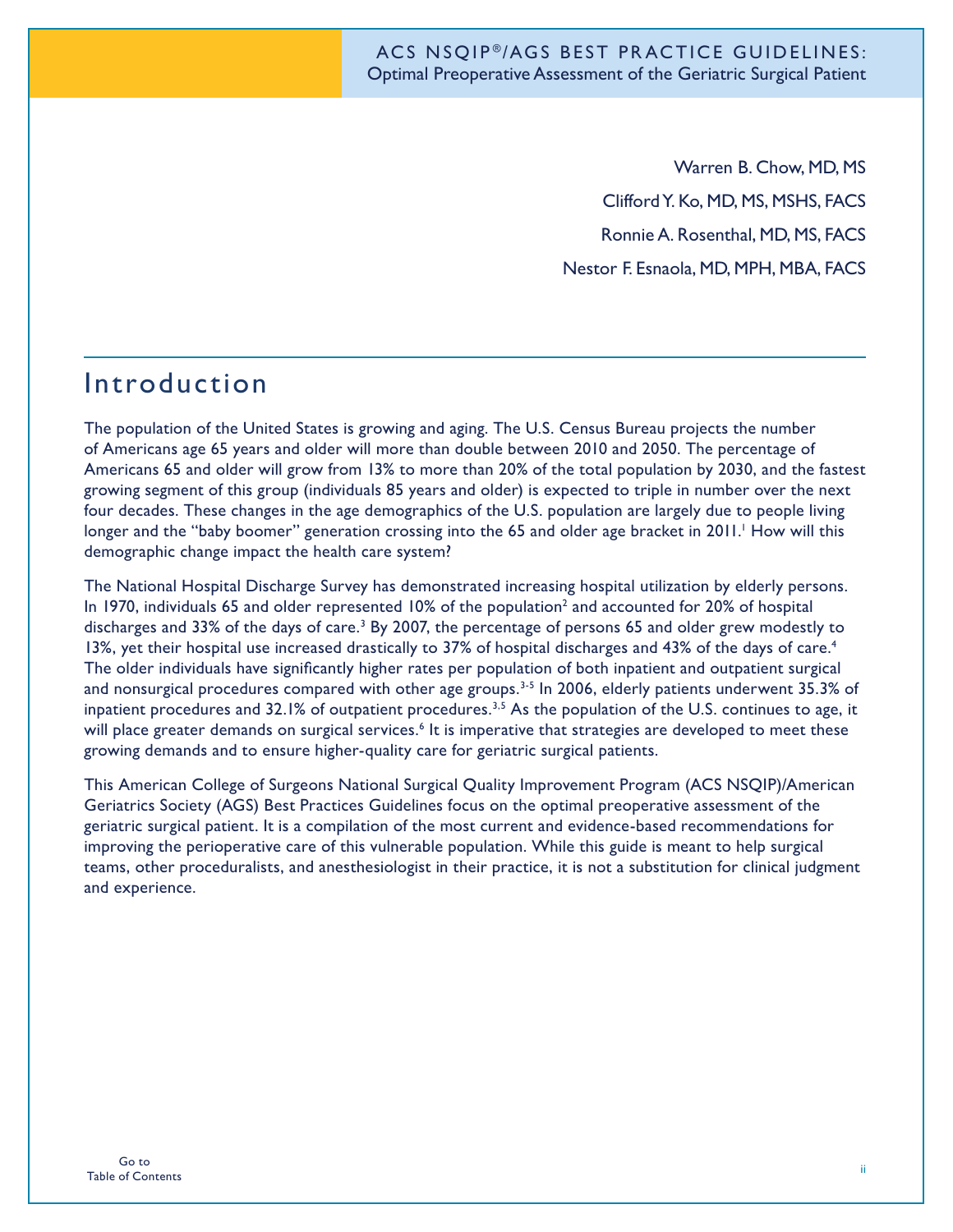# Table of Contents

| SECTION II.                                                                       |  |
|-----------------------------------------------------------------------------------|--|
| <b>SECTION III.</b>                                                               |  |
| SECTION IV.                                                                       |  |
|                                                                                   |  |
| <b>SECTION VI.</b>                                                                |  |
| <b>SECTION VII.</b>                                                               |  |
|                                                                                   |  |
|                                                                                   |  |
|                                                                                   |  |
|                                                                                   |  |
|                                                                                   |  |
| $\bullet$                                                                         |  |
| APPENDIX IV. Recommendations for Preoperative Nutritional Support 30<br>$\bullet$ |  |
| APPENDIX V.<br>Beers Criteria for Potentially Inappropriate<br>$\bullet$          |  |
|                                                                                   |  |
| APPENDIX VI. Recommendations for Preoperative Discontinuation                     |  |
| • APPENDIX VII. ACC/AHA Guidelines for Perioperative Beta Blockers 40             |  |
|                                                                                   |  |
|                                                                                   |  |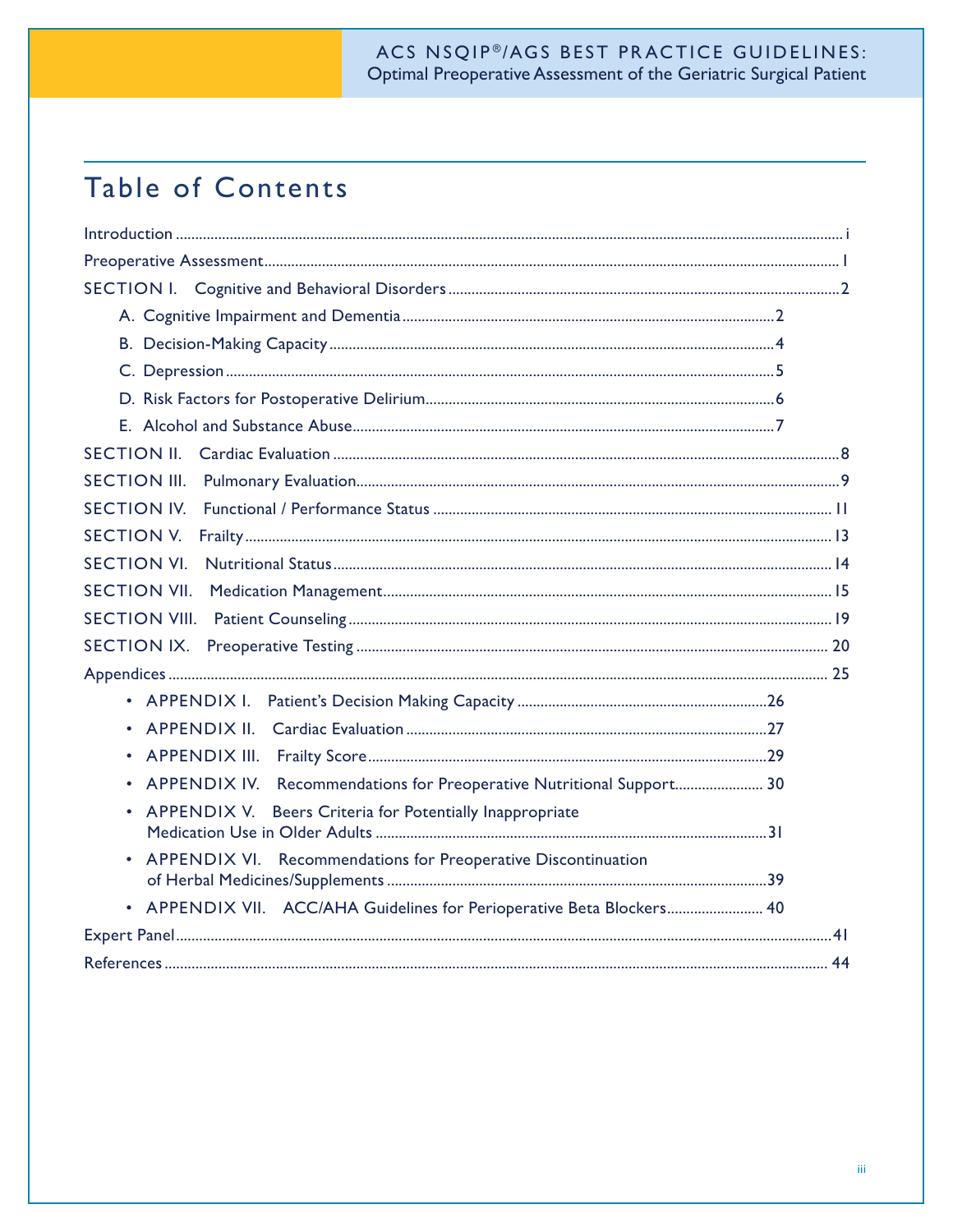# Preoperative Assessment

In addition to conducting a complete and thorough history and physical examination of the patient, the following assessments are strongly recommended:

| Assess the patient's cognitive ability and capacity to understand the<br>anticipated surgery (see Section I.A, Section I.B, and Appendix I).                                                                                |
|-----------------------------------------------------------------------------------------------------------------------------------------------------------------------------------------------------------------------------|
| Screen the patient for <b>depression</b> (see Section I.C).                                                                                                                                                                 |
| Identify the patient's risk factors for developing postoperative delirium (see Section I.D).                                                                                                                                |
| Screen for alcohol and other substance abuse/dependence (see Section I.E).                                                                                                                                                  |
| Perform a preoperative cardiac evaluation according to the American<br>College of Cardiology/American Heart Association (ACC/AHA) algorithm for<br>patients undergoing noncardiac surgery (see Section II and Appendix II). |
| Identify the patient's risk factors for postoperative pulmonary complications<br>and implement appropriate strategies for prevention (see Section III).                                                                     |
| Document functional status and history of falls (see Section IV).                                                                                                                                                           |
| Determine baseline frailty score (see Section V and Appendix III).                                                                                                                                                          |
| Assess patient's nutritional status and consider preoperative interventions<br>if the patient is at severe nutritional risk (see Section VI and Appendix IV).                                                               |
| Take an accurate and detailed medication history and consider<br>appropriate perioperative adjustments. Monitor for polypharmacy<br>(see Section VII, Appendix V, Appendix VI, and Appendix VII).                           |
| Determine the patient's treatment goals and expectations in the<br>context of the possible treatment outcomes (see Section VIII).                                                                                           |
| Determine patient's family and social support system (see Section VIII).                                                                                                                                                    |
| Order appropriate preoperative diagnostic tests focused on elderly patients (see Section IX).                                                                                                                               |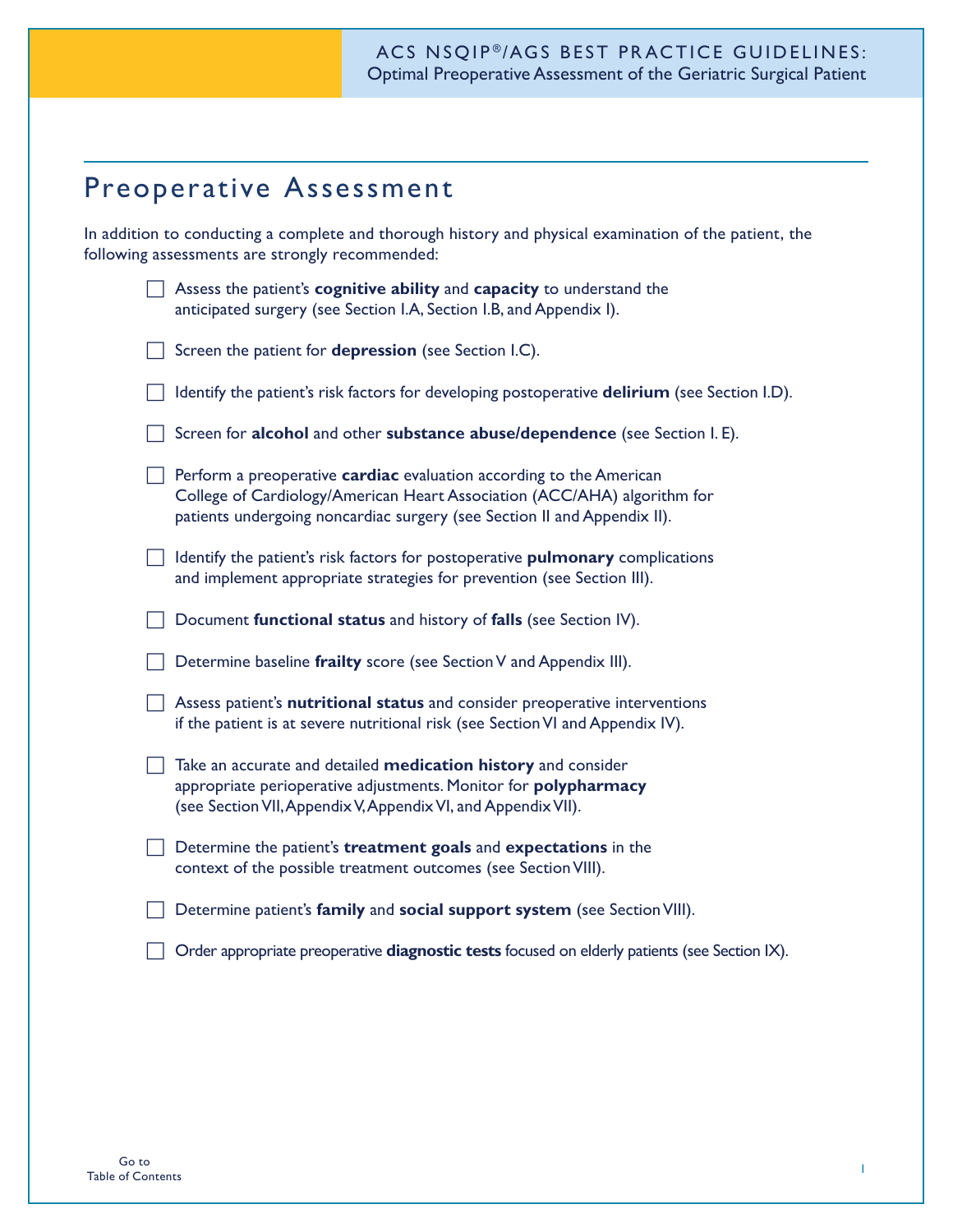# SECTION I. Cognitive and Behavioral Disorders

# A. Cognitive Impairment and Dementia

In 2002, the prevalence of cognitive impairment and dementia among individuals 71 years and older in the U.S. were estimated at 22.2% and 13.9%, respectively.<sup>7,8</sup> The prevalence of dementia increases exponentially with increasing age older than 65 years.<sup>9</sup> As the proportion of Americans 85 years and older grows, the number of people living with dementia is projected to rise dramatically.<sup>10</sup>

Preexisting cognitive impairment strongly predicts postoperative delirium,<sup>11-15</sup> which is associated with worse surgical outcomes, including longer hospital stays, increased risk of perioperative mortality,<sup>11,13</sup> and postoperative functional decline.14

### **ASSESSING COGNITIVE ABILITY**

#### **Cognitive Ability:**

- For any patient older than age 65 without a known history of cognitive impairment or dementia, a history and cognitive assessment, such as the Mini-Cog (see below), are essential.
- If possible, a knowledgeable informant, such as a spouse or a family member, should be interviewed about the evolution of any cognitive or functional decline in the patient.<sup>16</sup>
- If the patient has experienced a decline, they should be referred for further evaluation to a primary care physician, geriatrician, or mental health specialist.
- Postoperative cognitive dysfunction is common but difficult to quantify without documentation of the patient's baseline cognitive status.<sup>17,18</sup>

The cognitive assessment should be performed early in the patient evaluation because any evidence of cognitive impairment or dementia may indicate that subsequent assessment of functional status and/or medication use may be unreliable.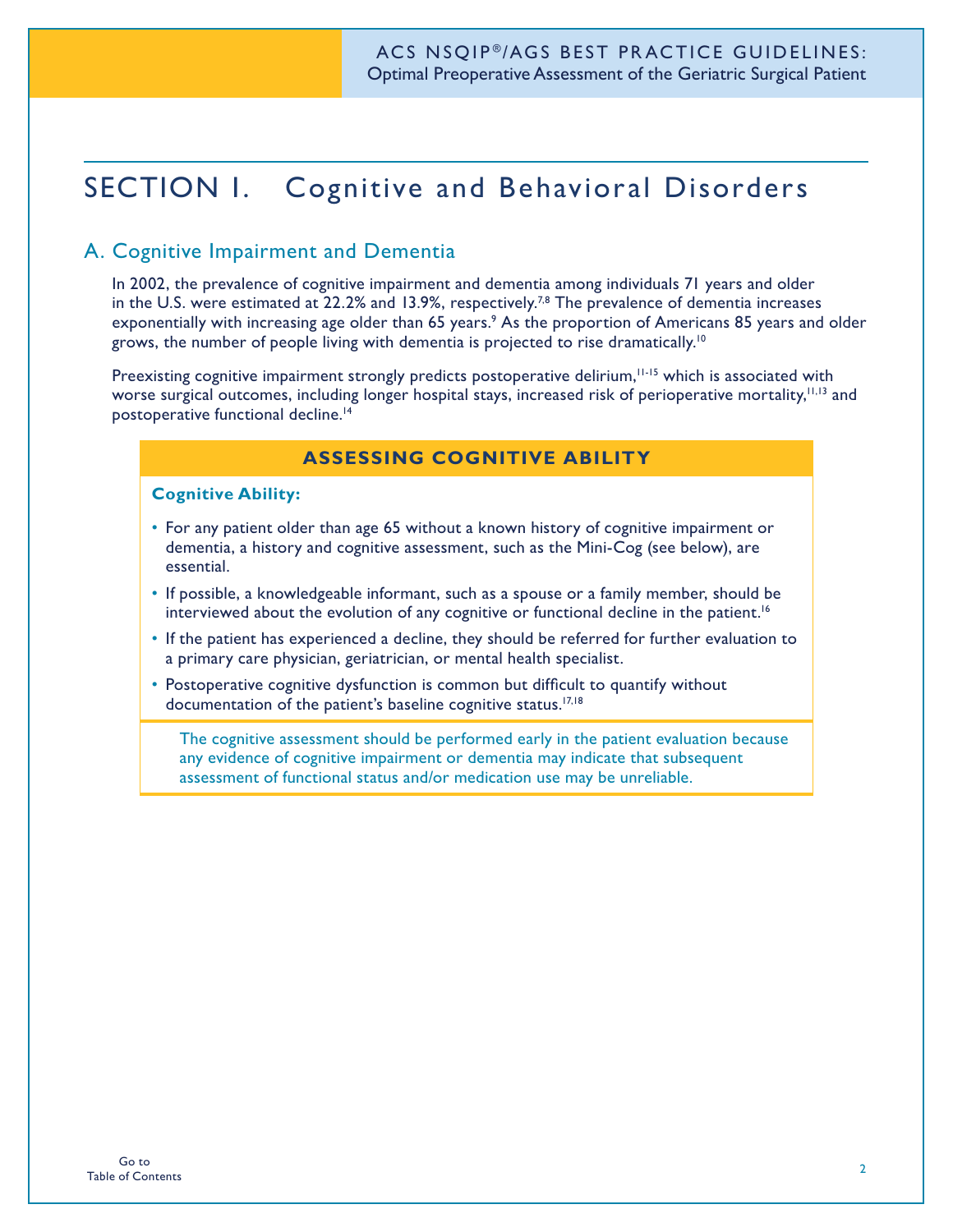| Mini-Cog: 3 Item Recall and Clock Draw <sup>19</sup>                                                               |                                                                                       |                                                                                                  |
|--------------------------------------------------------------------------------------------------------------------|---------------------------------------------------------------------------------------|--------------------------------------------------------------------------------------------------|
| I. GET THE PATIENT'S ATTENTION, THEN SAY:                                                                          |                                                                                       |                                                                                                  |
| "I am going to say three words that I want you to remember now and later.<br>The words are<br><b>Banana</b>        | <b>Sunrise</b>                                                                        | Chair                                                                                            |
| Please say them for me now."                                                                                       |                                                                                       |                                                                                                  |
| Give the patient 3 tries to repeat the words. If unable after 3 tries, go to next item.                            |                                                                                       |                                                                                                  |
| 2. SAY ALL THE FOLLOWING PHRASES IN THE ORDER INDICATED:                                                           |                                                                                       |                                                                                                  |
| the circle and set the hands to show 11:10 (10 past 11)."                                                          |                                                                                       | "Please draw a clock in the space below. Start by drawing a large circle. Put all the numbers in |
| If subject has not finished clock drawing in 3 minutes, discontinue and ask for recall<br>items.                   |                                                                                       |                                                                                                  |
| 3. SAY: "What were the three words I asked you to remember?"                                                       |                                                                                       |                                                                                                  |
| <b>Interpretation of the Mini-Cog</b>                                                                              |                                                                                       |                                                                                                  |
| <b>SCORING:</b>                                                                                                    |                                                                                       |                                                                                                  |
| 3 item recall (0-3 points):                                                                                        | I point for each correct word                                                         |                                                                                                  |
| Clock draw (0 or 2 points):                                                                                        | 0 points for abnormal clock<br>2 points for normal clock                              |                                                                                                  |
| A NORMAL CLOCK HAS ALL OF THE FOLLOWING ELEMENTS:                                                                  |                                                                                       |                                                                                                  |
| All numbers 1-12, each only once, are present in the correct order and direction<br>(clockwise) inside the circle. |                                                                                       |                                                                                                  |
| Two hands are present, one pointing to II and one pointing to 2.                                                   |                                                                                       |                                                                                                  |
| ANY CLOCK MISSING ANY OF THESE ELEMENTS IS SCORED ABNORMAL.<br>REFUSAL TO DRAW A CLOCK IS SCORED ABNORMAL.         |                                                                                       |                                                                                                  |
| Total Score of 0, 1, or 2 suggests possible impairment.<br>Total Score of 3, 4, or 5 suggests no impairment.       |                                                                                       |                                                                                                  |
| If the patient has evidence of cognitive impairment on the Mini-Cog, consider a referral to                        | a primary care physician, geriatrician, or mental health specialist. <sup>20,21</sup> |                                                                                                  |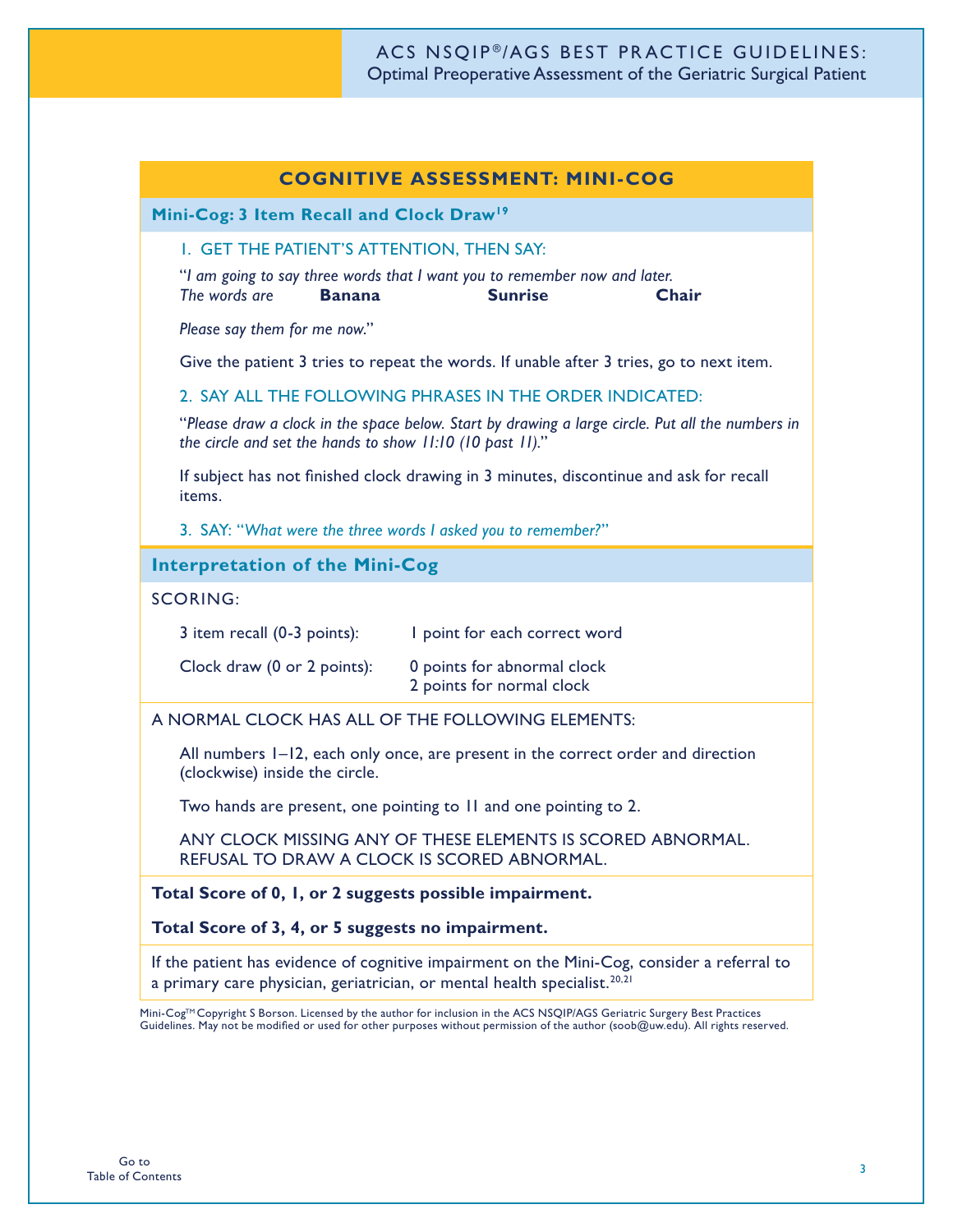# B. Decision-Making Capacity

Assessing the patient's decision-making capacity is critical in determining his or her ability to provide informed surgical consent. The physician should confirm that the patient is able to describe, in his/her own words, the important features of the discussion, including his/her medical condition and the indications, benefits, risks, and alternatives to surgical operations.

## **ASSESSING DECISION-MAKING CAPACITY**

### **Decision-Making Capacity22**

To determine the patient's decision-making capacity, the physician should confirm that the patient is able to describe (in his or her own words) the important features of the discussion, including his or her medical condition, and the indications/benefits/risks/ alternatives to surgical operations.

The four legally-relevant criterion for decision-making capacity:

- 1. The patient can clearly indicate his or her treatment choice.
- 2. The patient understands the relevant information communicated by the physician.
- 3. The patient acknowledges his or her medical condition, treatment options, and the likely outcomes.
- 4. The patient can engage in a rational discussion about the treatment options.

See **Appendix I** for more details about the assessment of decision-making capacity.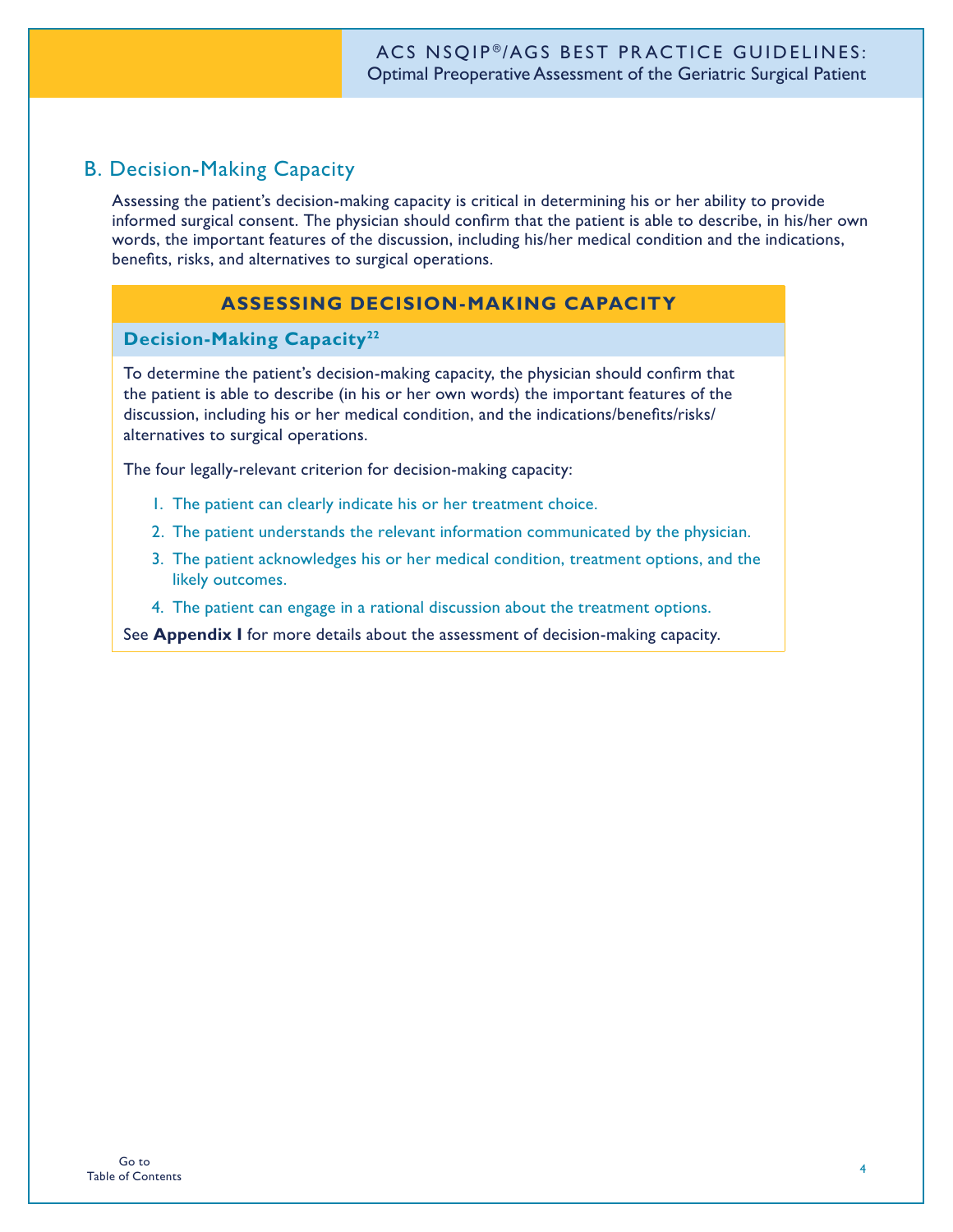# C. Depression

A recent study estimates the prevalence of depression among the U.S. population 71 years and older to be 11%.23 In the general elderly population, major depression occurs in 1% to 3%, with an additional 8% to 16% exhibiting clinically significant depressive symptoms.

Significant risk factors for depression in the elderly include female gender, disability, bereavement, sleep disturbance, and prior depression. Possible additional risk factors include poor health status, cognitive impairment, living alone, and new medical illness. $24$ 

Preoperative depression has been associated with increased mortality after coronary artery bypass graft  $(CABG)^{25}$  and longer postoperative length of stay after CABG and valve operations.<sup>26,27</sup> Depression has also been associated with higher pain perception and increased postoperative analgesic use.<sup>28,29</sup>

### **SCREENING FOR DEPRESSION**

**Patient Health Questionnaire-2 (PHQ-2)30**

- 1. *In the past 12 months, have you ever had a time when you felt sad, blue, depressed, or down for most of the time for at least two weeks?*
- 2. *In the past 12 months, have you ever had a time, lasting at least two weeks, when you didn't care about the things that you usually care about or when you didn't enjoy the things that you usually enjoy?*

**Interpretation of PHQ-2**

If the patient answers YES to either question, then further evaluation by a primary care physician, geriatrician, or mental health specialist is recommended.

NOTE: This screening test has not been validated in extremely frail elderly patients, those with severe concurrent medical illnesses, those who are suffering from medication side effects, or those with impaired communication skills.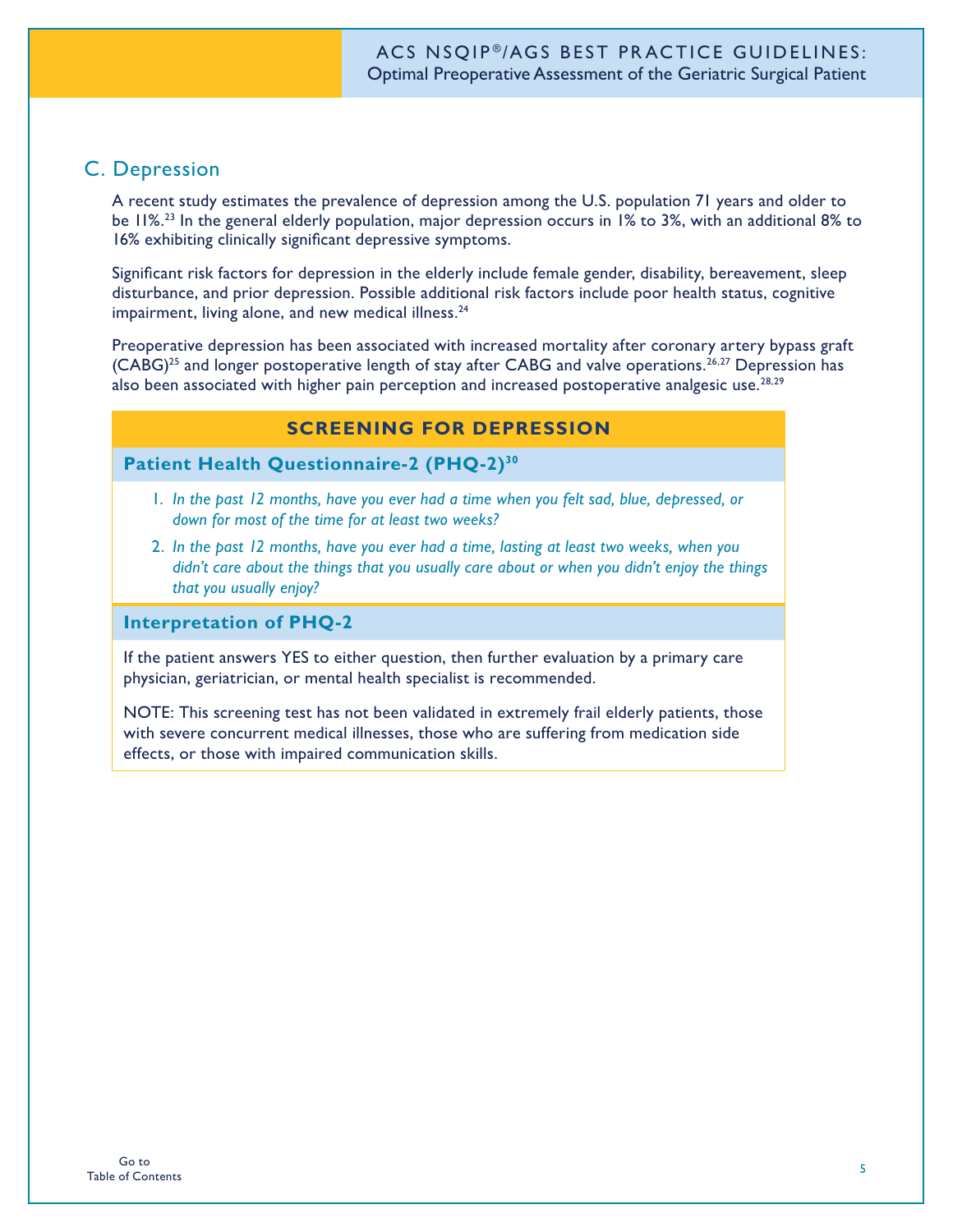# D. Risk Factors for Postoperative Delirium

Postoperative delirium is a common complication in elderly patients; in one prospective study of patients undergoing major, elective, noncardiac operations, 9% of patients developed postoperative delirium.12 In another study, patients undergoing surgical operations requiring postoperative intensive care unit (ICU) stay, 44% of the patients experienced postoperative delirium.13 Other studies have described incidence of delirium ranging from  $5.1\%$  to  $52.2\%$ , with higher rates after hip fracture and aortic surgery.<sup>31</sup>

Risk factors for postoperative delirium are shown below, with the *strongest predisposing factor being preexisting cognitive impairment and dementia*. 13,32 Postoperative delirium is associated with higher mortality and complications, rates of institutionalization, greater costs and use of hospital resources, longer lengths of stay, and poorer functional recovery.<sup>11-13,31,32</sup>

# **RISK FACTORS FOR POSTOPERATIVE DELIRIUM12,13,20,21,31-38**

### **Risk Factors**

#### **Cognitive and Behavioral Disorders**

- Cognitive impairment and dementia
- Untreated or inadequately controlled pain
- Depression
- Alcohol use
- Sleep deprivation

#### **Disease/Illness Related**

- Severe illness/comorbidities
- Renal insufficiency
- Anemia
- Hypoxia

#### **Metabolic**

- Poor nutrition
- Dehydration
- Electrolyte abnormalities

#### **Functional Impairments**

- Poor functional status
- Immobilization
- Hearing or vision impairment

#### **Other**

- Older age  $\geq$  70 years
- Polypharmacy and use of psychotropic medications (benzodiazepines, anticholinergics, and antihistamines)
- Risk of urinary retention or constipation, presence of urinary catheter

In patients at risk for postoperative delirium, administration of benzodiazepines and antihistamines (for example, diphenhydramine) should be avoided, except in certain circumstances (see **Section VII**).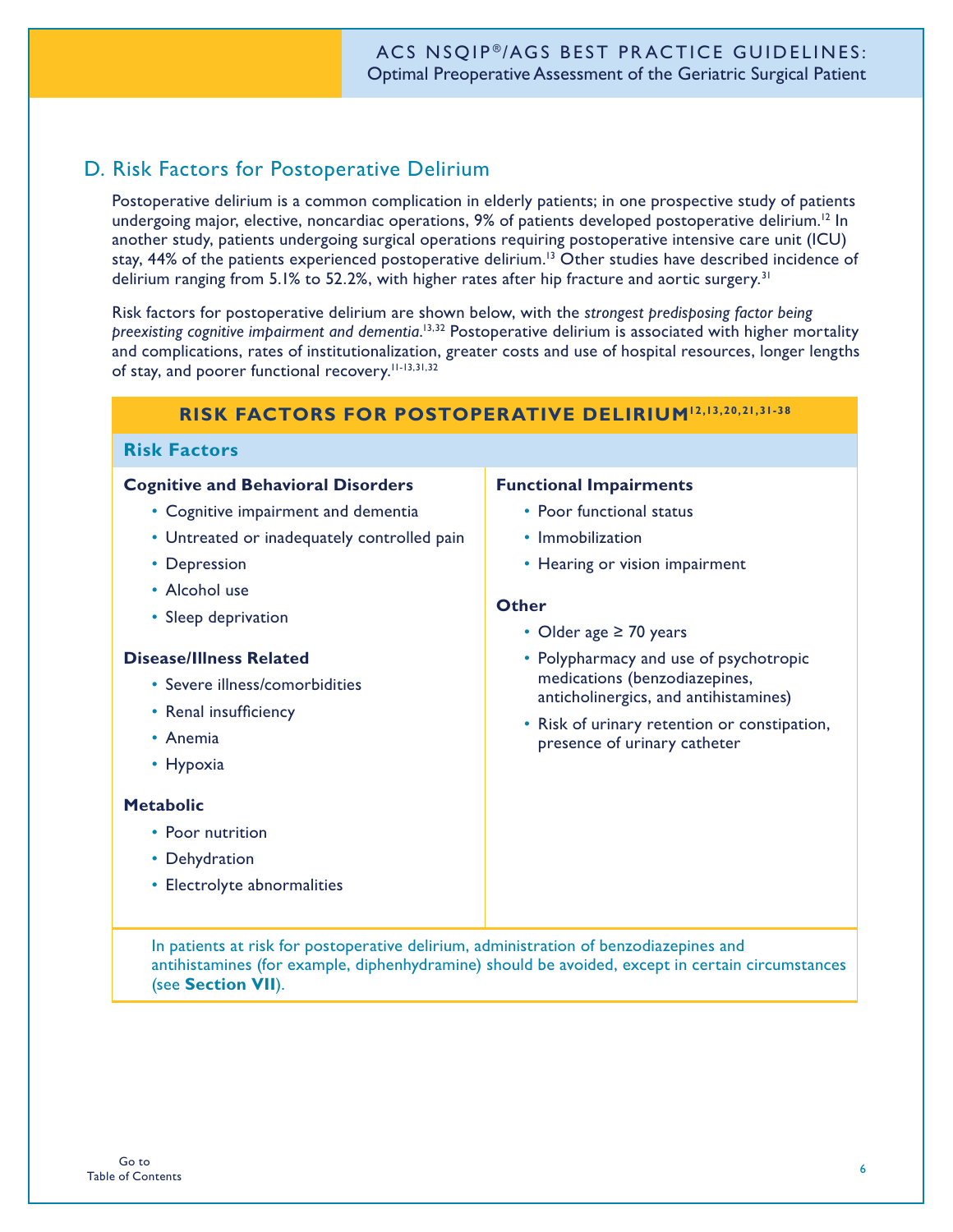# E. Alcohol and Substance Abuse

A national survey estimated 60% of individuals 50 years and older used alcohol during the 2005–2006 period; fewer people used drugs (2.6% marijuana, and 0.41% cocaine).<sup>39</sup> For elderly men ( $\geq$ 65 years), the prevalence of at-risk (2+ drinks/day) and binge-drinking (5+ drinks/day) were 13% and 14.5%, respectively; for elderly women, the prevalence of at-risk and binge drinking were 8.1% and 3.3%.<sup>40</sup>

Preoperative alcohol abuse and dependence are associated with increased rates of postoperative mortality and complications, including pneumonia, sepsis, wound infection and disruption, and prolonged length of stay.<sup>41,42</sup>

### **SCREENING FOR ALCOHOL AND SUBSTANCE ABUSE**

### **Modified Version of CAGE43-46**

Ask the patient the following four questions:

- 1. *Have you ever felt you should Cut down on your drinking or drug use?*
- 2. *Have people Annoyed you by criticizing your drinking or drug use?*
- 3. *Have you ever felt bad or Guilty about your drinking or drug use?*
- 4. Have you ever had a drink or drug first thing in the morning (Eye-opener) to steady your *nerves or to get rid of a hangover?*

### **Interpretation of Modified CAGE**

If YES to any of these questions, consider perioperative prophylaxis for withdrawal syndromes.

If operation can be delayed, consider referring motivated patients to substance abuse specialist for preoperative abstinence or medical detoxification.

Patients with alcohol use disorder should receive perioperative daily multivitamins (with folic acid) and high-dose oral or parental thiamine (100 mg).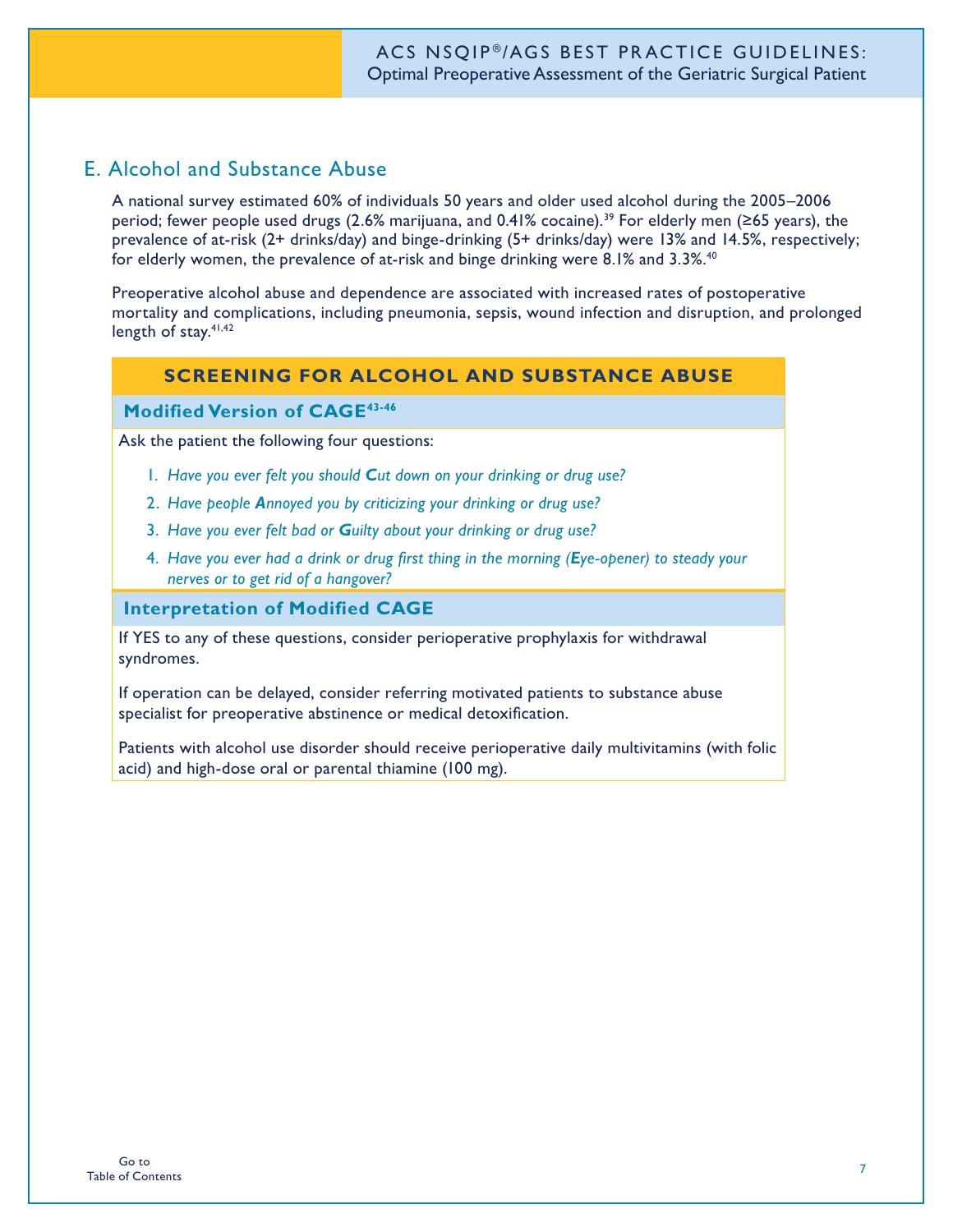# SECTION II. Cardiac Evaluation

For noncardiac surgery, studies describe major perioperative cardiac complications rates at 2% for unselected patients<sup>47</sup> and 3.9% for patients with or at risk of cardiac disease.<sup>48</sup> The rates exceed 5% for high-cardiac-risk patients.47-50 Postoperative myocardial infarction (MI) is associated with hospital mortality rates of 15%–25%; patients experiencing nonfatal perioperative MI are at greater risk for cardiovascular death and nonfatal MI during the 6 months after a surgical operation.<sup>48</sup>

Older patients are significantly more vulnerable to perioperative cardiac adverse events.<sup>51</sup> Therefore, it is critical to identify elderly patients with higher risk of cardiac complications to determine appropriate perioperative management and to effectively communicate operative risk.

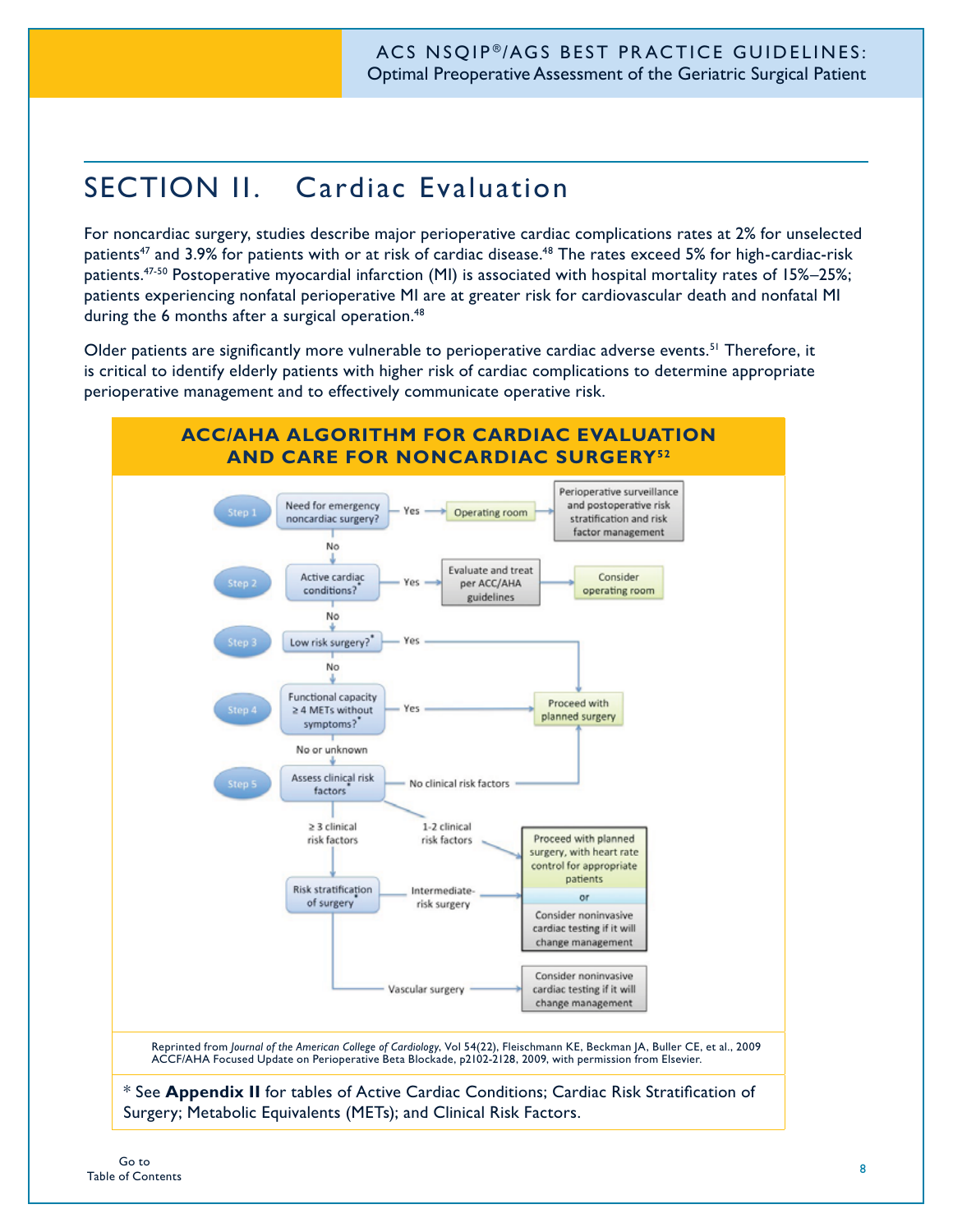# SECTION III. Pulmonary Evaluation

Postoperative pulmonary complications (PPCs) are common and contribute significantly to overall morbidity and mortality.<sup>53</sup> In a systematic review of PPCs in patients undergoing noncardiac surgery, the rate of PPCs across all the studies was 6.8%.<sup>54</sup> In the same review, study subsets showed median PPCs rates of 14% and 15% in patients  $\geq 65$  years and  $\geq 70$  years, respectively.

Although traditionally greater emphasis has been placed on cardiac risk assessment, postoperative pulmonary complications have similar prevalence to cardiac adverse events.<sup>54-56</sup> In a study of patients undergoing elective abdominal procedures, pulmonary complications occurred more often then cardiac adverse events and were associated with longer hospital stays.<sup>57,58</sup> For patients undergoing general and vascular operations at a single NSQIP hospital, PPCs incurred the highest total hospital cost compared with infectious, thromboembolic, and cardiac adverse events, and required the longest median length of stay.<sup>59</sup> Pulmonary complications also predicted long-term mortality in elderly patients (≥70 years) undergoing noncardiac surgery. $^{\rm 60}$ 

The following information is adapted from the *ACS NSQIP Best Practices Guidelines: Prevention of Postoperative Pulmonary Complications*. 61

**RISK FACTORS FOR POSTOPERATIVE PULLMONARY COMPLICATIONS** 

| <b>Risk Factors</b><br><b>Patient-Related Factors</b><br>• Age > $60^{53-55,62-64}$<br>• Chronic obstructive pulmonary<br>disease (COPD) <sup>53-55,63,64</sup><br>• American Society of Anesthesiologists<br>(ASA) class II or greater <sup>53-55</sup><br>• Functional dependence*54,55,63,64<br>• Congestive heart failure <sup>53-55</sup> | <b>Surgical Procedure-Related Factors</b><br>• Prolonged operation >3 hours <sup>54,55,62</sup><br>• Surgical site#53-55,63,64<br>• Emergency operation <sup>53-55,63,64</sup><br>• General anesthesia <sup>54,55,64</sup><br>• Perioperative transfusion <sup>53-55,64</sup><br>• Residual neuromuscular blockade<br>after an operation <sup>55,70</sup> |
|------------------------------------------------------------------------------------------------------------------------------------------------------------------------------------------------------------------------------------------------------------------------------------------------------------------------------------------------|-----------------------------------------------------------------------------------------------------------------------------------------------------------------------------------------------------------------------------------------------------------------------------------------------------------------------------------------------------------|
| • Obstructive sleep apnea <sup>54,55,65</sup><br>• Pulmonary hypertension <sup>66-68</sup><br>• Current cigarette use <sup>54,55,64</sup><br>• Impaired sensorium <sup>+53-55,64</sup><br>• Preoperative sepsis <sup>53</sup><br>• Weight loss >10% in 6 months <sup>54,55,64</sup>                                                            |                                                                                                                                                                                                                                                                                                                                                           |
| • Serum albumin < $3.5$ mg/dL $^{53-55,63}$<br>• Blood urea nitrogen (BUN) $\geq 7.5$<br>mmol/L (≥21 mg/dL) <sup>54,55,64</sup><br>• Serum creatinine >133 $\mu$ mol/L<br>$(>1.5 \text{ mg/dL})^{54,69}$                                                                                                                                       |                                                                                                                                                                                                                                                                                                                                                           |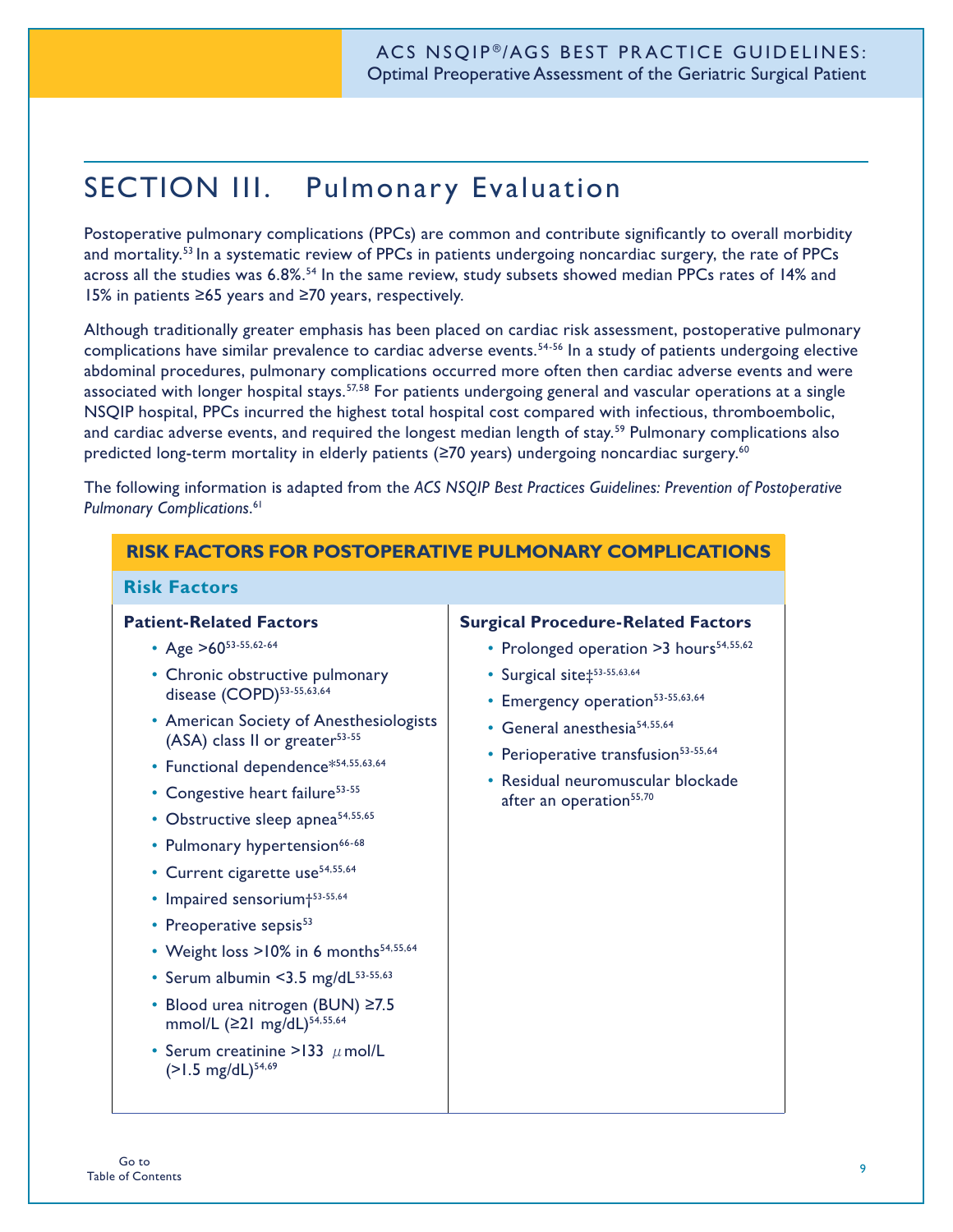### **Not Risk Factors**

- Obesity $54,55$
- Well-controlled asthma<sup>54,55</sup>
- $\cdot$  Diabetes<sup>54,55</sup>
- \* Total dependence was the inability to perform any activities of daily living. Partial dependence was the need for equipment or devices and assistance from another person for some activities of daily living.
- † Acutely confused or delirious patient who is able to respond to verbal or mild tactile stimulation, or mental status changes/ delirium in the context of current illness.
- ‡ Highest risk procedures: upper abdominal, thoracic, neurosurgical, head and neck, vascular (for example, aortic aneurysm repair).

### **PREOPERATIVE STRATEGIES FOR PREVENTING PPCS**

#### **Recommendations**

- Preoperative optimization of pulmonary function in patients with COPD and asthma that is not well controlled $71,72$
- Smoking cessation\*68,73-76
- Preoperative intensive inspiratory muscle training<sup>+68,77</sup>
- Selective chest radiograph and pulmonary function tests $#55,72$

\* Regarding the timing of smoking cessation, one study showed increased rates of PPCs in patients who stop smoking within eight weeks of a surgical operation; another study found that smoking cessation was beneficial as late as four weeks before surgery; a meta-analysis found no increased risk in PPCs with cessation within eight weeks of a surgical operation.

- † Based on one single-blinded randomized control trial of patients undergoing elective CABG.
- ‡ Routine chest radiographs and pulmonary function tests are not recommended.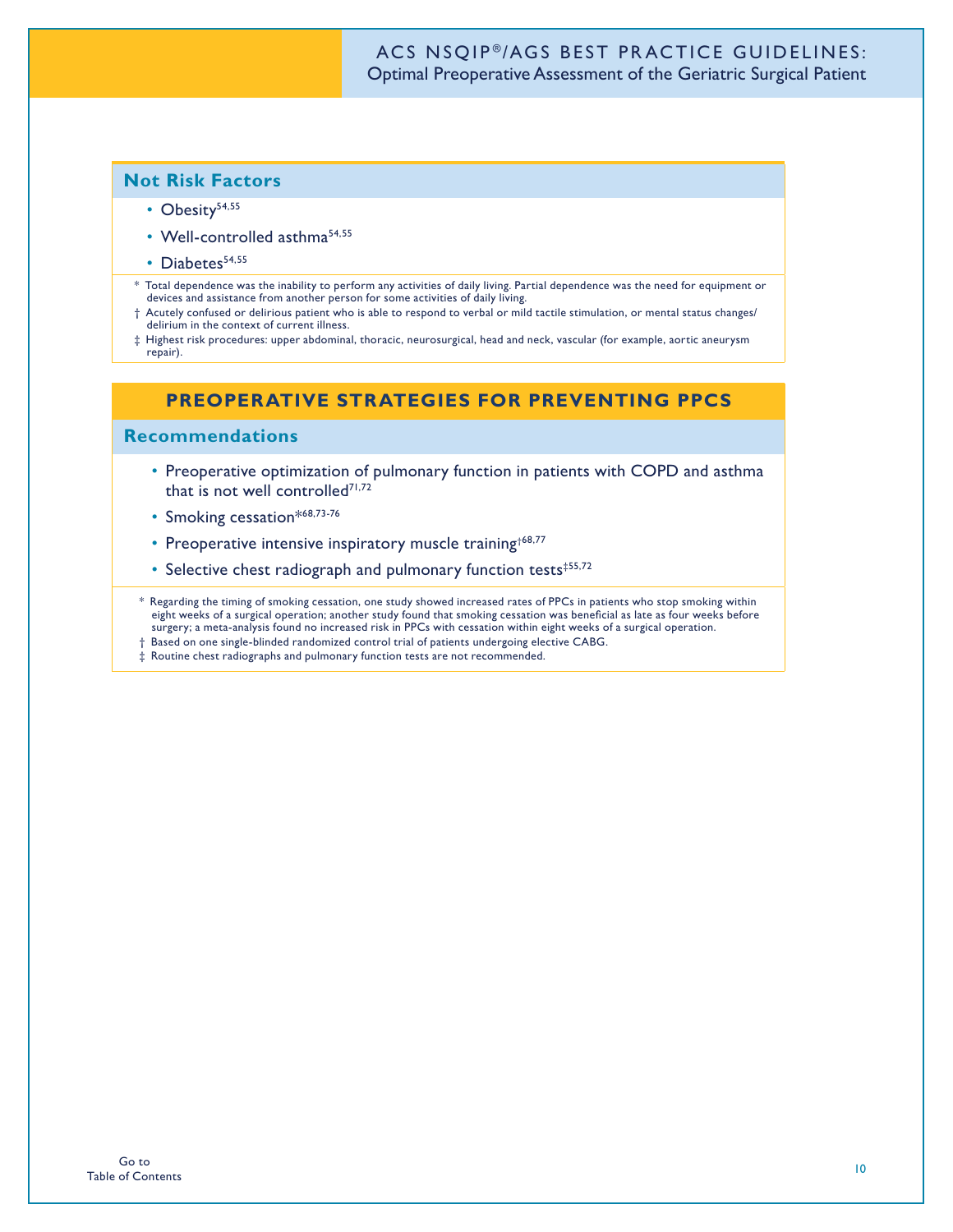# SECTION IV. Functional / Performance Status

In one prospective study of elderly patients undergoing major surgical operations requiring ICU stay, functional dependence was the strongest predictor of postoperative 6-month mortality.<sup>78</sup> Another study of Veterans Administration (VA) patients >80 years old showed that 30-day mortality was more strongly predicted by functional status than age.79 Impaired mobility in elderly patients has also been linked to increased risk of postoperative delirium<sup>31,80</sup> and surgical site infections with MRSA.<sup>81,82</sup> In a study of elderly surgical patients requiring ICU stay, prolonged  $TUGT$  ( $\geq$ 15 seconds) and any functional dependence were the strongest predictors for requiring postoperative discharge institutionalization.<sup>83</sup> In addition, preoperative functional status strongly predicts better recovery and shorter recovery periods for activities of daily living (ADL) and instrumental activities of daily living (IADL) following major abdominal surgery.84

1. Assess patient's ability to perform daily activities (functional status).

### **ASSESSING BASELINE AND CURRENT FUNCTIONAL STATUS IN AMBULATORY PATIENTS**

**Short Simple Screening Test for Functional Assessment21,85** 

Ask the patient the following four questions:

- 1. *Can you get out of bed or chair yourself?*
- 2. *Can you dress and bathe yourself?*
- 3. *Can you make your own meals?*
- 4. *Can you do your own shopping?*

### **Interpretation of Functional Screening Test**

- If NO to any of these questions, more in-depth evaluation should be performed, including full screening of ADLs and IADLs.
- Deficits should be documented and may prompt perioperative interventions (for example, referral to occupational therapy and/or physical therapy) and proactive discharge planning.

NOTE: Patient's responses may not be reliable in the presence of cognitive impairment or dementia.

- 2. Document deficits in vision, hearing, or swallowing.
- 3. Inquire about history of falls ("*Have you fallen in the past year*?").
- 4. Evaluate the patient for limitations in gait and mobility and determine risk for falls.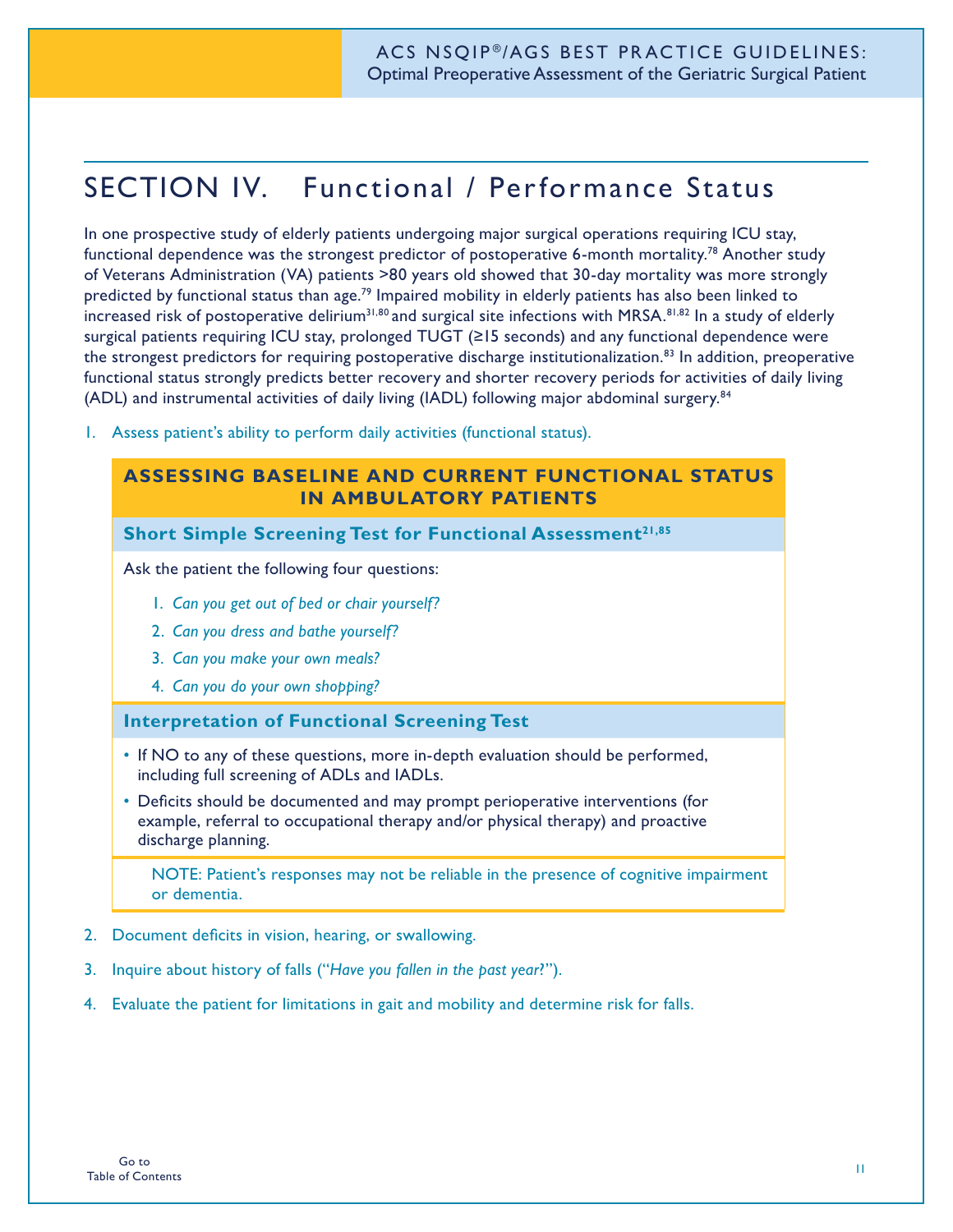### **ASSESSING GAIT AND MOBILITY IMPAIRMENT AND FALL RISK IN AMBULATORY PATIENTS**

### **Timed Up and Go Test (TUGT)86-88**

Patients should sit in a standard armchair with a line 10 feet in length in front of the chair. They should use standard footwear and walking aids and should not receive any assistance.

Have the patient perform the following commands:

- 1. Rise from the chair (if possible, without using the armrests)
- 2. Walk to the line on the floor (10 feet)
- 3. Turn
- 4. Return to the chair
- 5. Sit down again

#### **Interpretation of TUGT**

Any person demonstrating difficulty rising from the chair or requiring more than 15 seconds to complete the test is at high risk for falls. Consider preoperative referral to physical therapy for more detailed gait assessment.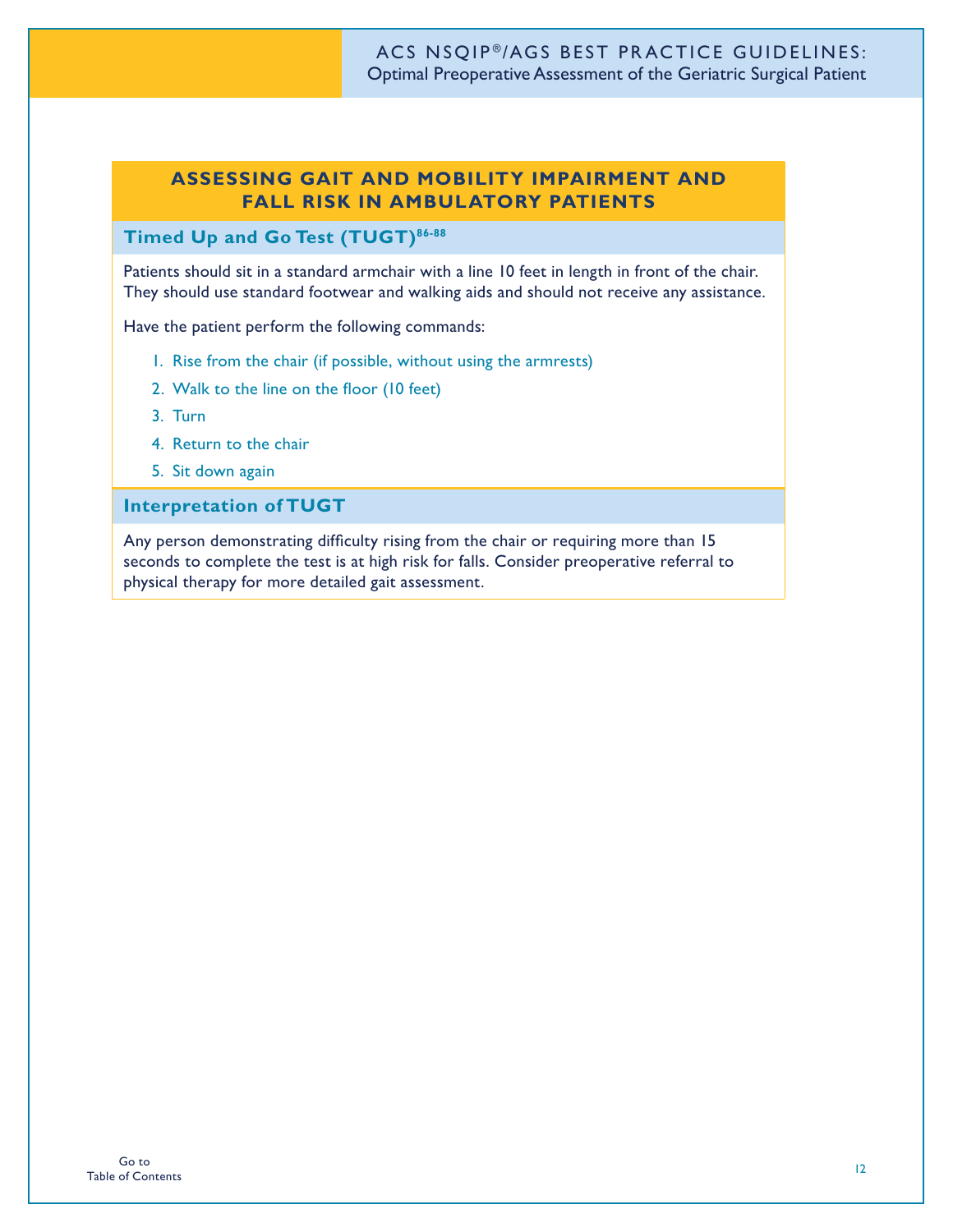# SECTION V. Frailty

Frailty is a syndrome of decreased physiologic reserve and resistance to stressors, which leaves patients more vulnerable to poor health outcomes, including falls, worsening mobility and ADL disability, hospitalizations, and death. It is a clinically distinct entity from comorbidity and disability.<sup>89,90</sup>

Although a number of alternative measures of frailty exist, Fried et al. proposed a widely-recognized and operational definition<sup>91</sup> (shown below and fully outlined in **Appendix III**), which has been validated for elderly surgical patients.<sup>89,92</sup> Frailty has been shown to independently predict higher rates of postoperative adverse events (intermediate frail and frail patients had 2.06 times higher odds [95% CI, 1.18–3.60] and 2.54 times higher odds [1.12–5.77] compared with non-frail patients, respectively), increased length of stay (intermediate frail and frail patients had 44% to 53% and 65% to 89% longer hospital stays than non-frail patients), and higher likelihood of discharge to a skilled or assisted-living facility in elderly surgical patients (intermediate frail and frail patients had 3.16  $[1.00-9.99]$  and 20.48  $[5.54-75.68]$  higher odds than non-frail patients).<sup>92</sup>

Robinson et al. proposed two other definitions of frailty for elderly surgical patients. The first definition measures cognitive impairment (Mini-Cog ≤3), poor nutrition (serum albumin ≤3.3 g/dL), history of falls (≥1  $\,$ fall in the previous 6 months), and low hematocrit (<35%). $^{78}$  The second definition includes the factors from the first definition, with the addition of functional impairment (TUGT  $\geq$ 15 seconds and dependence in any ADL), and comorbidity (Charlson index score  $\geq$ 3). $^{83}$ 

| <b>FRAILTY SCORE: OPERATIONAL DEFINITION89</b>                                                                                                           |                                                   |  |
|----------------------------------------------------------------------------------------------------------------------------------------------------------|---------------------------------------------------|--|
| <b>Criteria</b>                                                                                                                                          | <b>Definition</b>                                 |  |
| Shrinkage                                                                                                                                                | Unintentional weight loss ≥10 pounds in past year |  |
| <b>Weakness</b>                                                                                                                                          | Decreased grip strength                           |  |
| Exhaustion                                                                                                                                               | Self-reported poor energy and endurance           |  |
| Low physical activity                                                                                                                                    | Low weekly energy expenditure                     |  |
| Slowness                                                                                                                                                 | Slow walking                                      |  |
| <b>Interpretation of the Frailty Score</b>                                                                                                               |                                                   |  |
| The patient receives I point for each criterion met.                                                                                                     |                                                   |  |
| $0-1 = Not$ Frail<br>$2-3$ = Intermediate Frail (Pre-frail)<br>$4-5$ = Frail                                                                             |                                                   |  |
| Frail patients are at much higher risk of adverse health outcomes.                                                                                       |                                                   |  |
| Intermediate frail patients are at elevated risk (less than frail ones) but are also<br>at more than double the risk of becoming frail over three years. |                                                   |  |
| See Appendix III for a more detailed description of the validated frailty score for surgical<br>patients.                                                |                                                   |  |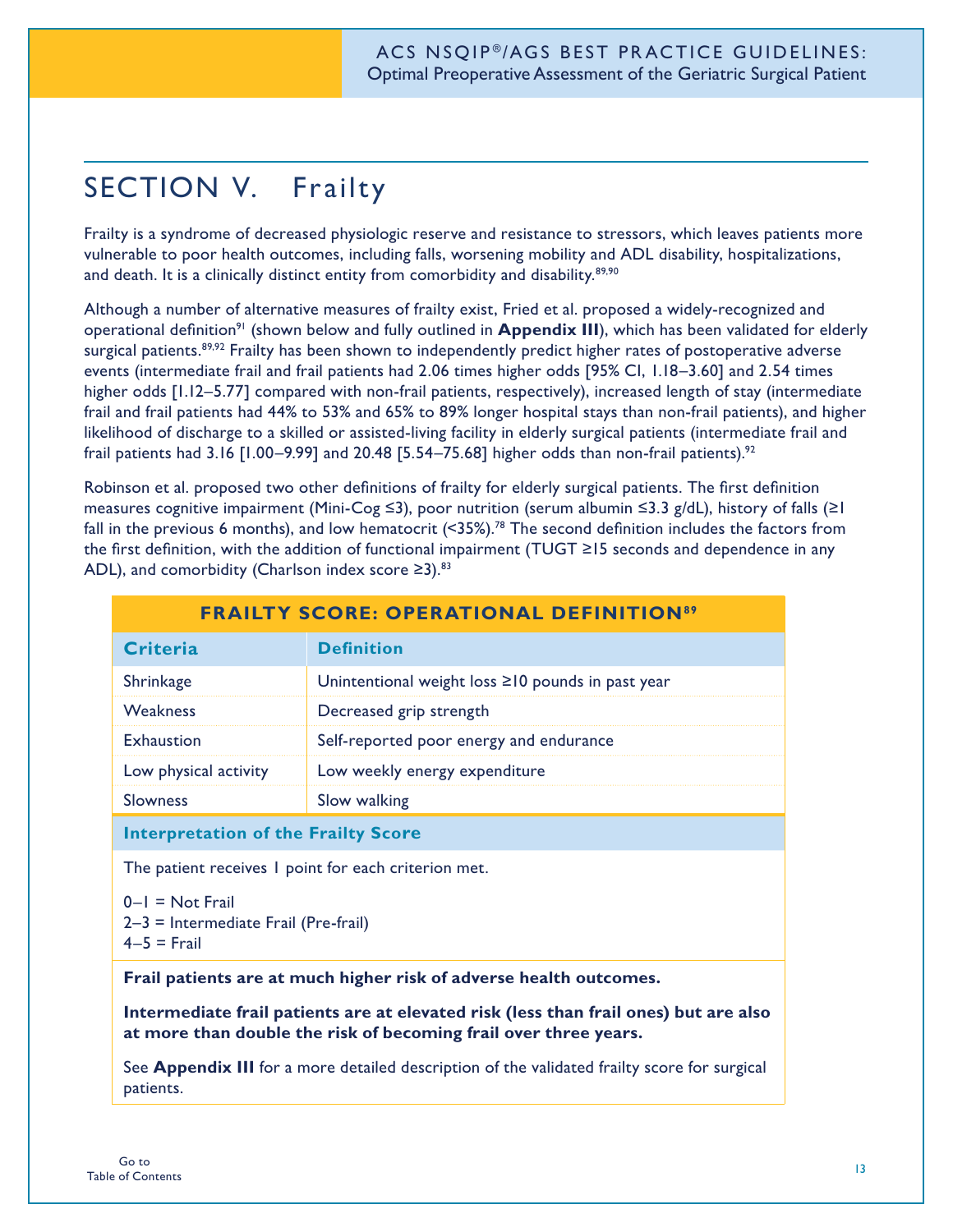# Section VI. Nutritional Status

Rates of malnutrition were found to be 5.8% among elderly individuals in the community, 13.8% in nursing homes, 38.7% in hospitals, and 50.5% in rehabilitation.<sup>93</sup>

Poor nutritional status is associated with increased risk of postoperative adverse events, mostly infectious complications (for example, surgical site infections, pneumonia, urinary tract infections, and so on) and wound complications (for example, dehiscence and anastomotic leaks), and increased length of stay for patients undergoing elective gastrointestinal surgery.<sup>94</sup>

- 1. Document height and weight and calculate body mass index (BMI).<sup>20,21</sup>
- 2. Measure baseline serum albumin, prealbumin levels.<sup>20,21</sup>
- 3. Inquire about unintentional weight loss in the last year.

### **SCREENING FOR SEVERE NUTRITIONAL RISK<sup>95</sup>**

**Risk Factors for Severe Nutritional Risk**

- $\cdot$  BMI <18.5 kg/m<sup>2</sup>
- Serum albumin <3.0 g/dL (with no evidence of hepatic or renal dysfunction)
- Unintentional weight loss >10%–15% within 6 months

**Interpretation of Nutritional Screening**

If YES to any above criterion, then the patient is at severe nutritional risk and should, if feasible, undergo a full nutritional assessment by a dietician to design a perioperative nutritional plan to address deficits.

4. Consider preoperative nutritional support for patients at severe nutritional risk (see **Appendix IV**).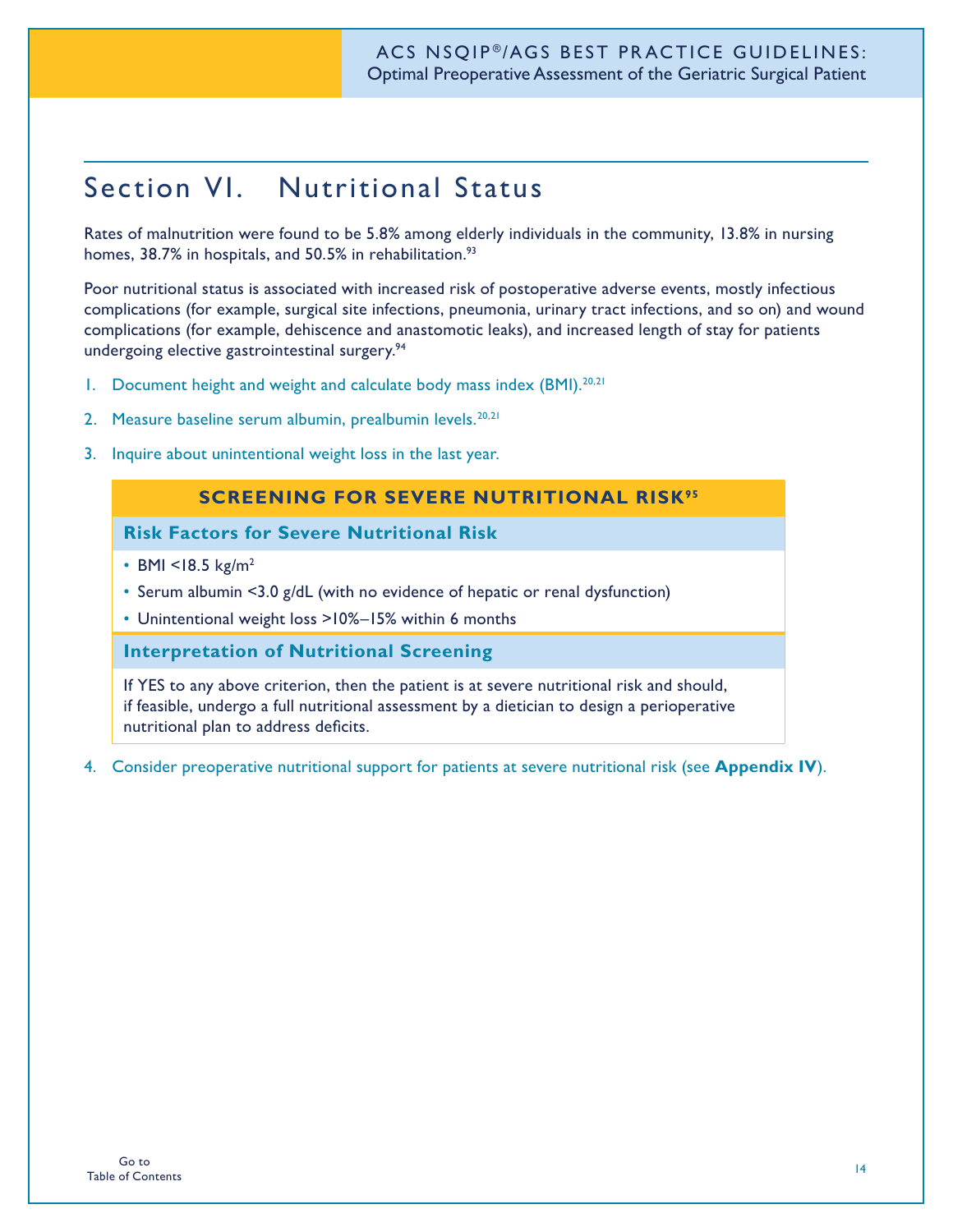# Section VII. Medication Management

1. Review and document the patient's **complete medication lists**, including use of nonprescription agents (over-the-counter, non-steroidal anti-inflammatory drugs [NSAIDs], vitamins, eye drops, topical) and herbal products.<sup>96</sup>

NOTE: Patient's responses may not be reliable in the presence of cognitive impairment or dementia.

2. Identify **medications that should be discontinued** prior to a surgical operation and medications that should be avoided. Minimize adverse effects of medications through dose reduction or substitutions.

### **GUIDELINES FOR MODIFYING PERIOPERATIVE MEDICATIONS**

#### **Discontinue before surgery:**

- Nonessential medications that increase surgical risk should be discontinued.<sup>96</sup>
- Medications with potential for drug interactions with anesthesia should be discontinued or substituted.<sup>96</sup>
- See Beers Criteria (see **Appendix V**) for additional list of medications that may need to be discontinued perioperatively.<sup>97</sup>
- Herbal medications should be stopped at least 7 days before a surgical operation due to uncertainty of contents.<sup>96</sup> See **Appendix VI** for more specific recommendations.

### **Continue perioperatively:**

- Medications with withdrawal potential, including selective serotonin reuptake inhibitors (SSRIs), tricyclic antidepressants, benzodiazepines, antipsychotics, monoamine oxidase inhibitors (MAOIs), beta blockers, clonidine, statins, and corticosteroids, should be continued.96
- Angiotensin-converting enzyme inhibitors and angiotensin II receptor blockers should be continued *unless* their only indication is for hypertension and the patient's blood pressure is well controlled.96

### **Additional considerations in patients at risk for postoperative delirium:**

- Avoid starting new prescriptions for benzodiazepines and consider reducing benzodiazepines when possible.<sup>33,34</sup>
- **Avoid using meperidine** for treatment of pain.<sup>98</sup> Ensure that pain is adequately controlled to reduce risk for developing postoperative delirium.<sup>35-38</sup>
- Use caution when prescribing antihistamine H<sub>1</sub> antagonists (**especially diphenhydramine/ Benadryl**<sup>®</sup>) and other medications with strong anticholinergic effects.<sup>33,34</sup>
- No increased risk associated with neuroleptics (antipsychotics) and digoxin.<sup>33</sup>
- No conclusive evidence for H<sub>2</sub> antagonists, tricyclic antidepressants, anti-Parkinson medications, steroids, NSAIDs, and antimuscarinics.<sup>33</sup>

For all other cases: Exercise clinical judgment.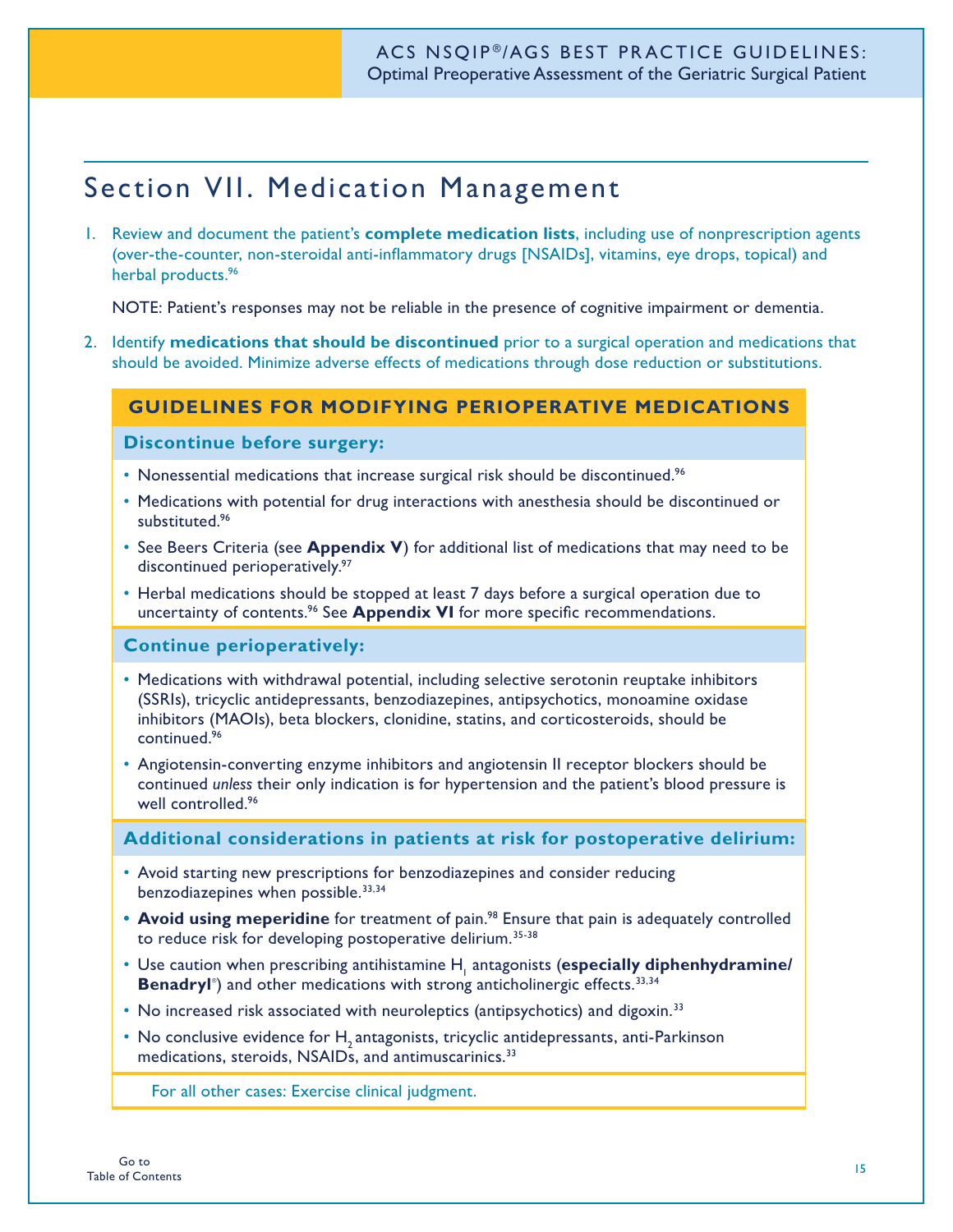3. Consider which **medications should be started** preoperatively to reduce perioperative risks of adverse events (cardiac, stroke, and so on).

### **ACC/AHA GUIDELINES FOR PERIOPERATIVE BETA BLOCKERS21,52**

### **Summary of Recommendations on Beta Blockers**

**Indications:** The guidelines support administration of beta blockers to:

- Patients who are already on beta blockers, particularly those with independent cardiac indications for these medications (such as arrhythmia or history of myocardial infarction).
- Patients undergoing intermediate risk or vascular surgery with known coronary artery disease or with multiple clinical risk factors for ischemic heart disease.

### **Initiation and Titration:**

If beta blockers are indicated, when feasible, they should be started at least days to weeks before elective surgery, titrated to a heart rate of 60–80 beats/minute in the absence of hypotension. Titrated rate control with beta blockers should continue during the intraoperative and postoperative periods.

#### **Discontinuation:**

Beta blockers should be tapered off slowly to minimize risk of withdrawal.

*At the time of this writing, the current ACC/AHA guidelines state that routine administration of highdose beta-blockers in the absence of dose titration is not useful and may be harmful to patients not currently taking beta-blockers who are undergoing noncardiac surgery.*

See **Appendix VII** for full recommendations.

### **INITIATION OF STATIN THERAPY21,52,99**

#### **Recommendation on Statins**

Preoperative statins should be started as soon as possible prior to a surgical operation for patients who have known vascular disease, elevated low-density lipoprotein cholesterol, or ischemia on thallium testing.

For patients undergoing noncardiac surgery who are currently taking statins, statin therapy should be continued. Statin use may also be considered for patients undergoing vascular and intermediate-risk surgical operations.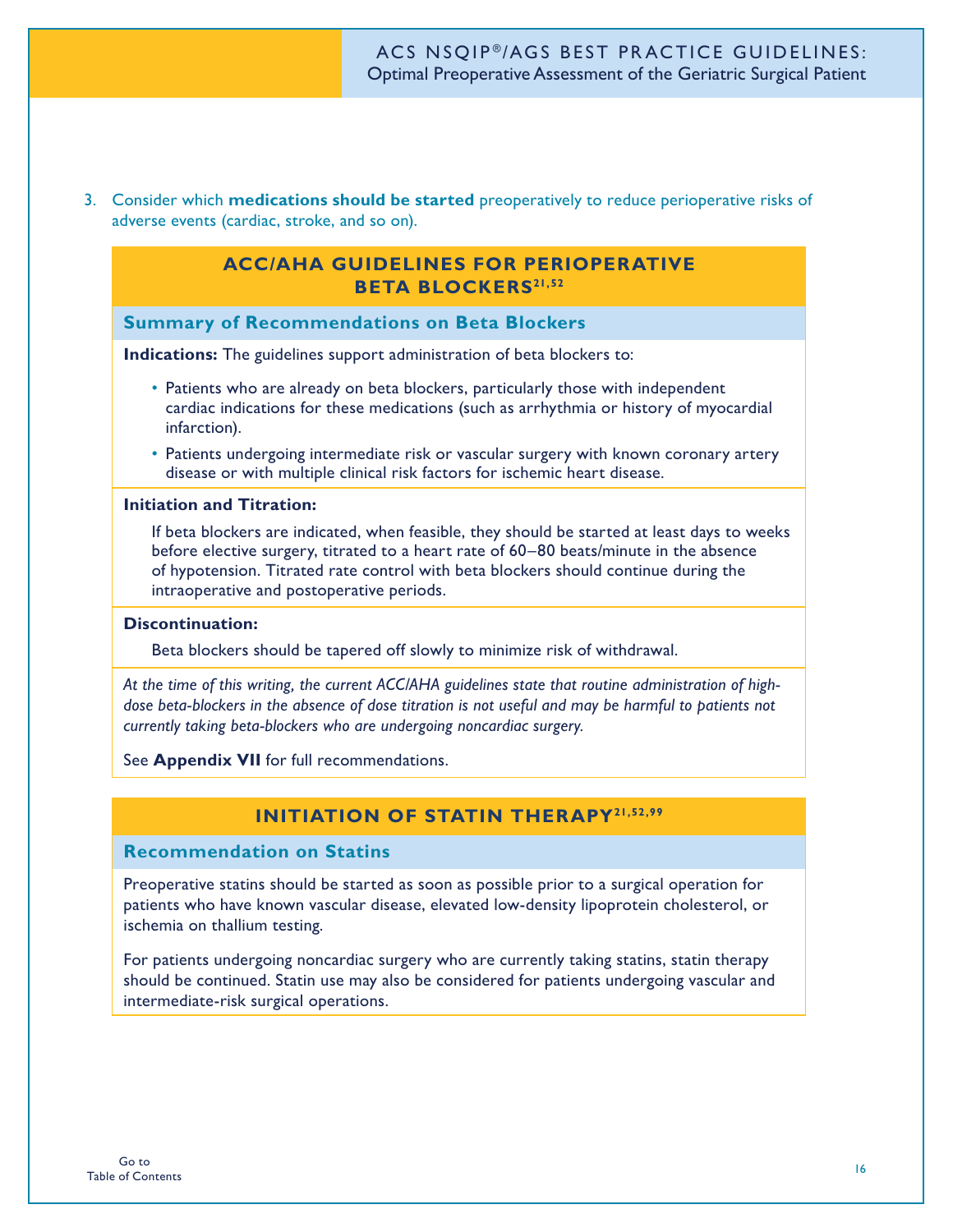### 4. Adjust doses of medications for **renal function**

 $eGFR = -$ 

Older patients are at greater risk for impaired renal function and chronic kidney disease. Since many medications are renally cleared, it is critical to adjust dosages to prevent adverse reactions. Glomerular filtration rate (GFR) is accepted as the best overall measure of kidney function. *Since the ratio of GFR to serum creatinine decreases with increasing age, serum creatinine alone is an inadequate estimate of GFR in older persons.* Several equations that take age into consideration have been developed to estimate GFR, including the following:

**Cockcroft-Gault Formula**

(140-Age)  $\times$  Body Weight [in kg]  $\times$  [0.85 if female]

72 × Serum Creatinine [in mg ⁄dl]

**Modification of Diet in Renal Disease (MDRD) Study Equation**

175  $\times$  Serum Creatinine[in mg/dl] $^{\text{-1.154}}$   $\times$  Age<sup>-0.203</sup>

 $eGFR = \times$  [1.212 if black]  $\times$  [0.742 if female]

These equations have their limitations (for example, in patients with significant muscle wasting and ones with rapidly changing kidney function). In these cases, more accurate measures of GFR can be obtained with exogenous filtration markers. $^{100}$ 

**Recommendations for Medications Regarding Renal Function**

Medications that are renally cleared should have dosages adjusted based on the patient's estimated GFR.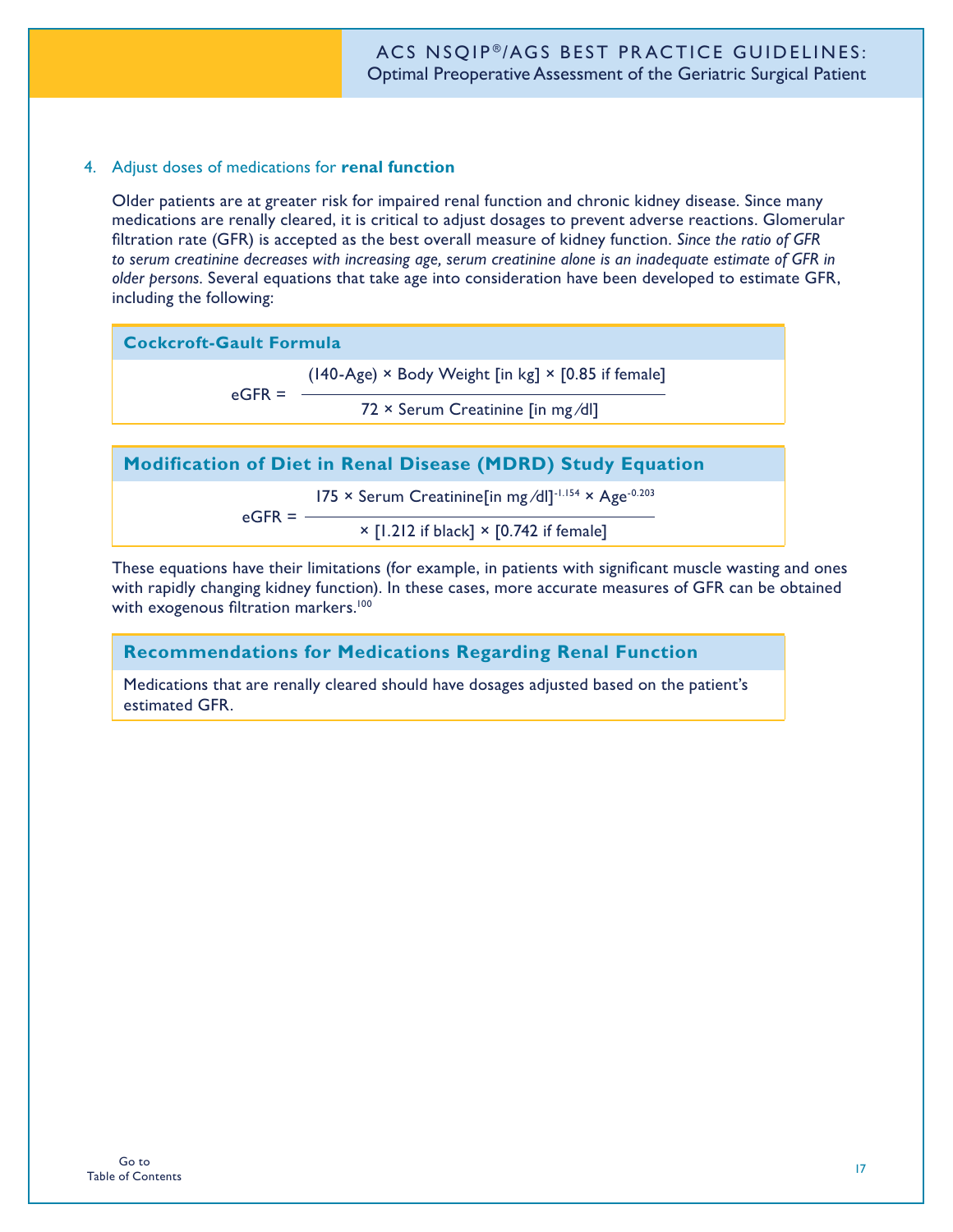#### 5. Monitor for **polypharmacy** and potential adverse interactions.

Medication use is common among the elderly; in a survey of nationally sampled community dwelling adults age 57–85 years, 81% were found to be taking one or more prescription medications, which was highest (89.7%) among those 75–85 years old. The use of nonprescription medications was also common; 68% of the older adults were concurrently using over-the-counter medications, dietary supplements, or both with prescription medications. More than half of patients, age 60 years and older, used five or more medications and supplements and 4% were found to be at risk of a major drug-drug interaction.<sup>101</sup>

Although there is no clear cutoff point for the number of medications that define polypharmacy, the focus should be on the use of suboptimal or inappropriate prescription and nonprescription medications and potential drug-drug interactions. Two studies of ambulatory elderly individuals have found 55%–60% of patients taking either suboptimal medications, or ones without appropriate indications.<sup>96</sup>

Polypharmacy has been associated with increased risk of cognitive impairment, morbidity, and mortality, as well as poorer medication compliance. The risk of adverse drug reactions also increases with greater numbers of medications, leading to more hospital admissions.<sup>102,103</sup>

### **Recommendations on Polypharmacy**

When possible, nonessential medications should be discontinued perioperatively, and the addition of new medications should be kept to a minimum.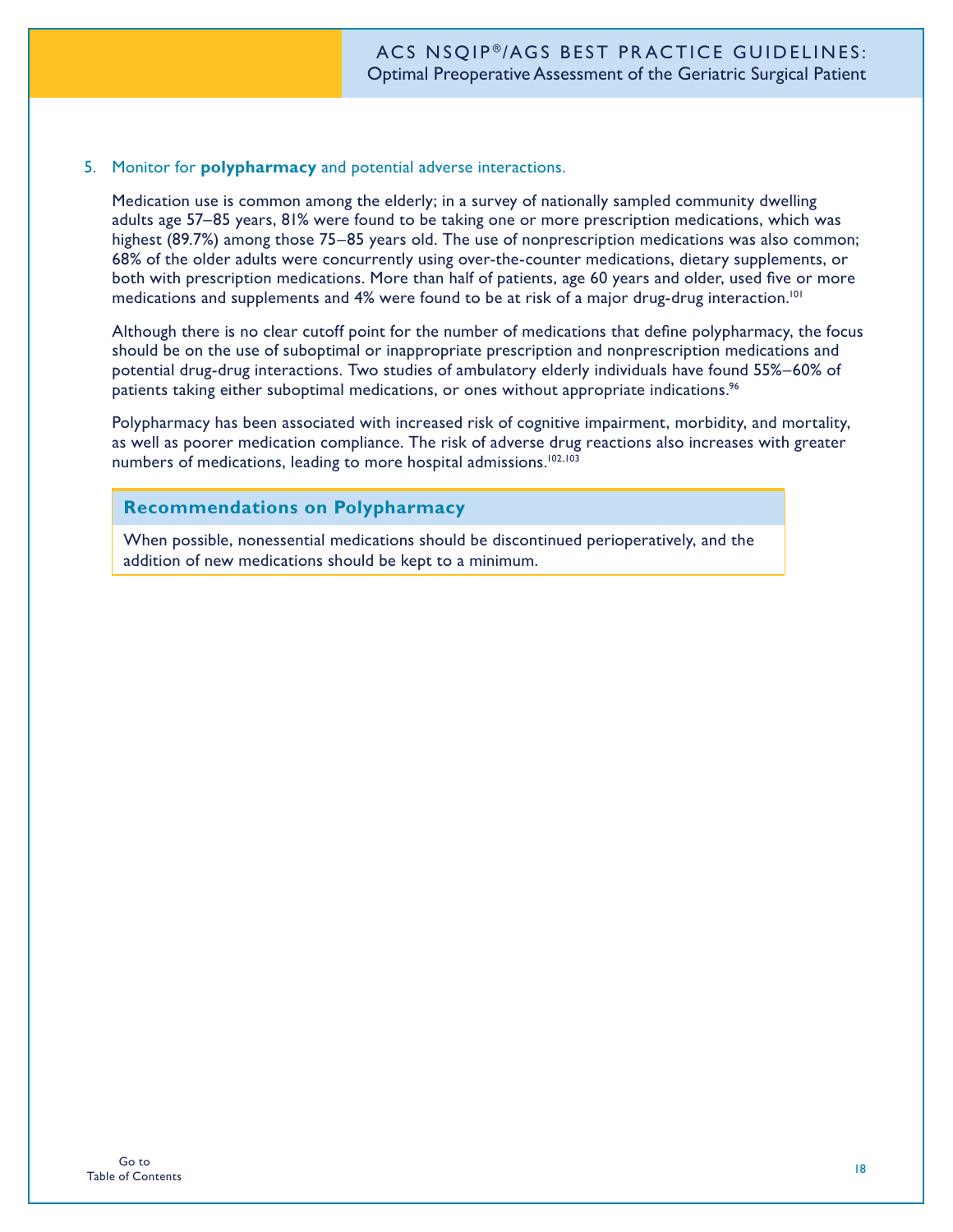# SECTION VIII. Patient Counseling

A study of deceased individuals who were age 60 years and older found that nearly 30% required decision making regarding medical care near the end of life, but lacked decision-making capacity. Approximately twothirds had advance directives, and these individuals received care strongly associated with their preferences.<sup>104</sup> While the number of elderly individuals with advance directives has increased, one study of older patients undergoing a major operation found that advance directives were rarely present in the medical chart during hospitalization.<sup>105</sup>

Although patients often believed that their family, surrogates, and physicians could represent their wishes,<sup>106</sup> the family members, surrogates, and physicians often failed to accurately predict the patients' treatment preferences.106-108 Few patients had ever discussed their preferences with their family members and their physicians.106 For incapacitated patients, physicians often rely on health care proxies to make end-of-life decisions for patients, yet a number of studies have discovered negative emotional effects on nearly one-third of surrogates, most commonly guilt and doubt regarding the decisions.<sup>109</sup>

Patients' expectations influence their treatment preferences. In a survey of patients 60 years and older with limited life expectancy due to cancer, congestive heart failure, or chronic obstructive pulmonary disease, 98.7% of patients would undergo a low-burden treatment to restore current health (versus no treatment and dying). However, 74.4% would forgo treatment if it resulted in severe functional impairment and 88.8% would reject treatment if it resulted in cognitive impairment.<sup>110</sup>

These findings stress the importance of having discussions between the physician and the patient to explicitly determine the patient's preferences and expectations from the treatment. In addition, family members and potential decision-making surrogates should be involved in the conversations.

1. Ensure that the patient has an advance directive and has designated health care proxy (or surrogate decision makers). These documents should be placed in the medical chart.

Examples include:

- "Five Wishes" by Aging with Dignity (*www.agingwithdignity.org*)
- Lifecare Advance Directive (*www.lifecaredirectives.com*)
- 2. Discuss with the patient the treatment goals and plans and *be sure that the provider understands the patient's preferences and expectations*. Discussions of the patient's preferences and expectations and ensuing changes should be documented in the medical records.
- 3. Describe the expected postoperative course and possible complications with the patient*. If relevant, include discussion of possible functional decline and need for rehabilitation or nursing home care during the informed consent process.*
- 4. Determine patient's family and social support systems, which are of significant importance for discharge disposition. If there is concern of an insufficient family/social support system, consider preoperative referral to a social worker.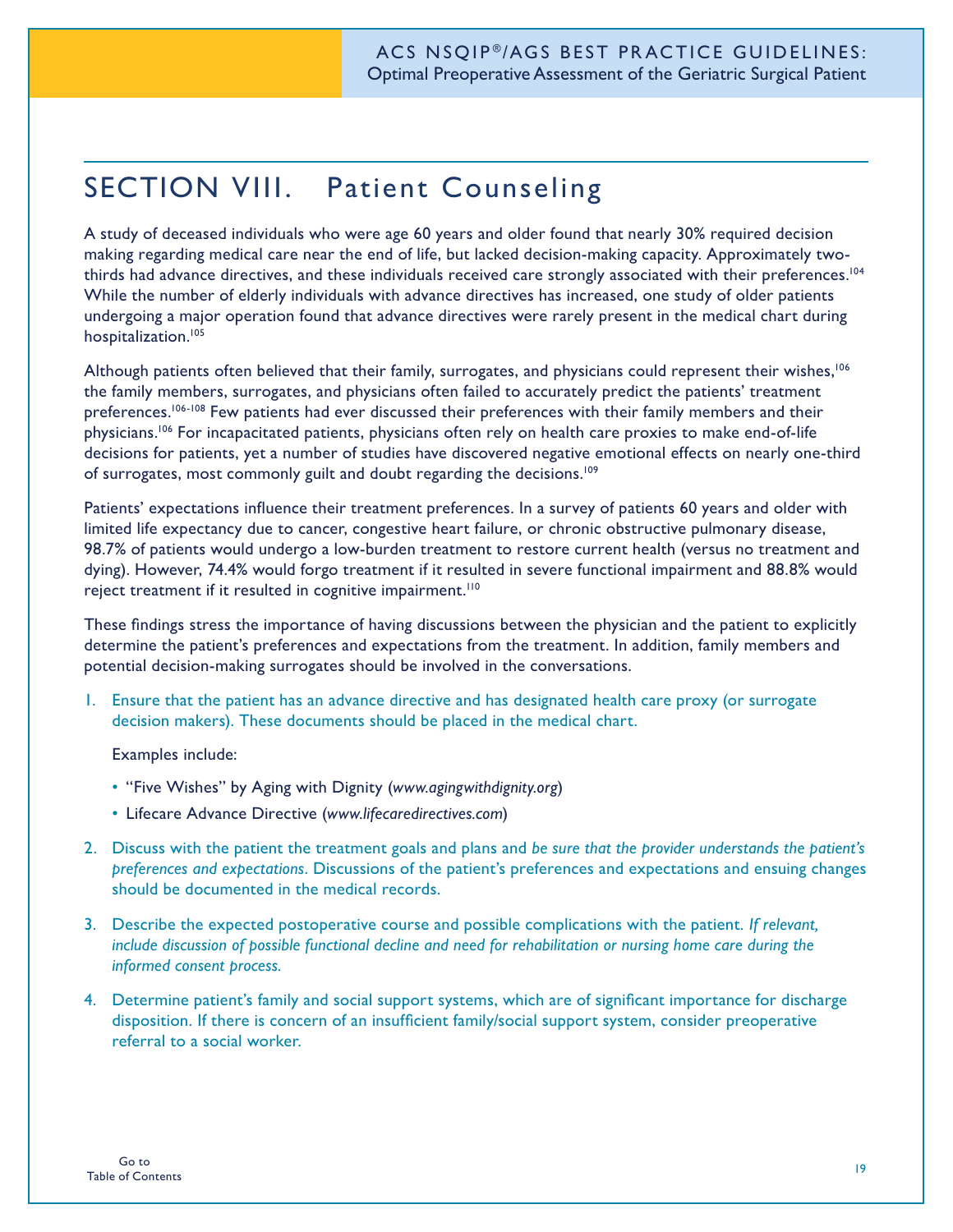# Section IX. Preoperative Testing

Over the past few decades, a number of studies have highlighted the relatively low yield of routine preoperative screening and the high aggregate cost from both the direct cost of tests and the subsequent studies for abnormal results. The reports have shown that many of the screening tests produce low rates of abnormal values in asymptomatic patients, are unlikely to change clinical management for the patient with abnormal values, do not strongly predict good or adverse outcomes, or are subject to a combination of these limitation.<sup>21,111-113</sup> 114,115

The studies have recommended against a routine battery of preoperative screening tests,<sup>21,111,112,114-116</sup> or ones based on age criteria alone.<sup>116,117</sup> Instead, they recommend selective diagnostic tests in higher-risk patient populations, which can be identified based on history and physical exam, known comorbidities, and the type of procedure to be performed.<sup>21,111,112,115-118</sup>

Most hospitals have specific guidelines for when preoperative tests should be performed, such as within 30 days of the operation.20 One study, however, has shown that normal laboratories done up to 4 months prior to a surgical operation could be used safely as preoperative tests as long as no substantial interval change in the patient's clinical status has occurred.<sup>112,118</sup>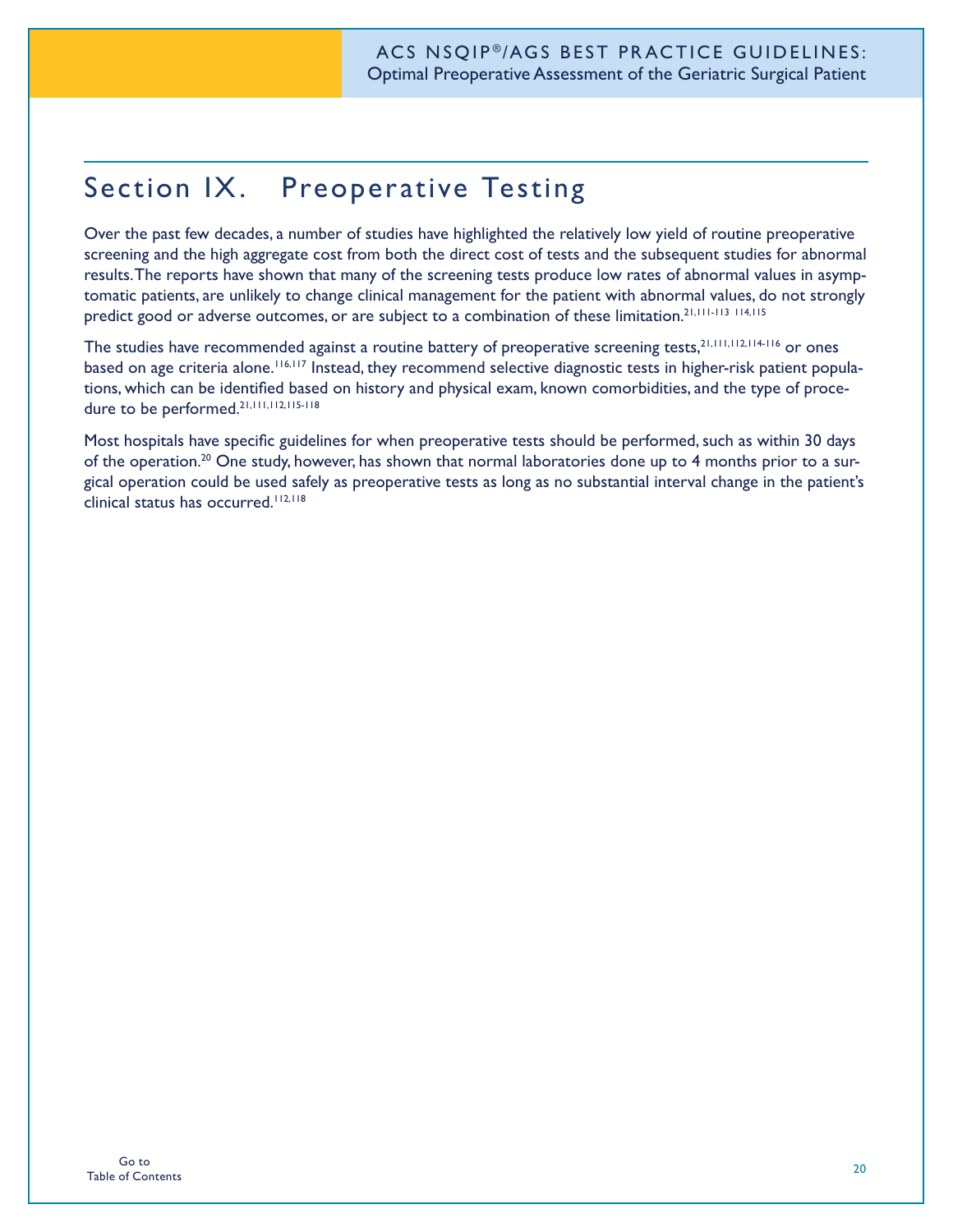Based on the studies reviewed, the following recommendations are provided for common preoperative tests with indications:

| <b>RECOMMENDED PREOPERATIVE TESTS FOR</b><br><b>ALL GERIATRIC SURGICAL PATIENTS</b> |                                                                                                                                                                                                                                                                                                                    |  |
|-------------------------------------------------------------------------------------|--------------------------------------------------------------------------------------------------------------------------------------------------------------------------------------------------------------------------------------------------------------------------------------------------------------------|--|
| <b>Preoperative</b><br><b>Tests</b>                                                 | <b>Indications</b>                                                                                                                                                                                                                                                                                                 |  |
| <b>Hemoglobin</b>                                                                   | • Reasonable for all geriatric patients, especially those >80 years. <sup>20,21</sup><br>• Recommended for patients undergoing operations in which significant<br>blood loss is anticipated and may require transfusion. <sup>112,113</sup><br>• Recommended for patients with history or physical exam suggesting |  |
|                                                                                     | severe anemia:[12,113]<br>• History of profound fatigue, anemia, malignancy, cardiovascular<br>disease, renal disease, or respiratory disease.<br>• On exam, resting tachycardia or conjunctival pallor.                                                                                                           |  |
| <b>Renal Function</b><br><b>Tests</b><br>(BUN, Cr)                                  | • Recommended for all geriatric patients, <sup>20,21,112,113</sup> especially those<br>who:<br>• Are undergoing a major surgical operation (cardiac, vascular, chest,                                                                                                                                              |  |
|                                                                                     | or abdomen). <sup>112,113</sup><br>• Have diabetes, hypertension, cardiovascular disease, or use<br>medications that affect renal function (ACE inhibitors, NSAIDS).                                                                                                                                               |  |
| <b>Serum Albumin</b>                                                                | • Reasonable for all geriatric patients, 20, 21, 112 especially those who:                                                                                                                                                                                                                                         |  |
|                                                                                     | • Have known liver disease, multiple serious chronic illnesses, and<br>recent major illness.                                                                                                                                                                                                                       |  |
|                                                                                     | • Are undergoing a major surgical operation.                                                                                                                                                                                                                                                                       |  |
|                                                                                     | • Likely have malnutrition.                                                                                                                                                                                                                                                                                        |  |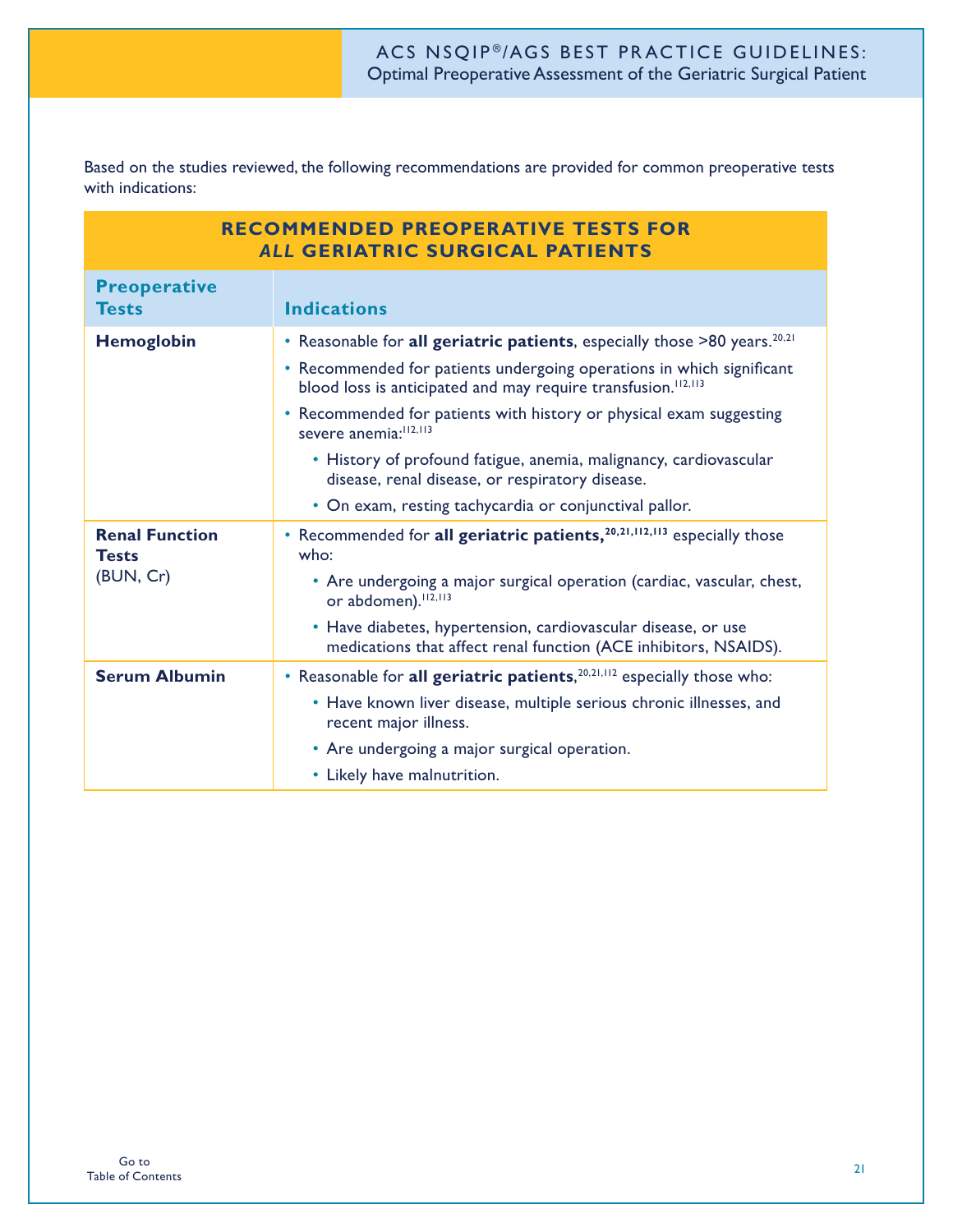### **RECOMMENDED PREOPERATIVE TESTS FOR**  *SELECTED* **GERIATRIC SURGICAL PATIENTS**

| <b>Preoperative</b><br><b>Tests</b>                                           | <b>Indications</b>                                                                                                                                                                                                                                                                              |  |  |
|-------------------------------------------------------------------------------|-------------------------------------------------------------------------------------------------------------------------------------------------------------------------------------------------------------------------------------------------------------------------------------------------|--|--|
| <b>White Blood Count</b><br>(WBC)                                             | • NOT RECOMMENDED for routine preoperative screening. <sup>21,111,112</sup>                                                                                                                                                                                                                     |  |  |
|                                                                               | • Recommended for patients with symptoms suggesting infection,<br>known or suspected myeloproliferative disease (splenomegaly or<br>lymphadenopathy), or at high risk for leukopenia from drugs or other<br>known disease. <sup>21,112</sup>                                                    |  |  |
|                                                                               | • May be included as part of a complete blood count. <sup>21</sup>                                                                                                                                                                                                                              |  |  |
| <b>Platelet Count</b>                                                         | • NOT RECOMMENDED for routine preoperative screening. <sup>21,111,112</sup>                                                                                                                                                                                                                     |  |  |
|                                                                               | • Recommend for patients with history and physical exam suggesting high<br>likelihood of thrombocytopenia or thrombocytosis. <sup>21,112</sup>                                                                                                                                                  |  |  |
|                                                                               | • History of bleeding or easy bruising, spontaneous bleeding, or<br>unusual bleeding in previous surgeries.                                                                                                                                                                                     |  |  |
|                                                                               | • Known or suspected myeloproliferative disease.                                                                                                                                                                                                                                                |  |  |
|                                                                               | • Recent exposure to drugs known to cause thrombocytopenia<br>(chemotherapy agents).                                                                                                                                                                                                            |  |  |
|                                                                               | • May be included as part of a complete blood count. <sup>21</sup>                                                                                                                                                                                                                              |  |  |
| <b>Coagulation Tests</b>                                                      | • NOT RECOMMENDED for routine preoperative screening. <sup>21,111,112</sup>                                                                                                                                                                                                                     |  |  |
| (Prothrombin Time<br>[PT]) and Partial<br><b>Thromboplastin Time</b><br>[PTT] | • Recommended for patients with history of bleeding disorders, on<br>medications affecting coagulation (for example, chronic antibiotics), on<br>warfarin, or on hemodialysis. <sup>21,111-113</sup>                                                                                            |  |  |
|                                                                               | • Recommended for patients undergoing specific types of operations<br>such as arterial reconstruction, cardiac surgery, cancer operations,<br>and ones in which small amounts of bleeding can cause dramatic<br>complications (neurosurgical or orthopedic spine procedures). <sup>21,113</sup> |  |  |
|                                                                               | • PT should be check in patients with malnutrition, malabsorption, or<br>liver disease. <sup>21,111-113</sup>                                                                                                                                                                                   |  |  |
| <b>Electrolytes</b>                                                           | • NOT RECOMMENDED for routine preoperative screening. <sup>21,111,112</sup>                                                                                                                                                                                                                     |  |  |
| (Na, K, Cl, CO2)                                                              | • Recommended for patients with baseline renal insufficiency, congestive<br>heart failure, those taking diuretics, digoxin, angiotensin-converting<br>enzyme (ACE) inhibitors, or other medications that increase likelihood<br>of abnormal results. <sup>21,112</sup>                          |  |  |
| <b>Serum Glucose</b>                                                          | • NOT RECOMMENDED for routine preoperative screening.[11-113                                                                                                                                                                                                                                    |  |  |
|                                                                               | • Recommended for patients with known or suspected diabetes, or<br>obesity <sup>112</sup>                                                                                                                                                                                                       |  |  |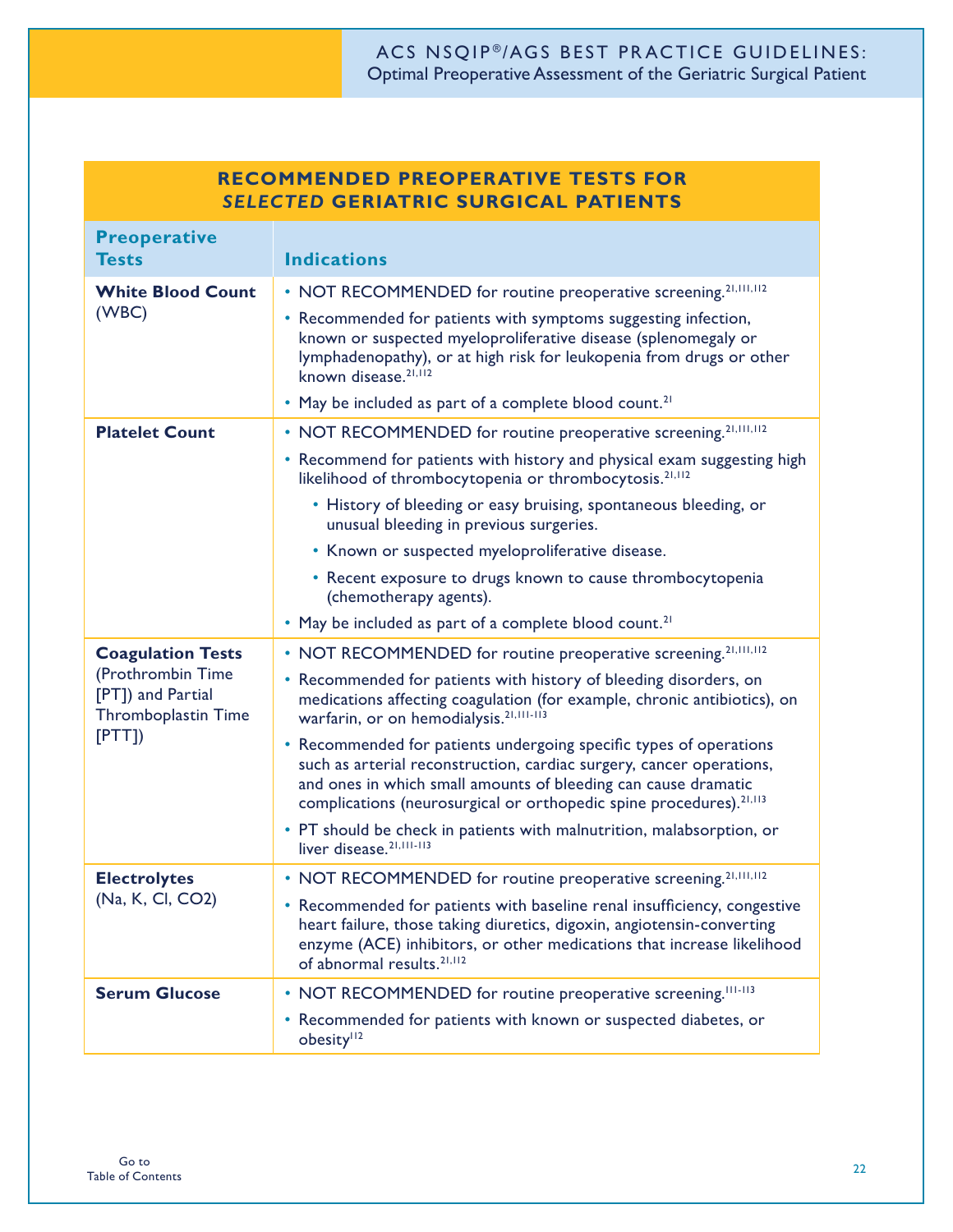### **RECOMMENDED PREOPERATIVE TESTS FOR**  *SELECTED* **GERIATRIC SURGICAL PATIENTS**

| <b>Preoperative</b><br><b>Tests</b> | <b>Indications</b>                                                                                                                                                                                                                                  |  |
|-------------------------------------|-----------------------------------------------------------------------------------------------------------------------------------------------------------------------------------------------------------------------------------------------------|--|
| <b>Urinalysis</b>                   | • NOT RECOMMENDED for routine preoperative screening. <sup>21,112</sup>                                                                                                                                                                             |  |
|                                     | • Recommended for patients who:                                                                                                                                                                                                                     |  |
|                                     | • Have signs and symptoms consistent with urinary tract                                                                                                                                                                                             |  |
|                                     | infection. <sup>21,112</sup>                                                                                                                                                                                                                        |  |
|                                     | • Have known diabetes. <sup>112</sup>                                                                                                                                                                                                               |  |
|                                     | • Undergoing urogenital surgery. <sup>113</sup>                                                                                                                                                                                                     |  |
|                                     | • May be done for surgeries involving prosthesis (heart valves or joint<br>replacement); <sup>113</sup> however, may not be cost effective. <sup>21</sup>                                                                                           |  |
| <b>Chest Radiograph</b>             | • NOT RECOMMENDED for routine preoperative screening. [11,113,119                                                                                                                                                                                   |  |
| (CXR)                               | • Recommended for patients who: 13,119                                                                                                                                                                                                              |  |
|                                     | • Acute cardiopulmonary disease is suspected on the basis of history<br>and physical examination. This includes patients who smoke or have<br>asthma and COPD.                                                                                      |  |
|                                     | • Are older than age 70 with history of stable chronic<br>cardiopulmonary disease and without a recent chest radiograph<br>within the past 6 months.                                                                                                |  |
|                                     | • May require an ICU stay, to establish baseline CXR.                                                                                                                                                                                               |  |
|                                     | • Are undergoing a major surgical operation, including abdominal,<br>thoracic, cardiac, some esophageal, thyroidectomy, other head and<br>neck, neurosurgery, and lymph node procedures.                                                            |  |
| <b>Electrocardiograms</b><br>(ECG)  | • NOT RECOMMENDED for routine preoperative screening,<br>specifically for patients undergoing low-risk procedures if they are<br>asymptomatic. <sup>52,112</sup>                                                                                    |  |
|                                     | • Recommended for patients who:21,52,112,113                                                                                                                                                                                                        |  |
|                                     | • Are undergoing intermediate risk or vascular surgery.                                                                                                                                                                                             |  |
|                                     | • Have known ischemic heart disease, previous myocardial infarction,<br>cardiac arrhythmias, peripheral vascular disease, cerebrovascular<br>disease, compensated or prior heart failure, diabetes, renal<br>insufficiency, or respiratory disease. |  |
|                                     | • Evidence for age-based criteria in otherwise healthy individuals<br>is mixed, but likely reasonable if not undergoing low-risk<br>procedure. 21, 52, 111-113, 120-122                                                                             |  |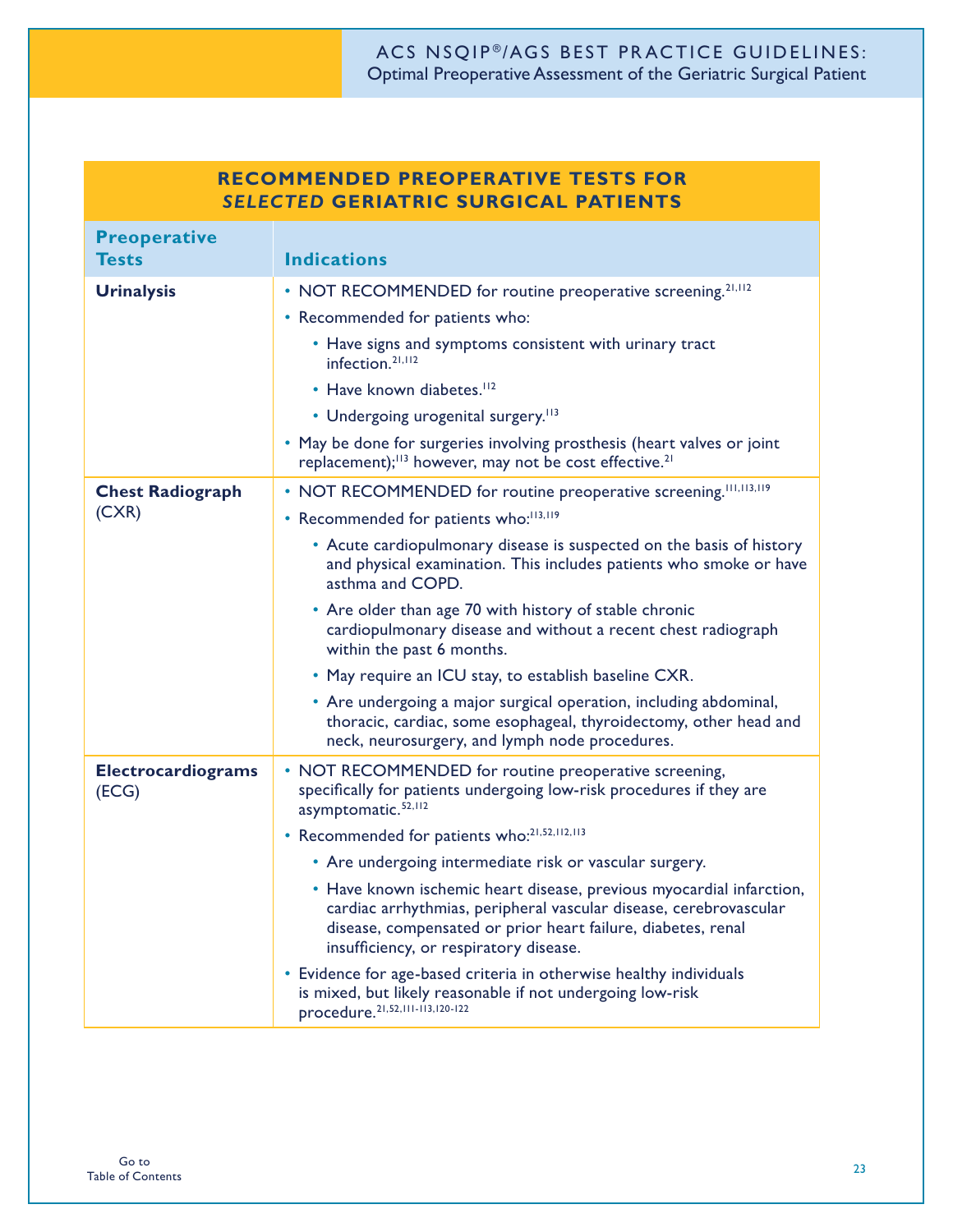### **RECOMMENDED PREOPERATIVE TESTS FOR**  *SELECTED* **GERIATRIC SURGICAL PATIENTS**

| <b>Preoperative</b><br><b>Tests</b>         | <b>Indications</b>                                                                                                                                                                                                                                                                                                                                          |  |  |
|---------------------------------------------|-------------------------------------------------------------------------------------------------------------------------------------------------------------------------------------------------------------------------------------------------------------------------------------------------------------------------------------------------------------|--|--|
| <b>Pulmonary Function</b>                   | • NOT RECOMMENDED for routine preoperative screening. <sup>21,72,113,123</sup>                                                                                                                                                                                                                                                                              |  |  |
| Tests (PFT)                                 | • Recommended for patients undergoing lung resection. <sup>21,72,124</sup>                                                                                                                                                                                                                                                                                  |  |  |
|                                             | • For patients not undergoing thoracic surgery, PFTs are recommended<br>for patients who:54,123                                                                                                                                                                                                                                                             |  |  |
|                                             | • Have poorly characterized dyspnea or exercise intolerance and<br>diagnostic uncertainty exists between a cardiac or pulmonary<br>limitation and simple deconditioning.                                                                                                                                                                                    |  |  |
|                                             | • Have obstructive lung disease if it is not clear from the clinical<br>evaluation if patients are at the best possible baseline.                                                                                                                                                                                                                           |  |  |
| <b>Noninvasive Stress</b><br><b>Testing</b> | • NOT RECOMMENDED for routine preoperative screening, specifically<br>for patients undergoing intermediate risk surgical operations with<br>no clinical risk factors and for patients undergoing low risk surgical<br>operations. <sup>52</sup>                                                                                                             |  |  |
|                                             | • Reasonable for patients with three or more clinical risk factors and<br>poor functional capacity (less than 4 METs) undergoing vascular<br>surgery, or for patients with at least one to two clinical risk factors and<br>poor functional capacity (less than 4 METs) who require intermediate<br>risk or vascular surgery, if it will change management. |  |  |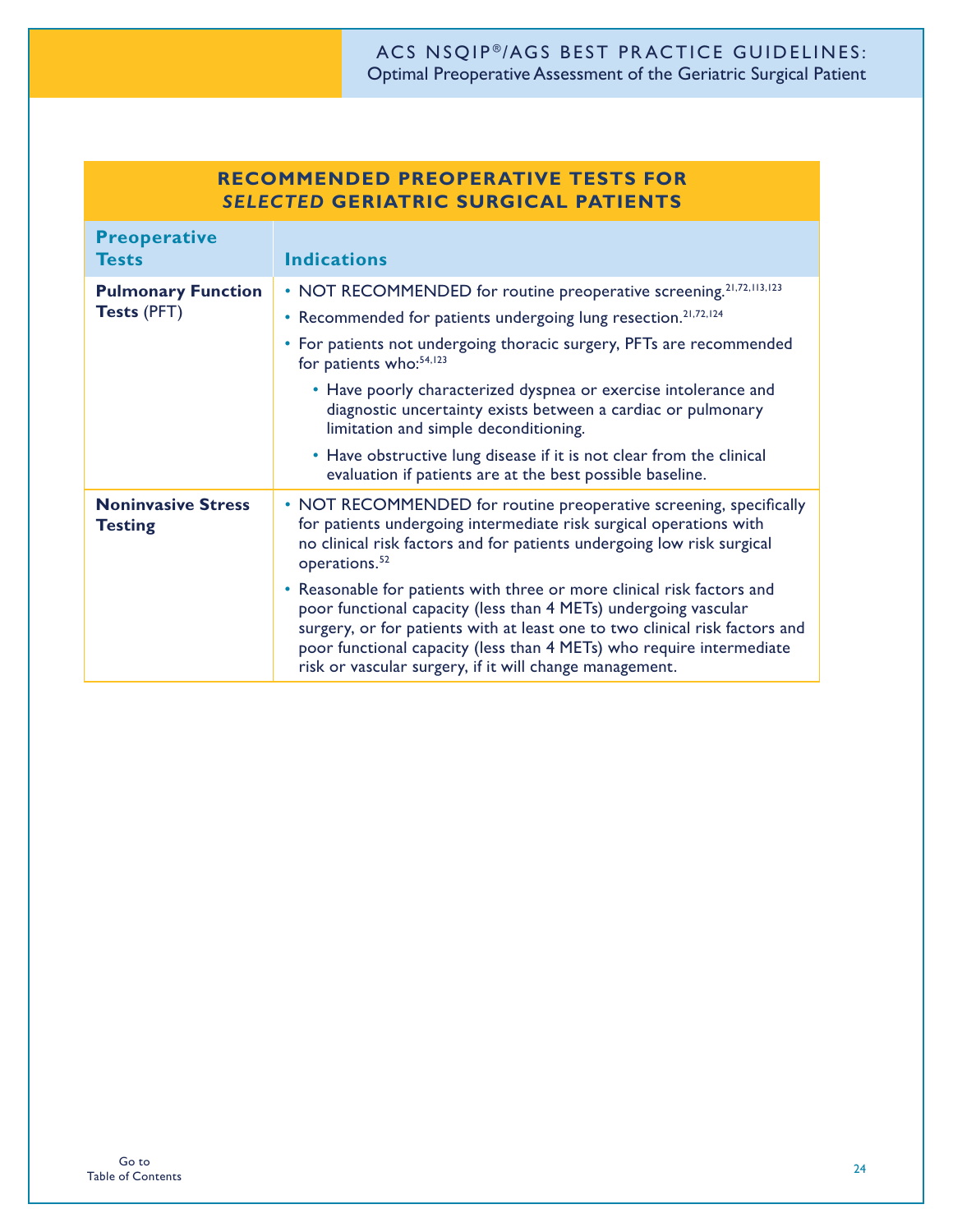# Appendices

APPENDIX I

• Patient's Decision Making Capacity

APPENDIX II

Cardiac Evaluation

APPENDIX III

• Frailty Score

### APPENDIX IV

• Recommendations for Preoperative Nutritional Support

### APPENDIX V

• Beers Criteria for Potentially Inappropriate Medication Use in Older Adults

### APPENDIX VI

Recommendations for Preoperative Discontinuation of Herbal Medicines/Supplements

### APPENDIX VII

ACC/AHA Guidelines for Perioperative Beta Blockers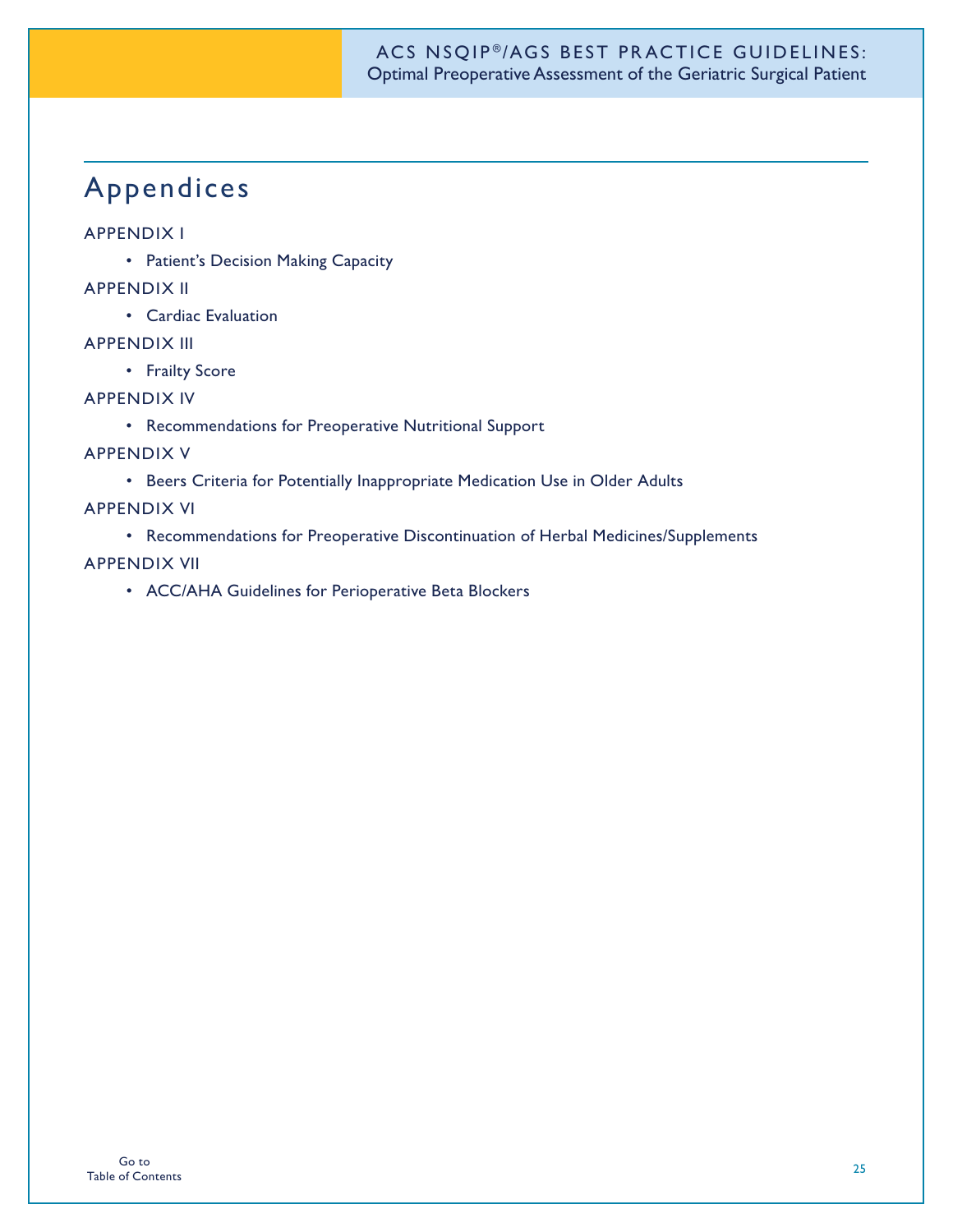# APPENDIX I. Patient's Decision Making Capacity

# **LEGALLY RELEVANT CRITERIA FOR DECISION-MAKING CAPACITY AND APPROACHES TO ASSESSMENT OF THE PATIENT22**

| <b>Criterion</b>                                       | <b>Patient's</b><br><b>Task</b>                                                              | <b>Physician's</b><br><b>Assessment</b><br><b>Approach</b>                                                                                                                                    | <b>Questions for Clinical</b><br><b>Assessment</b> *                                                                                                                                                                                                                                                                                                                  | <b>Comments</b>                                                                                                                                                                                                                                                                       |
|--------------------------------------------------------|----------------------------------------------------------------------------------------------|-----------------------------------------------------------------------------------------------------------------------------------------------------------------------------------------------|-----------------------------------------------------------------------------------------------------------------------------------------------------------------------------------------------------------------------------------------------------------------------------------------------------------------------------------------------------------------------|---------------------------------------------------------------------------------------------------------------------------------------------------------------------------------------------------------------------------------------------------------------------------------------|
| Communicate<br>a choice                                | Clearly indicate<br>preferred<br>treatment<br>option                                         | Ask patient<br>to indicate<br>a treatment<br>choice                                                                                                                                           | Have you decided whether to<br>follow your doctor's [or my]<br>recommendation for treatment?<br>Can you tell me what that decision is?<br>[If no decision] What is making it<br>hard for you to decide?                                                                                                                                                               | Frequent reversals of choice<br>because of psychiatric or<br>neurologic conditions may<br>indicate lack of capacity                                                                                                                                                                   |
| Understand<br>the relevant<br>information              | Grasp the<br>fundamental<br>meaning of<br>information<br>communicated<br>by physician        | Encourage<br>patient to<br>paraphrase<br>disclosed<br>information<br>regarding<br>medical<br>condition and<br>treatment                                                                       | Please tell me in your own words<br>what your doctor [or I] told you<br>about:<br>• The problem with your health now<br>• The recommended treatment<br>• The possible benefits and risks<br>(or discomforts) of the treatment<br>• Any alternative treatments and<br>their risks and benefits<br>• The risks and benefits of no<br>treatment                          | Information to be understood<br>includes nature of patient's<br>condition, nature and purpose<br>of proposed treatment,<br>possible benefits and risks of<br>that treatment, and alternative<br>approaches (including no<br>treatment) and their benefits and<br>risks                |
| Appreciate<br>the situation<br>and its<br>consequences | Acknowledge<br>medical<br>condition<br>and likely<br>consequences<br>of treatment<br>options | Ask patient to<br>describe views<br>of medical<br>condition,<br>proposed<br>treatment, and<br>likely outcomes                                                                                 | What do you believe is wrong with<br>your health now?<br>Do you believe that you need<br>some kind of treatment?<br>What is treatment likely to do for<br>you?<br>What makes you believe it will<br>have that effect?<br>What do you believe will happen if<br>you are not treated?<br>Why do you think your doctor<br>has [or I have] recommended this<br>treatment? | Courts have recognized that<br>patients who do not acknowledge<br>their illnesses (often referred to<br>as "lack of insight") cannot make<br>valid decisions about treatment<br>Delusions or pathologic levels of<br>distortion or denial are the most<br>common causes of impairment |
| Reason about<br>treatment<br>options                   | Engage in<br>a rational<br>process of<br>manipulating<br>the relevant<br>information         | Ask patient<br>to compare<br>treatment<br>options and<br>consequences<br>and to offer<br>reasons for<br>selection of<br>option<br>* Patients' responses to these questions need not be verbal | How did you decide to accept<br>or reject the recommended<br>treatment?<br>What makes [chosen option]<br>better than [alternative option]?                                                                                                                                                                                                                            | This criterion focuses on the<br>process by which a decision<br>is reached, not the outcome<br>of the patient's choice, since<br>patients have the right to make<br>"unreasonable" choices                                                                                            |

\* Patients' responses to these questions need not be verbal.

Reprinted from *New England Journal of Medicine,* Vol 357(18), Appelbaum PS. Assessment of patients' competence to consent to treatment, p1834- 1840, 2007, with permission from Massachusetts Medical Society.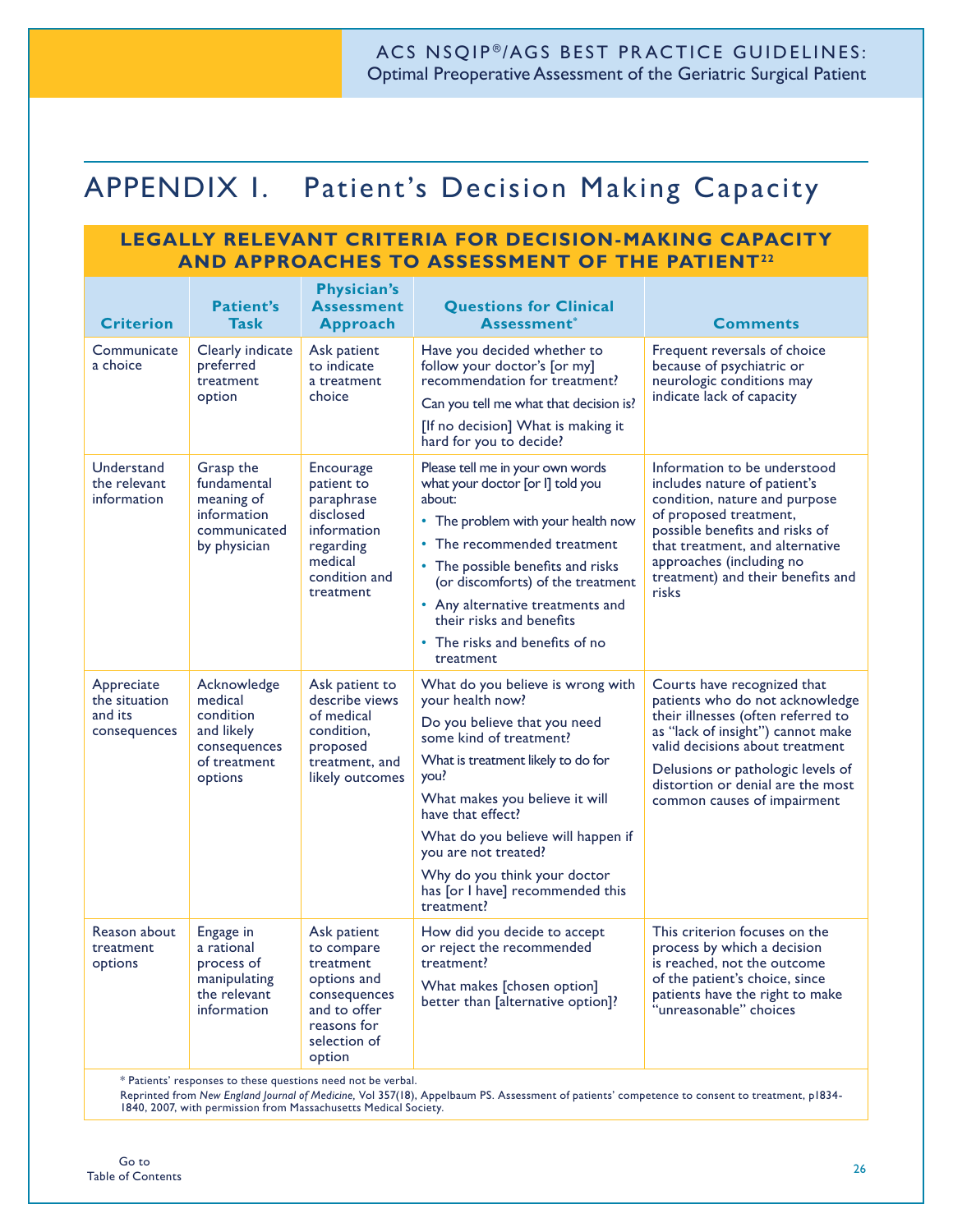# APPENDIX II. Cardiac Evaluation

### **ACTIVE CARDIAC CONDITIONS Patients require evaluation and treatment before nonurgent, noncardiac surgery (Class I, Level of Evidence B)52**

| <b>Condition</b>               | <b>Examples</b>                                                                                                                  |  |
|--------------------------------|----------------------------------------------------------------------------------------------------------------------------------|--|
| Unstable coronary<br>syndromes | • Unstable or severe angina (Canadian Cardiovascular Society<br>class III or IV)                                                 |  |
|                                | • Recent MI (≤30 days)                                                                                                           |  |
| Decompensated heart            | • New York Heart Association functional class IV                                                                                 |  |
| failure                        | • Worsening or new-onset heart failure                                                                                           |  |
| Significant arrhythmias        | • High-grade A-V block                                                                                                           |  |
|                                | • Mobitz II A-V block                                                                                                            |  |
|                                | • Third-degree A-V heart block                                                                                                   |  |
|                                | • Symptomatic ventricular arrhythmias                                                                                            |  |
|                                | • Supraventricular arrhythmias (including atrial fibrillation) with<br>uncontrolled ventricular rate (HR >100 bpm at rest)       |  |
|                                | • Symptomatic bradycardia                                                                                                        |  |
|                                | • Newly recognized ventricular tachycardia                                                                                       |  |
| Severe valvular disease        | • Severe aortic stenosis (mean pressure gradient >40 mmHg,<br>aortic valve area < $\mathsf{I}$ cm <sup>2</sup> , or symptomatic) |  |
|                                | • Symptomatic mitral stenosis (progressive dyspnea on<br>exertion, exertion presyncope, or heart failure)                        |  |
|                                | Reprinted from Journal of the American College of Cardiology, Vol 54(22), Fleischmann KE, Beckman JA, Buller CE, et al., 2009    |  |

ACCF/AHA Focused Update on Perioperative Beta Blockade, p2102-2128, 2009, with permission from Elsevier.

### **CARDIAC RISK STRATIFICATION FOR NONCARDIAC SURGICAL PROCEDURES (BASED ON REVISED CARDIAC RISK INDEX)52**

| <b>Risk</b>                                                                                                                   | <b>Examples</b>                                                                                                                       |  |
|-------------------------------------------------------------------------------------------------------------------------------|---------------------------------------------------------------------------------------------------------------------------------------|--|
| Low $(< 1\%)$                                                                                                                 | Endoscopic procedures, superficial procedures, cataract<br>surgery, breast surgery, ambulatory surgery                                |  |
| Intermediate (1-5%)                                                                                                           | Intraperitoneal and intrathoracic surgery, cardiac<br>endarterectomy, head and neck surgery, orthopaedic surgery,<br>prostate surgery |  |
| Vascular $(> 5%)$                                                                                                             | Aortic/other major vascular surgery, peripheral vascular<br>surgery                                                                   |  |
| Reprinted from Journal of the American College of Cardiology, Vol 54(22), Fleischmann KE, Beckman JA, Buller CE, et al., 2009 |                                                                                                                                       |  |

Reprinted from *Journal of the American College of Cardiology*, Vol 54(22), Fleischmann KE, Beckman JA, Buller CE, et al., 2009 ACCF/AHA Focused Update on Perioperative Beta Blockade, p2102-2128, 2009, with permission from Elsevier.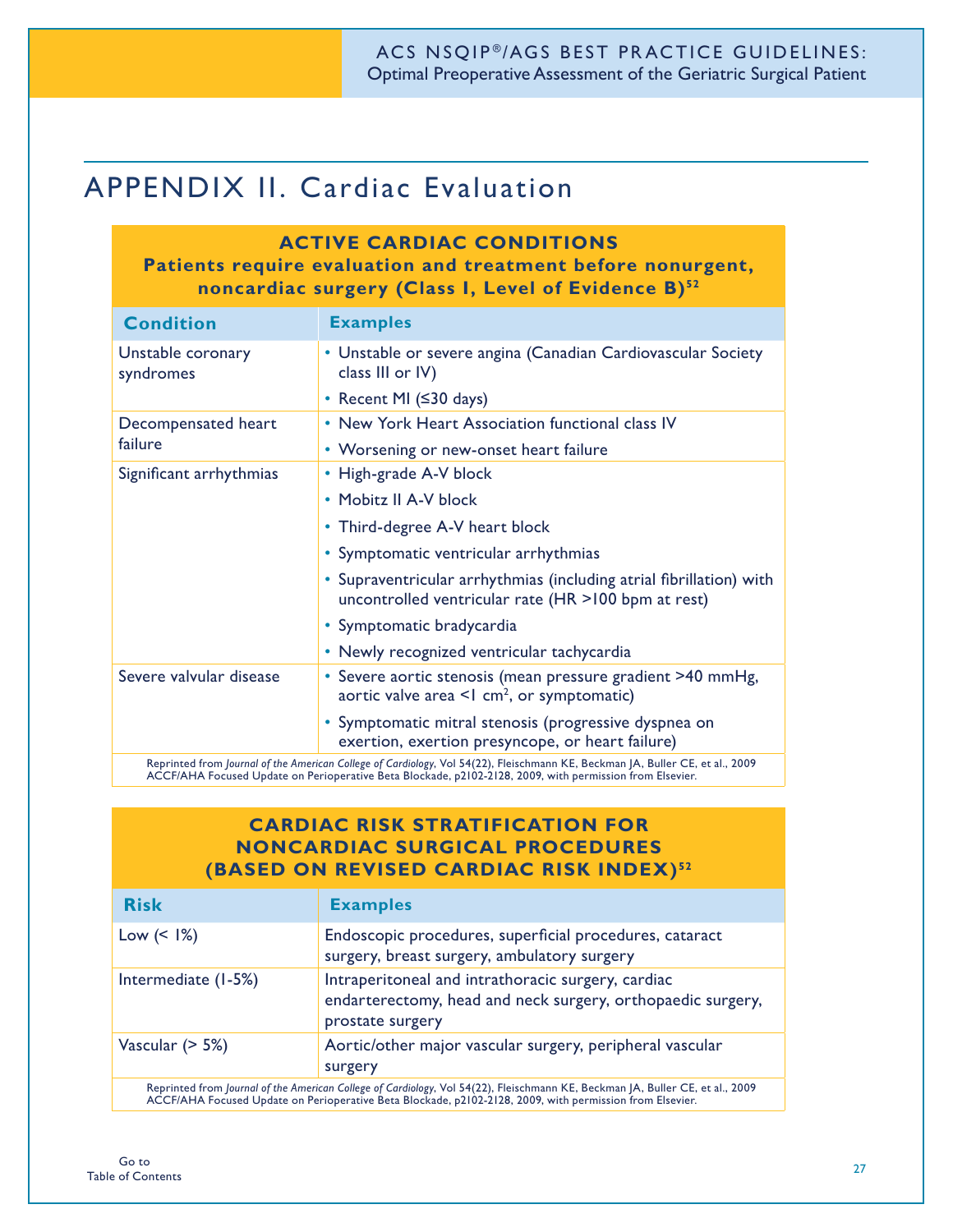| <b>ESTIMATING ENERGY REQUIREMENTS</b> |
|---------------------------------------|
| <b>FOR VARIOUS ACTIVITIES52</b>       |

#### **Metabolic Equivalents (METs)**

| Can you |  |
|---------|--|
|         |  |

|                    | .                                                                                                                                                                                                                                         |
|--------------------|-------------------------------------------------------------------------------------------------------------------------------------------------------------------------------------------------------------------------------------------|
| I MET              | • Take care of yourself?                                                                                                                                                                                                                  |
|                    | • Eat, dress, and use the toilet?                                                                                                                                                                                                         |
|                    | • Walk indoors around the house?                                                                                                                                                                                                          |
|                    | • Walk a block or two on level ground at 2 to 3 mph (3.2 to 4.8 kph)?                                                                                                                                                                     |
| 4 MET <sub>s</sub> | • Do light work around the house like dusting or washing dishes?                                                                                                                                                                          |
|                    | • Climb a flight of stairs or walk up a hill?                                                                                                                                                                                             |
|                    | • Walk on level ground at 4 mph (8.4 kph)?                                                                                                                                                                                                |
|                    | • Run a short distance?                                                                                                                                                                                                                   |
|                    | • Do heavy work around the house like scrubbing floors or lifting or moving<br>heavy furniture?                                                                                                                                           |
|                    | • Participate in moderate recreational activity like golf, bowling, dancing,<br>doubles tennis, or throwing a baseball or football?                                                                                                       |
| $>10$ METs         | • Participate in strenuous sports like swimming, singles tennis, football,<br>basketball, or skiing?                                                                                                                                      |
|                    | Reprinted from Journal of the American College of Cardiology, Vol 54(22), Fleischmann KE, Beckman JA, Buller CE, et al., 2009<br>ACCF/AHA Focused Update on Perioperative Beta Blockade, p2102-2128, 2009, with permission from Elsevier. |

### **CLINICAL RISK FACTORS FOR NONCARDIAC SURGICAL PROCEDURES<sup>52</sup>**

### **Risk Factors**

- History of ischemic heart disease
- History of compensated or prior heart failure
- History of cerebrovascular disease
- Diabetes mellitus
- Renal insufficiency

Reprinted from *Journal of the American College of Cardiology*, Vol 54(22), Fleischmann KE, Beckman JA, Buller CE, et al., 2009 ACCF/AHA Focused Update on Perioperative Beta Blockade, p2102-2128, 2009, with permission from Elsevier.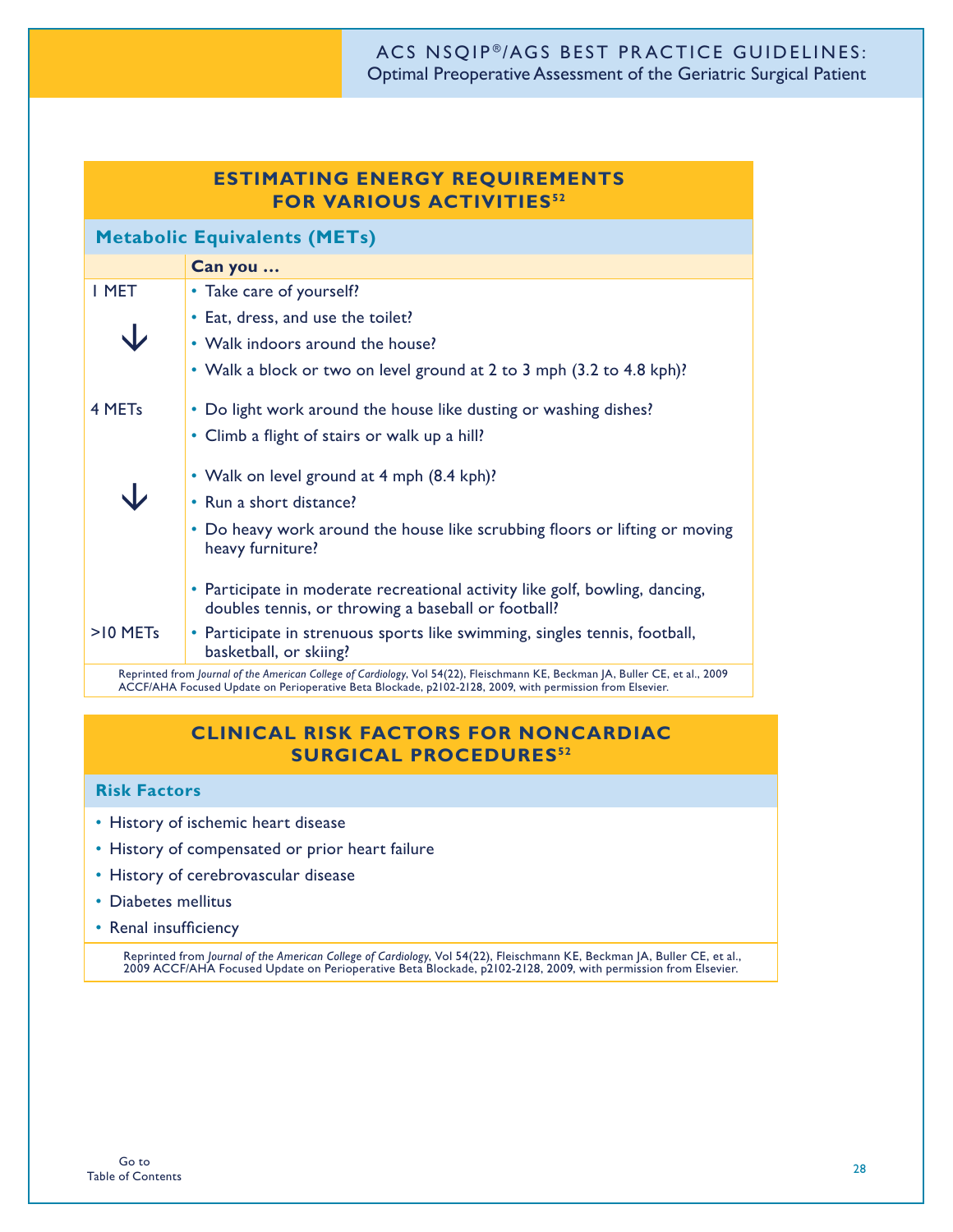# APPENDIX III. Frailty Score

| <b>FRAILTY SCORE89,92</b>                                                                                                                                                                                                         |                                                                                                                                                                                                                                                                                                                                                                                                                   |                                                                                                                                                          |  |             |                 |  |
|-----------------------------------------------------------------------------------------------------------------------------------------------------------------------------------------------------------------------------------|-------------------------------------------------------------------------------------------------------------------------------------------------------------------------------------------------------------------------------------------------------------------------------------------------------------------------------------------------------------------------------------------------------------------|----------------------------------------------------------------------------------------------------------------------------------------------------------|--|-------------|-----------------|--|
| <b>PATIENT RECEIVES ONE POINT FOR EACH CRITERION (0-5)</b>                                                                                                                                                                        |                                                                                                                                                                                                                                                                                                                                                                                                                   |                                                                                                                                                          |  |             |                 |  |
| <b>Frailty Criteria</b>                                                                                                                                                                                                           | <b>Definition</b>                                                                                                                                                                                                                                                                                                                                                                                                 |                                                                                                                                                          |  |             |                 |  |
| Weight loss                                                                                                                                                                                                                       | Unintentional weight loss $\geq$ 10 pounds in the past year.                                                                                                                                                                                                                                                                                                                                                      |                                                                                                                                                          |  |             |                 |  |
| Decreased grip<br>strength (Weakness)                                                                                                                                                                                             |                                                                                                                                                                                                                                                                                                                                                                                                                   | Grip strength in the lowest 20th percentile by gender and BMI. Three trials are<br>performed with a hand-held dynamometer and the average value is used. |  |             |                 |  |
|                                                                                                                                                                                                                                   |                                                                                                                                                                                                                                                                                                                                                                                                                   | Men                                                                                                                                                      |  |             | Women           |  |
|                                                                                                                                                                                                                                   | <b>BMI</b>                                                                                                                                                                                                                                                                                                                                                                                                        | <b>Kg Force</b>                                                                                                                                          |  | <b>BMI</b>  | <b>Kg Force</b> |  |
|                                                                                                                                                                                                                                   | $\leq$ 24                                                                                                                                                                                                                                                                                                                                                                                                         | $\leq$ 29                                                                                                                                                |  | $\leq$ 23   | $\leq$  7       |  |
|                                                                                                                                                                                                                                   | $24.1 - 26$                                                                                                                                                                                                                                                                                                                                                                                                       | $\leq 30$                                                                                                                                                |  | $23.1 - 26$ | $\leq$ 17.3     |  |
|                                                                                                                                                                                                                                   | $26.1 - 28$                                                                                                                                                                                                                                                                                                                                                                                                       | $\leq 30$                                                                                                                                                |  | $26.1 - 29$ | $≤$  8          |  |
|                                                                                                                                                                                                                                   | $>28$                                                                                                                                                                                                                                                                                                                                                                                                             | $\leq$ 32                                                                                                                                                |  | >29         | $\leq$ 21       |  |
|                                                                                                                                                                                                                                   | • "I felt that everything I did was an effort."<br>• "I could not get going."<br>The patient is asked: "How often in the last week did you feel this way?"<br>$0 =$ rarely or none of the time $(1 day)$<br>$I =$ some or a little of the time ( $I - 2$ days)<br>$2 = a$ moderate amount of the time (3-4 days)<br>$3 =$ most of the time<br>The criterion is met if patient answers 2 or 3 to either statement. |                                                                                                                                                          |  |             |                 |  |
| Low physical activity                                                                                                                                                                                                             | Weekly energy expenditure, determined with the short version of the Minnesota<br>Leisure Time Activities Questionnaire (see Taylor et al. <sup>125</sup> ) in the lowest 20th<br>percentile by gender:<br>Men: <383 kcal/week. Women: <270 kcal/week.                                                                                                                                                             |                                                                                                                                                          |  |             |                 |  |
| Slowed walking<br>speed                                                                                                                                                                                                           | Walking speed in the lowest 20th percentile by gender and height. Time is<br>measured for a distance of 15 feet at normal pace. The average of three trials is<br>used.                                                                                                                                                                                                                                           |                                                                                                                                                          |  |             |                 |  |
|                                                                                                                                                                                                                                   |                                                                                                                                                                                                                                                                                                                                                                                                                   | Men                                                                                                                                                      |  |             | Women           |  |
|                                                                                                                                                                                                                                   | Height                                                                                                                                                                                                                                                                                                                                                                                                            | <b>Time</b>                                                                                                                                              |  | Height      | <b>Time</b>     |  |
|                                                                                                                                                                                                                                   | $≤173$ cm                                                                                                                                                                                                                                                                                                                                                                                                         | $\ge 7$ sec                                                                                                                                              |  | ≤159 cm     | $\geq 7$ sec    |  |
|                                                                                                                                                                                                                                   | $>173$ cm                                                                                                                                                                                                                                                                                                                                                                                                         | $\geq 6$ sec                                                                                                                                             |  | $>159$ cm   | $\geq 6$ sec    |  |
| Reprinted from Journal of the American College of Surgeons, Vol 210(6), Makary MA, Segev DL, Pronovost PJ, et al. Frailty as a predictor of surgical<br>outcomes in older patients, 901-908, 2010, with permission from Elsevier. |                                                                                                                                                                                                                                                                                                                                                                                                                   |                                                                                                                                                          |  |             |                 |  |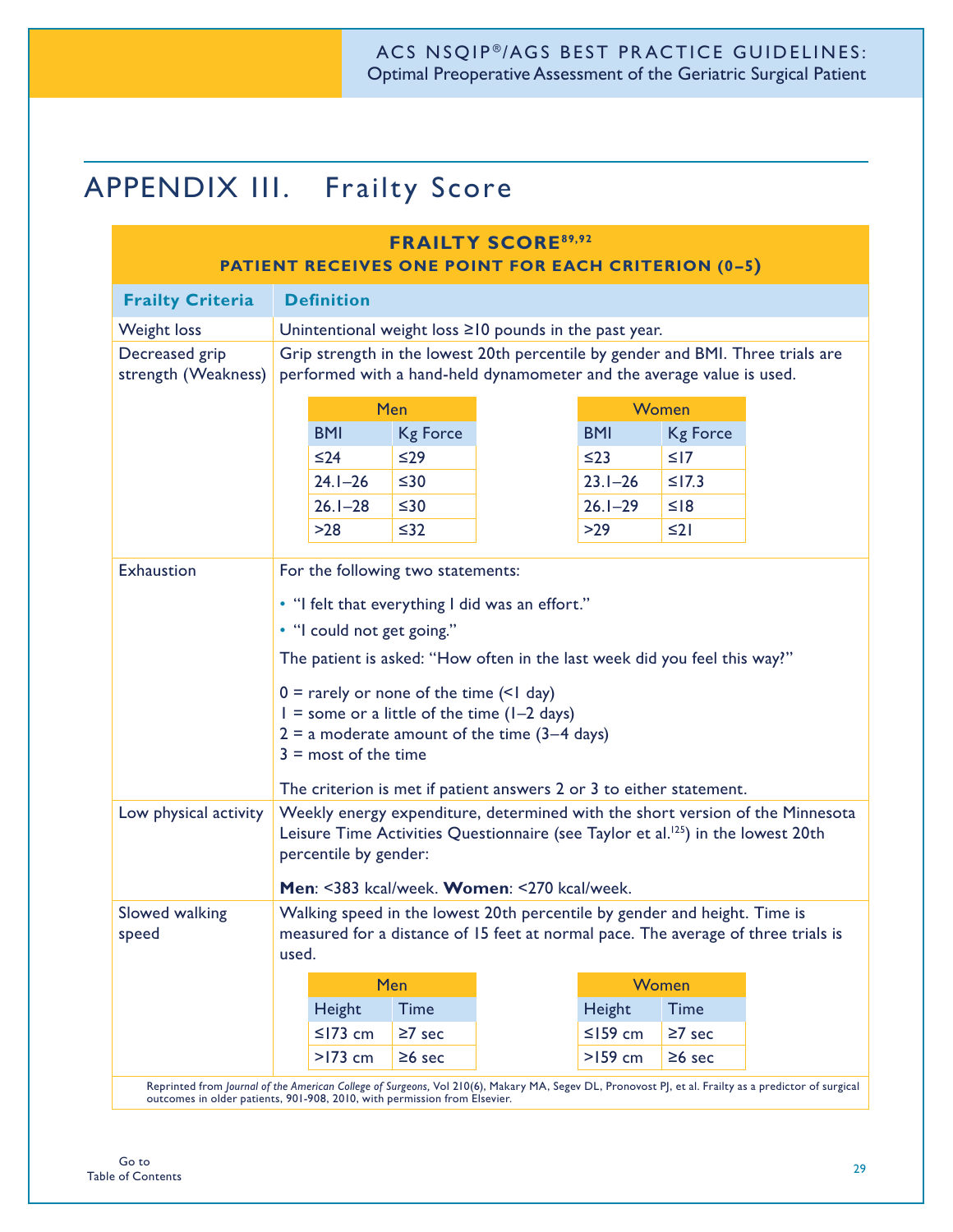# APPENDIX IV. Recommendations for Preoperative Nutritional Support

### **PREOPERATIVE INTERVENTIONS FOR MALNUTRITION**

### **ESPEN Recommendations<sup>95,126</sup>**

- Use nutritional support in patients with severe nutritional risk for 10–14 days prior to a major surgical operation even if the operation has to be delayed (Grade A).
- Initiate nutritional support (by the enteral route if possible) without delay:
	- Even in patients without obvious under-nutrition, if it is anticipated that the patient will be unable to eat for more than 7 days perioperatively (Grade C).
	- In patients who cannot maintain oral intake above 60% of recommended intake for more than 10 days (Grade C).
- Consider combination with parenteral nutrition in patients in whom there is an indication for nutritional support and in whom energy needs cannot be met (<60% of caloric requirement) via the enteral route (Grade C).
- Encourage patients who do not meet their energy needs from normal food to take oral nutritional supplements during the preoperative period (Grade C).
- Administer preoperative enteral nutrition preferably before admission to the hospital (Grade C).
- Preoperative parenteral nutrition is indicated in severely undernourished patients who cannot be adequately orally or enterally fed for 7–10 days preoperatively (Grade A).
- NOTE: The enteral route is preferred except for the following contraindications: Intestinal obstructions or ileus, severe shock, intestinal ischemia.

### **Other Recommendations**

• Vitamin supplementation for alcohol-related malnourished patient: B12 and folate,<sup>21</sup> thiamine.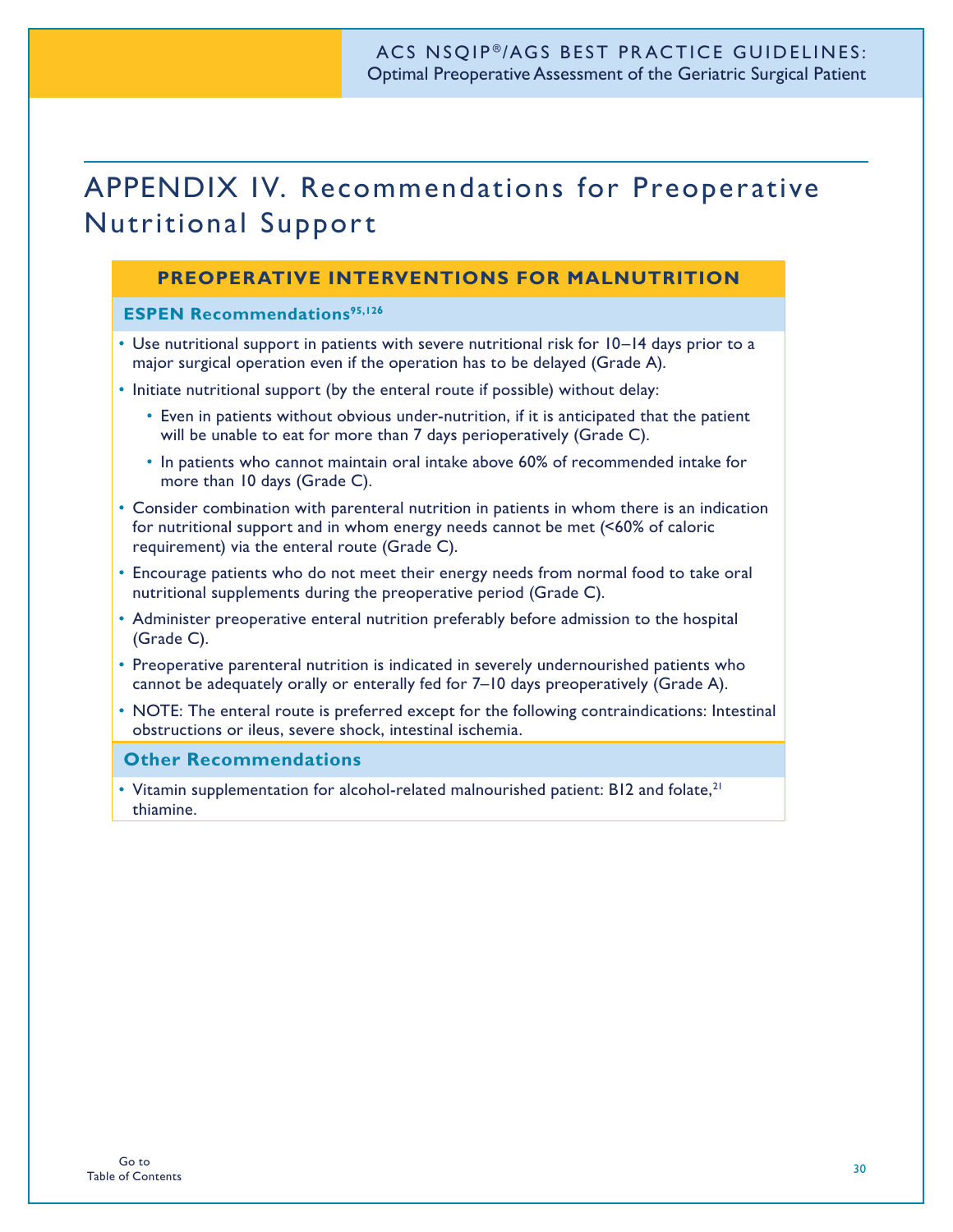# APPENDIX V: 2012 Beers Criteria for Potentially Inappropriate Medication Use in Older Adults

### **2012 AGS BEERS CRITERIA FOR POTENTIALLY INAPPROPRIATE MEDICATION USE IN OLDER ADULTS<sup>97</sup>**

| <b>Organ System/</b><br><b>Therapeutic</b><br>Category/Drug(s)                                                                                                                                                                                                                                                                        | <b>Rationale</b>                                                                                                                                                                                                                                                                                                                                     | <b>Recommendation</b>                                                                 | <b>Quality of</b><br><b>Evidence</b>                                   | <b>Strength of</b><br><b>Recommendation</b> |
|---------------------------------------------------------------------------------------------------------------------------------------------------------------------------------------------------------------------------------------------------------------------------------------------------------------------------------------|------------------------------------------------------------------------------------------------------------------------------------------------------------------------------------------------------------------------------------------------------------------------------------------------------------------------------------------------------|---------------------------------------------------------------------------------------|------------------------------------------------------------------------|---------------------------------------------|
| <b>Anticholinergics (excludes TCAs)</b>                                                                                                                                                                                                                                                                                               |                                                                                                                                                                                                                                                                                                                                                      |                                                                                       |                                                                        |                                             |
| First-generation<br>antihistamines (as single agent<br>or as part of combination<br>products)<br><b>Brompheniramine</b><br>Carbinoxamine<br>Chlorpheniramine<br>Clemastine<br>Cyproheptadine<br>Dexbrompheniramine<br>Dexchlorpheniramine<br>٠<br>Diphenhydramine (oral)<br>Doxylamine<br>Hydroxyzine<br>Promethazine<br>Triprolidine | Highly anticholinergic; clearance reduced<br>with advanced age, and tolerance develops<br>when used as hypnotic; increased risk of<br>confusion, dry mouth, constipation, and<br>other anticholinergic effects/toxicity<br>Use of diphenhydramine in special situations<br>such as acute treatment of severe allergic<br>reaction may be appropriate | Avoid                                                                                 | Hydroxyzine<br>and<br>promethazine:<br>High<br>All others:<br>Moderate | Strong                                      |
| Anti-Parkinson agents<br>• Benztropine (oral)<br>• Trihexyphenidyl                                                                                                                                                                                                                                                                    | Not recommended for prevention<br>of extrapyramidal symptoms with<br>antipsychotics; more effective agents<br>available for treatment of Parkinson disease                                                                                                                                                                                           | Avoid                                                                                 | Moderate                                                               | Strong                                      |
| Antispasmodics<br>Belladonna alkaloids<br>Clidinium-chlordiazepoxide<br>$\bullet$<br>Dicyclomine<br>Hyoscyamine<br>Propantheline<br>Scopolamine                                                                                                                                                                                       | Highly anticholinergic, uncertain<br>effectiveness                                                                                                                                                                                                                                                                                                   | Avoid except<br>in short-term<br>palliative care<br>to decrease oral<br>secretions    | Moderate                                                               | Strong                                      |
| <b>Antithrombotics</b>                                                                                                                                                                                                                                                                                                                |                                                                                                                                                                                                                                                                                                                                                      |                                                                                       |                                                                        |                                             |
| Dipyridamole, oral short-<br>acting* (does not apply to the<br>extended-release combination<br>with aspirin)                                                                                                                                                                                                                          | May cause orthostatic hypotension; more<br>effective alternatives available; IV form<br>acceptable for use in cardiac stress testing                                                                                                                                                                                                                 | Avoid                                                                                 | Moderate                                                               | Strong                                      |
| Ticlopidine*                                                                                                                                                                                                                                                                                                                          | Safer, effective alternatives available                                                                                                                                                                                                                                                                                                              | Avoid                                                                                 | Moderate                                                               | Strong                                      |
| <b>Anti-Infective</b>                                                                                                                                                                                                                                                                                                                 |                                                                                                                                                                                                                                                                                                                                                      |                                                                                       |                                                                        |                                             |
| Nitrofurantoin                                                                                                                                                                                                                                                                                                                        | Potential for pulmonary toxicity; safer<br>alternatives available; lack of efficacy in<br>patients with CrCl <60 mL/min due to<br>inadequate drug concentration in the urine                                                                                                                                                                         | Avoid for long-<br>term suppression;<br>avoid in patients<br>with CrCl <60 mL/<br>min | Moderate                                                               | Strong                                      |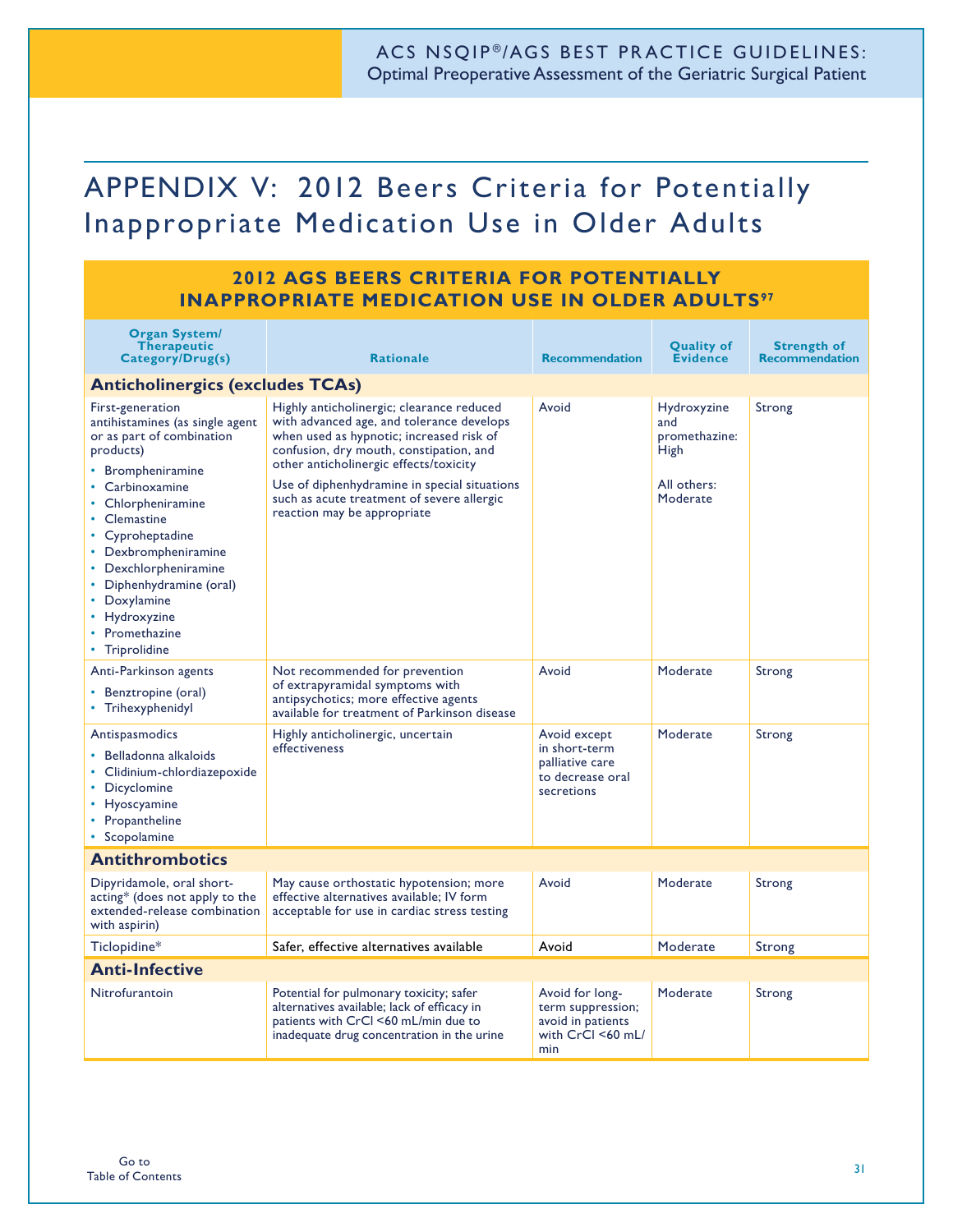| <b>2012 AGS BEERS CRITERIA FOR POTENTIALLY</b><br><b>INAPPROPRIATE MEDICATION USE IN OLDER ADULTS<sup>97</sup></b>                                                                         |                                                                                                                                                                                                                                                                        |                                                                                       |                                      |                                             |
|--------------------------------------------------------------------------------------------------------------------------------------------------------------------------------------------|------------------------------------------------------------------------------------------------------------------------------------------------------------------------------------------------------------------------------------------------------------------------|---------------------------------------------------------------------------------------|--------------------------------------|---------------------------------------------|
| <b>Organ System/</b><br><b>Therapeutic</b><br>Category/Drug(s)                                                                                                                             | <b>Rationale</b>                                                                                                                                                                                                                                                       | <b>Recommendation</b>                                                                 | <b>Quality of</b><br><b>Evidence</b> | <b>Strength of</b><br><b>Recommendation</b> |
| <b>Cardiovascular</b>                                                                                                                                                                      |                                                                                                                                                                                                                                                                        |                                                                                       |                                      |                                             |
| Alpha I blockers<br>• Doxazosin<br>• Prazosin<br>• Terazosin                                                                                                                               | High risk of orthostatic hypotension; not<br>recommended as routine treatment for<br>hypertension; alternative agents have<br>superior risk/benefit profile                                                                                                            | Avoid use as an<br>antihypertensive                                                   | Moderate                             | Strong                                      |
| Alpha blockers, central<br>• Clonidine<br>• Guanabenz*<br>• Guanfacine*<br>• Methyldopa*<br>• Reserpine (>0.1 mg/day)*                                                                     | High risk of adverse CNS effects; may cause<br>bradycardia and orthostatic hypotension;<br>not recommended as routine treatment for<br>hypertension                                                                                                                    | Avoid clonidine<br>as a first-line<br>antihypertensive<br>Avoid others as<br>listed   | Low                                  | Strong                                      |
| Antiarrhythmic drugs<br>(Class la, lc, III)<br>• Amiodarone<br>• Dofetilide<br>• Dronedarone<br>• Flecainide<br>· Ibutilide<br>• Procainamide<br>• Propafenone<br>• Quinidine<br>• Sotalol | Data suggest that rate control yields better<br>balance of benefits and harms than rhythm<br>control for most older adults<br>Amiodarone is associated with multiple<br>toxicities, including thyroid disease,<br>pulmonary disorders, and QT interval<br>prolongation | Avoid<br>antiarrhythmic<br>drugs as first-line<br>treatment of atrial<br>fibrillation | High                                 | Strong                                      |
| Disopyramide*                                                                                                                                                                              | Disopyramide is a potent negative inotrope<br>and therefore may induce heart failure in<br>older adults; strongly anticholinergic; other<br>antiarrhythmic drugs preferred                                                                                             | Avoid                                                                                 | Low                                  | Strong                                      |
| Dronedarone                                                                                                                                                                                | Worse outcomes have been reported in<br>patients taking dronedarone who have<br>permanent atrial fibrillation or heart failure<br>In general, rate control is preferred over<br>rhythm control for atrial fibrillation                                                 | Avoid in patients<br>with permanent<br>atrial fibrillation or<br>heart failure        | Moderate                             | Strong                                      |
| Digoxin > 0.125 mg/day                                                                                                                                                                     | In heart failure, higher dosages associated<br>with no additional benefit and may increase<br>risk of toxicity; decreased renal clearance<br>may lead to increased risk of toxic effects                                                                               | Avoid                                                                                 | Moderate                             | Strong                                      |
| Nifedipine, immediate<br>release*                                                                                                                                                          | Potential for hypotension; risk of<br>precipitating myocardial ischemia                                                                                                                                                                                                | Avoid                                                                                 | High                                 | Strong                                      |
| Spironolactone >25 mg/day                                                                                                                                                                  | In heart failure, the risk of hyperkalemia is<br>higher in older adults if taking >25 mg/day                                                                                                                                                                           | Avoid in patients<br>with heart failure<br>or with a CrCl<br>$<$ 30 mL/min            | Moderate                             | Strong                                      |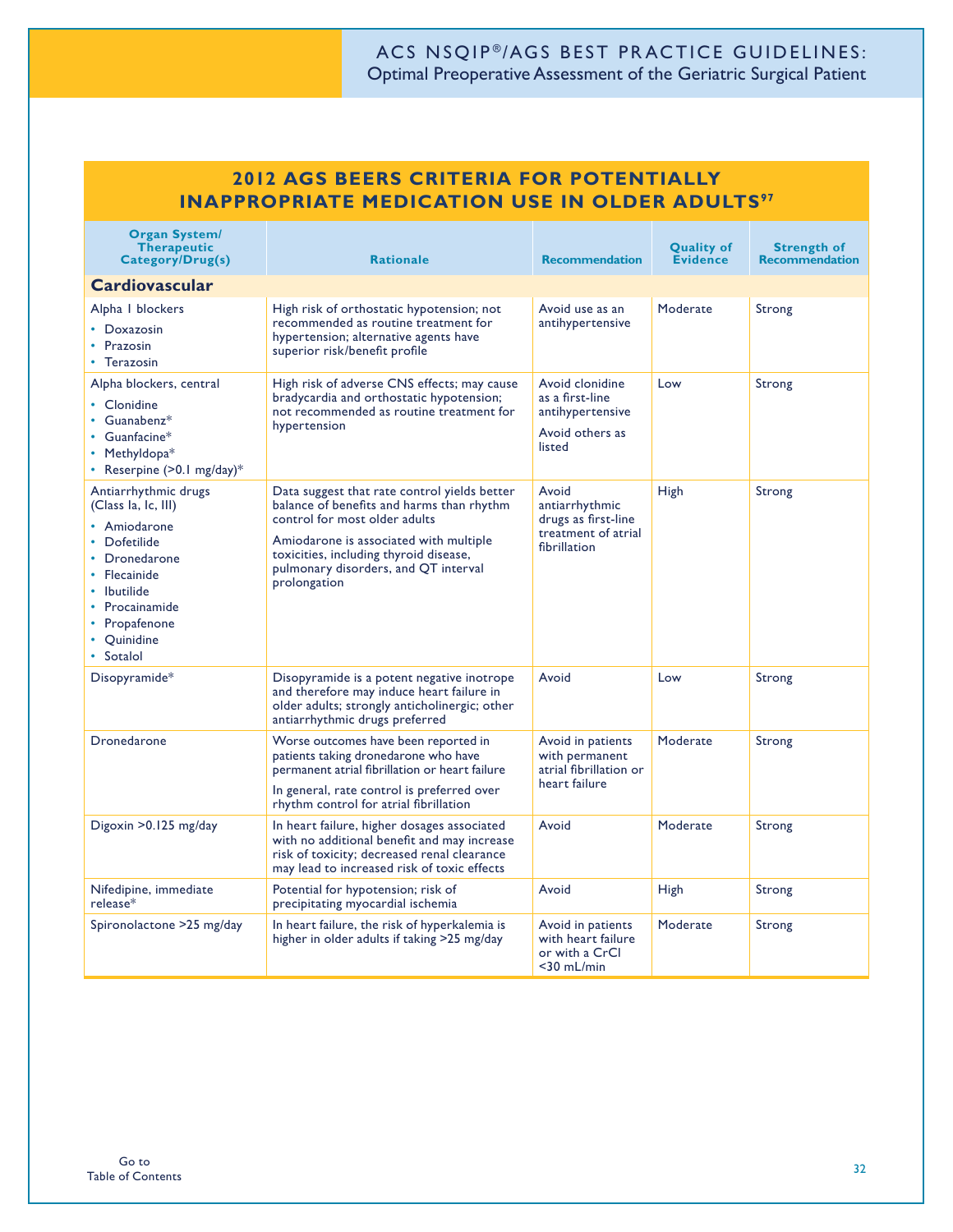| <b>2012 AGS BEERS CRITERIA FOR POTENTIALLY</b><br><b>INAPPROPRIATE MEDICATION USE IN OLDER ADULTS<sup>97</sup></b>                                                                                                                                                                                                                                     |                                                                                                                                                                                                                                                                                                                                                                                                                                                                                                           |                                                                                                                                                        |                                      |                                             |
|--------------------------------------------------------------------------------------------------------------------------------------------------------------------------------------------------------------------------------------------------------------------------------------------------------------------------------------------------------|-----------------------------------------------------------------------------------------------------------------------------------------------------------------------------------------------------------------------------------------------------------------------------------------------------------------------------------------------------------------------------------------------------------------------------------------------------------------------------------------------------------|--------------------------------------------------------------------------------------------------------------------------------------------------------|--------------------------------------|---------------------------------------------|
| <b>Organ System/</b><br><b>Therapeutic</b><br>Category/Drug(s)                                                                                                                                                                                                                                                                                         | <b>Rationale</b>                                                                                                                                                                                                                                                                                                                                                                                                                                                                                          | <b>Recommendation</b>                                                                                                                                  | <b>Quality of</b><br><b>Evidence</b> | <b>Strength of</b><br><b>Recommendation</b> |
| <b>Central Nervous System</b>                                                                                                                                                                                                                                                                                                                          |                                                                                                                                                                                                                                                                                                                                                                                                                                                                                                           |                                                                                                                                                        |                                      |                                             |
| Tertiary TCAs, alone or in<br>combination:<br>• Amitriptyline<br>• Chlordiazepoxide-<br>amitriptyline<br>• Clomipramine<br>• Doxepin >6 mg/day<br>• Imipramine<br>• Perphenazine-amitriptyline<br>• Trimipramine                                                                                                                                       | Highly anticholinergic, sedating, and causes<br>orthostatic hypotension; the safety profile of<br>low-dose doxepin $(56 \text{ mg/day})$ is comparable<br>to that of placebo                                                                                                                                                                                                                                                                                                                              | Avoid                                                                                                                                                  | High                                 | Strong                                      |
| Antipsychotics, first-<br>(conventional) and second-<br>(atypical) generation<br>(see Table First- and<br><b>Second-Generation</b><br><b>Antipsychotics below for</b><br>full list)                                                                                                                                                                    | Increased risk of cerebrovascular accident<br>(stroke) and mortality in persons with<br>dementia                                                                                                                                                                                                                                                                                                                                                                                                          | Avoid use for<br>behavioral<br>problems of<br>dementia unless<br>nonpharmacologic<br>options have failed<br>and patient is threat<br>to self or others | Moderate                             | Strong                                      |
| Thioridazine<br>Mesoridazine                                                                                                                                                                                                                                                                                                                           | Highly anticholinergic and greater risk of QT-<br>interval prolongation                                                                                                                                                                                                                                                                                                                                                                                                                                   | Avoid                                                                                                                                                  | Moderate                             | Strong                                      |
| <b>Barbiturates</b><br>• Amobarbital $*$<br>Butabarbital*<br>• Butalbital<br>• Mephobarbital*<br>• Pentobarbital*<br>Phenobarbital<br>• Secobarbital*                                                                                                                                                                                                  | High rate of physical dependence; tolerance<br>to sleep benefits; greater risk of overdose at<br>low dosages                                                                                                                                                                                                                                                                                                                                                                                              | Avoid                                                                                                                                                  | High                                 | Strong                                      |
| <b>Benzodiazepines</b><br><b>SHORT-AND</b><br>INTERMEDIATE-ACTING:<br>• Alprazolam<br>• Estazolam<br>• Lorazepam<br>• Oxazepam<br>Temazepam<br>• Triazolam<br>LONG-ACTING:<br>• Chlorazepate<br>• Chlordiazepoxide<br>• Chlordiazepoxide-<br>amitriptyline<br>• Clidinium-chlordiazepoxide<br>• Clonazepam<br>• Diazepam<br>• Flurazepam<br>• Quazepam | Older adults have increased sensitivity to<br>benzodiazepines and decreased metabolism<br>of long-acting agents; in general, all<br>benzodiazepines increase risk of cognitive<br>impairment, delirium, falls, fractures, and<br>motor vehicle accidents in older adults<br>May be appropriate for seizure disorders,<br>rapid eye movement sleep disorders,<br>benzodiazepine withdrawal, ethanol<br>withdrawal, severe generalized anxiety<br>disorder, periprocedural anesthesia, end-of-<br>life care | Avoid<br>benzodiazepines<br>(any type) for<br>treatment<br>of insomnia,<br>agitation, or<br>delirium                                                   | High                                 | Strong                                      |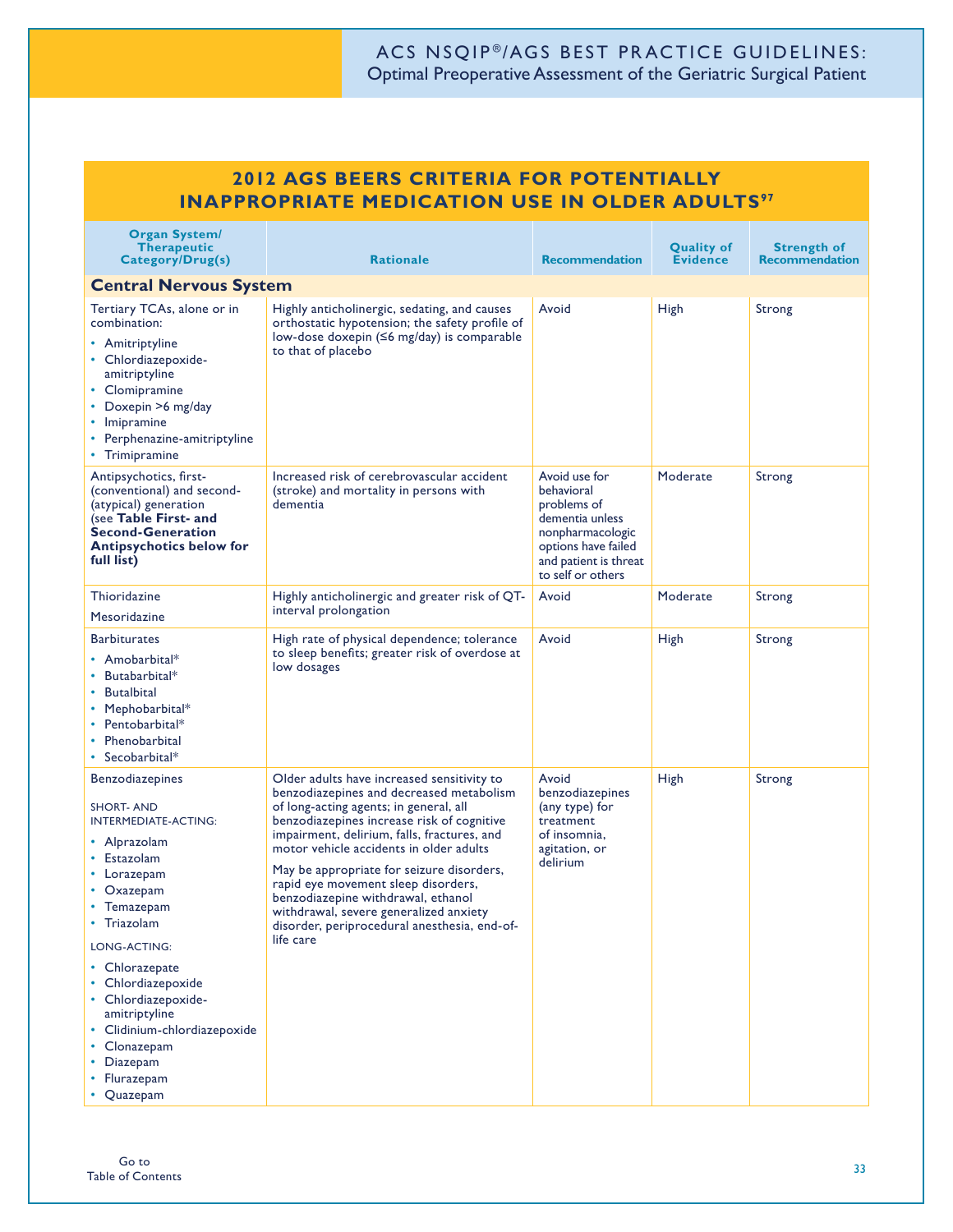| <b>2012 AGS BEERS CRITERIA FOR POTENTIALLY</b><br><b>INAPPROPRIATE MEDICATION USE IN OLDER ADULTS<sup>97</sup></b> |                                                                                                                                                                                                                                                                                                                                       |                                                                                                                                                                                                                                        |                                                 |                                             |
|--------------------------------------------------------------------------------------------------------------------|---------------------------------------------------------------------------------------------------------------------------------------------------------------------------------------------------------------------------------------------------------------------------------------------------------------------------------------|----------------------------------------------------------------------------------------------------------------------------------------------------------------------------------------------------------------------------------------|-------------------------------------------------|---------------------------------------------|
| <b>Organ System/</b><br><b>Therapeutic</b><br>Category/Drug(s)                                                     | <b>Rationale</b>                                                                                                                                                                                                                                                                                                                      | <b>Recommendation</b>                                                                                                                                                                                                                  | <b>Quality of</b><br><b>Evidence</b>            | <b>Strength of</b><br><b>Recommendation</b> |
| Chloral hydrate*                                                                                                   | Tolerance occurs within 10 days and risk<br>outweighs the benefits in light of overdose<br>with doses only 3 times the recommended<br>dose                                                                                                                                                                                            | Avoid                                                                                                                                                                                                                                  | Low                                             | Strong                                      |
| Meprobamate                                                                                                        | High rate of physical dependence; very<br>sedating                                                                                                                                                                                                                                                                                    | Avoid                                                                                                                                                                                                                                  | Moderate                                        | Strong                                      |
| Nonbenzodiazepine hypnotics<br>Eszopiclone<br>Zolpidem<br>• Zaleplon                                               | Benzodiazepine-receptor agonists that<br>have adverse events similar to those<br>of benzodiazepines in older adults (for<br>example, delirium, falls, fractures); minimal<br>improvement in sleep latency and duration                                                                                                                | Avoid chronic use<br>$($ >90 days)                                                                                                                                                                                                     | Moderate                                        | Strong                                      |
| Ergot mesylates*<br>Isoxsuprine*                                                                                   | Lack of efficacy                                                                                                                                                                                                                                                                                                                      | Avoid                                                                                                                                                                                                                                  | High                                            | Strong                                      |
| <b>Endocrine</b>                                                                                                   |                                                                                                                                                                                                                                                                                                                                       |                                                                                                                                                                                                                                        |                                                 |                                             |
| Androgens<br>• Methyltestosterone*<br>• Testosterone                                                               | Potential for cardiac problems and<br>contraindicated in men with prostate cancer                                                                                                                                                                                                                                                     | Avoid unless<br>indicated for<br>moderate<br>to severe<br>hypogonadism                                                                                                                                                                 | Moderate                                        | Weak                                        |
| Desiccated thyroid                                                                                                 | Concerns about cardiac effects: safer<br>alternatives available                                                                                                                                                                                                                                                                       | Avoid                                                                                                                                                                                                                                  | Low                                             | Strong                                      |
| Estrogens with or without<br>progestins                                                                            | Evidence of carcinogenic potential (breast<br>and endometrium); lack of cardioprotective<br>effect and cognitive protection in older<br>women<br>Evidence that vaginal estrogens for treatment<br>of vaginal dryness is safe and effective in<br>women with breast cancer, especially at<br>dosages of estradiol <25 mcg twice weekly | Avoid oral and<br>topical patch<br>Topical vaginal<br>cream: Acceptable<br>to use low-dose<br>intravaginal<br>estrogen for the<br>management<br>of dyspareunia,<br>lower urinary<br>tract infections,<br>and other vaginal<br>symptoms | Oral and<br>patch: High<br>Topical:<br>Moderate | Oral and patch:<br>Strong<br>Topical: Weak  |
| Growth hormone                                                                                                     | Impact on body composition is small and<br>associated with edema, arthralgia, carpal<br>tunnel syndrome, gynecomastia, impaired<br>fasting glucose                                                                                                                                                                                    | Avoid, except<br>as hormone<br>replacement<br>following pituitary<br>gland removal                                                                                                                                                     | High                                            | Strong                                      |
| Insulin, sliding scale                                                                                             | Higher risk of hypoglycemia without<br>improvement in hyperglycemia management<br>regardless of care setting                                                                                                                                                                                                                          | Avoid                                                                                                                                                                                                                                  | Moderate                                        | Strong                                      |
| Megestrol                                                                                                          | Minimal effect on weight; increases risk of<br>thrombotic events and possibly death in<br>older adults                                                                                                                                                                                                                                | Avoid                                                                                                                                                                                                                                  | Moderate                                        | Strong                                      |
| Sulfonylureas, long-duration<br>Chlorpropamide<br>• Glyburide                                                      | Chlorpropamide: Prolonged half-life in older<br>adults; can cause prolonged hypoglycemia;<br>causes SIADH<br>Glyburide: higher risk of severe prolonged<br>hypoglycemia in older adults                                                                                                                                               | Avoid                                                                                                                                                                                                                                  | High                                            | Strong                                      |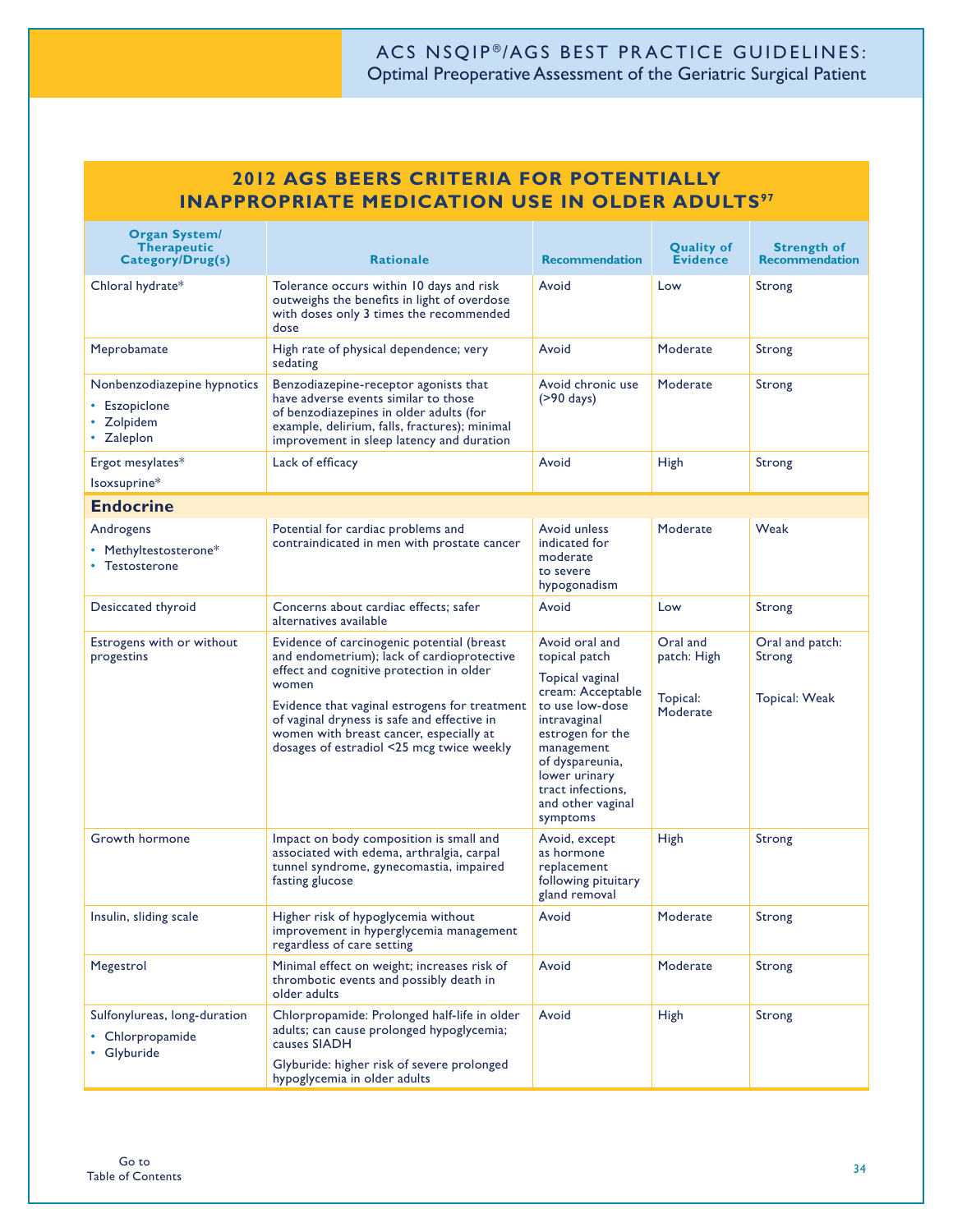| <b>2012 AGS BEERS CRITERIA FOR POTENTIALLY</b><br><b>INAPPROPRIATE MEDICATION USE IN OLDER ADULTS''</b>                                                                                                                                                                                      |                                                                                                                                                                                                                                                                                                                                                                                                                                                                                                                                                   |                                                                                                                                                                           |                                                 |                                             |
|----------------------------------------------------------------------------------------------------------------------------------------------------------------------------------------------------------------------------------------------------------------------------------------------|---------------------------------------------------------------------------------------------------------------------------------------------------------------------------------------------------------------------------------------------------------------------------------------------------------------------------------------------------------------------------------------------------------------------------------------------------------------------------------------------------------------------------------------------------|---------------------------------------------------------------------------------------------------------------------------------------------------------------------------|-------------------------------------------------|---------------------------------------------|
| <b>Organ System/</b><br><b>Therapeutic</b><br>Category/Drug(s)                                                                                                                                                                                                                               | <b>Rationale</b>                                                                                                                                                                                                                                                                                                                                                                                                                                                                                                                                  | <b>Recommendation</b>                                                                                                                                                     | <b>Quality of</b><br><b>Evidence</b>            | <b>Strength of</b><br><b>Recommendation</b> |
| <b>Gastrointestinal</b>                                                                                                                                                                                                                                                                      |                                                                                                                                                                                                                                                                                                                                                                                                                                                                                                                                                   |                                                                                                                                                                           |                                                 |                                             |
| Metoclopramide                                                                                                                                                                                                                                                                               | Can cause extrapyramidal effects including<br>tardive dyskinesia; risk may be further<br>increased in frail older adult.                                                                                                                                                                                                                                                                                                                                                                                                                          | Avoid, unless for<br>gastroparesis.                                                                                                                                       | Moderate                                        | Strong                                      |
| Mineral oil, given orally                                                                                                                                                                                                                                                                    | Potential for aspiration and adverse effects;<br>safer alternatives available                                                                                                                                                                                                                                                                                                                                                                                                                                                                     | Avoid                                                                                                                                                                     | Moderate                                        | Strong                                      |
| Trimethobenzamide                                                                                                                                                                                                                                                                            | One of the least effective antiemetic drugs;<br>can cause extrapyramidal adverse effects                                                                                                                                                                                                                                                                                                                                                                                                                                                          | Avoid                                                                                                                                                                     | Moderate                                        | Strong                                      |
| <b>Pain Medications</b>                                                                                                                                                                                                                                                                      |                                                                                                                                                                                                                                                                                                                                                                                                                                                                                                                                                   |                                                                                                                                                                           |                                                 |                                             |
| Meperidine                                                                                                                                                                                                                                                                                   | Not an effective oral analgesic in dosages<br>commonly used; may cause neurotoxicity;<br>safer alternatives available                                                                                                                                                                                                                                                                                                                                                                                                                             | Avoid                                                                                                                                                                     | High                                            | Strong                                      |
| Non-COX-selective<br>NSAIDs, oral<br>• Aspirin > 325 mg/day<br>• Diclofenac<br>Diflunisal<br>• Etodolac<br>• Fenoprofen<br>• Ibuprofen<br>• Ketoprofen<br>Meclofenamate<br>• Mefenamic acid<br>• Meloxicam<br>Nabumetone<br>• Naproxen<br>• Oxaprozin<br>• Piroxicam<br>Sulindac<br>Tolmetin | Increases risk of GI bleeding/peptic ulcer<br>disease in high-risk groups, including<br>those >75 years old or taking oral or<br>parenteral corticosteroids, anticoagulants,<br>or antiplatelet agents; use of proton pump<br>inhibitor or misoprostol reduces but does<br>not eliminate risk; upper GI ulcers, gross<br>bleeding, or perforation caused by NSAIDs<br>occur in approximately 1% of patients<br>treated for 3-6 months, and in about 2%-4%<br>of patients treated for I year; these trends<br>continue with longer duration of use | Avoid chronic<br>use unless other<br>alternatives are<br>not effective and<br>patient can take<br>gastroprotective<br>agent (proton-<br>pump inhibitor or<br>misoprostol) | All others:<br>Moderate                         | Strong                                      |
| Indomethacin<br>Ketorolac, includes parenteral                                                                                                                                                                                                                                               | Increases risk of GI bleeding/peptic ulcer<br>disease in high-risk groups (see above non-<br><b>COX-selective NSAIDs)</b><br>Of all the NSAIDs, indomethacin has most<br>adverse effects                                                                                                                                                                                                                                                                                                                                                          | Avoid                                                                                                                                                                     | Indomethacin:<br>Moderate<br>Ketorolac:<br>High | Strong                                      |
| Pentazocine*                                                                                                                                                                                                                                                                                 | Opioid analgesic that causes CNS<br>adverse effects, including confusion and<br>hallucinations, more commonly than other<br>narcotic drugs; is also a mixed agonist and<br>antagonist; safer alternatives available                                                                                                                                                                                                                                                                                                                               | Avoid                                                                                                                                                                     | Low                                             | Strong                                      |
| Skeletal muscle relaxants<br>• Carisoprodol<br>• Chlorzoxazone<br>• Cyclobenzaprine<br>• Metaxalone<br>• Methocarbamol<br>• Orphenadrine                                                                                                                                                     | Most muscle relaxants poorly tolerated<br>by older adults because of anticholinergic<br>adverse effects, sedation, increased risk of<br>fractures; effectiveness at dosages tolerated<br>by older adults is questionable.                                                                                                                                                                                                                                                                                                                         | Avoid                                                                                                                                                                     | Moderate                                        | Strong                                      |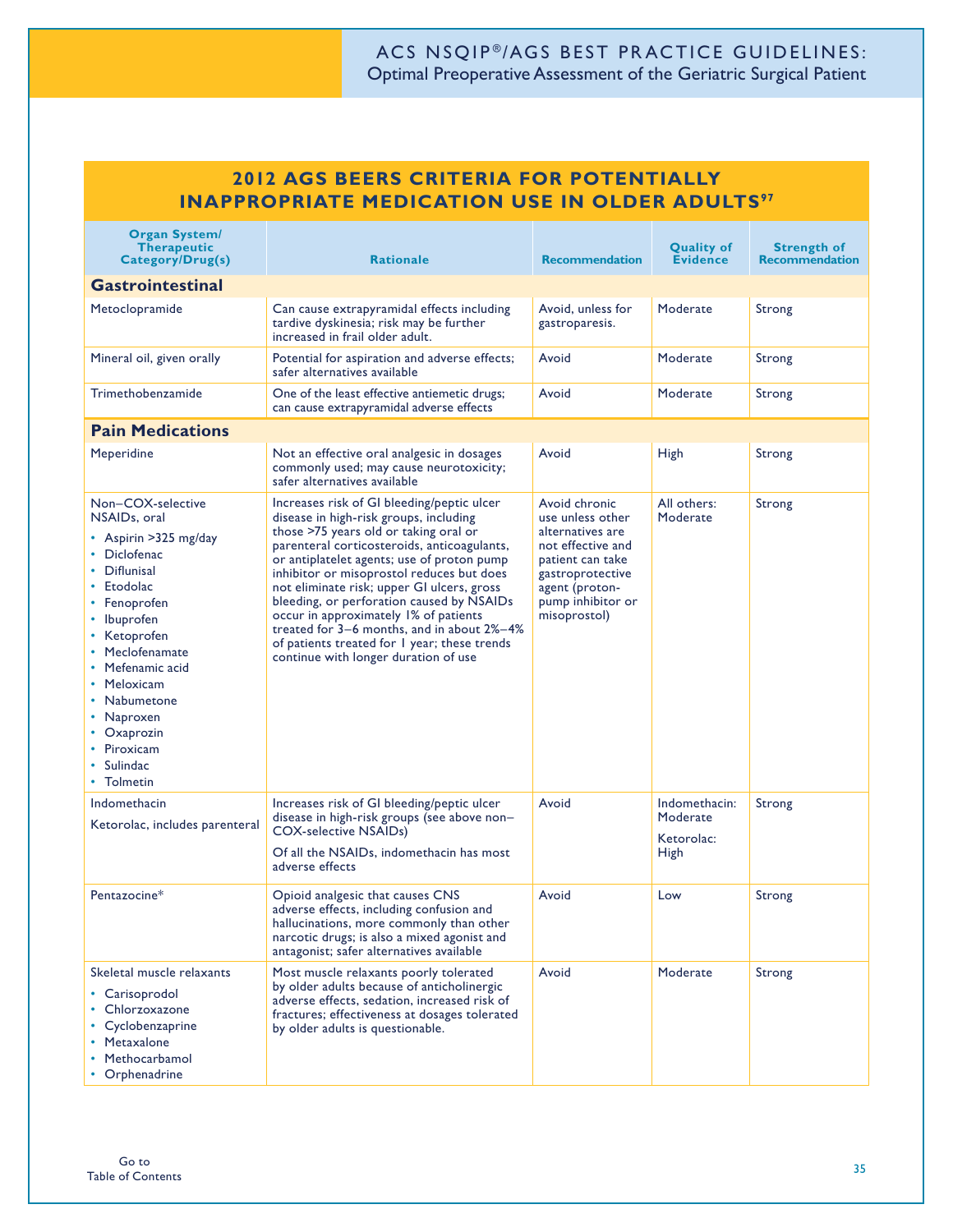### **2012 AGS BEERS CRITERIA FOR POTENTIALLY INAPPROPRIATE MEDICATION USE IN OLDER ADULTS?7**

| <b>Organ System/</b><br><b>Therapeutic</b><br>Category/Drug(s) | <b>Rationale</b> | <b>Recommendation</b> | <b>Quality of</b><br><b>Evidence</b> | <b>Strength of</b><br><b>Recommendation</b> |
|----------------------------------------------------------------|------------------|-----------------------|--------------------------------------|---------------------------------------------|
| *Infrequently used drugs                                       |                  |                       |                                      |                                             |

Abbreviations: ACEI, angiotensin converting-enzyme inhibitors; ARB, angiotensin receptor blockers; CNS, central nervous system; COX, cyclooxygenase; CrCl, creatinine clearance; Gl, gastrointestinal; NSAIDs, nonsteroidal anti-inflammatory drugs; SIADH, syndrome of inappropriate antidiuretic hormone secretion; TCAs, tricyclic antidepressants.

Reprinted from *Journal of the American Geriatrics Society,* Vol 60(4), The American Geriatrics Society 2012 Beers Criteria Update Expert Panel, American Geriatrics Society Updated Beers Criteria for Potentially Inappropriate Medication Use in Older Adults, p616-631, 2012, with permission from The American Geriatrics Society.

### **2012 AGS BEERS CRITERIA FOR POTENTIALLY INAPPROPRIATE MEDICATIONS TO BE USED WITH CAUTION IN OLDER ADULTS97**

| Drug(s)                                             | <b>Rationale</b>                                                                                                                                                                       | <b>Recommendation</b>                                                | <b>Quality of</b><br><b>Evidence</b> | <b>Strength of</b><br><b>Recommendation</b> |
|-----------------------------------------------------|----------------------------------------------------------------------------------------------------------------------------------------------------------------------------------------|----------------------------------------------------------------------|--------------------------------------|---------------------------------------------|
| Aspirin for primary prevention<br>of cardiac events | Lack of evidence of benefit versus risk<br>in individuals ≥80 years old                                                                                                                | Use with caution in<br>adults ≥80 years old                          | Low                                  | Weak                                        |
| Dabigatran                                          | Increased risk of bleeding compared<br>with warfarin in adults ≥75 years old;<br>lack of evidence for efficacy and safety<br>in patients with CrCl <30 mL/min                          | Use with caution in<br>adults ≥75 years old<br>or if CrCl <30 mL/min | Moderate                             | Weak                                        |
| Prasugrel                                           | Increased risk of bleeding in older<br>adults; risk may be offset by benefit in<br>highest-risk older patients (for example,<br>those with prior myocardial infarction<br>or diabetes) | Use with caution in<br>adults $\geq$ 75 years old                    | Moderate                             | Weak                                        |
| Antipsychotics                                      | May exacerbate or cause SIADH or                                                                                                                                                       | Use with caution                                                     | Moderate                             | Strong                                      |
| Carbamazepine                                       | hyponatremia; need to monitor sodium<br>level closely when starting or changing                                                                                                        |                                                                      |                                      |                                             |
| Carboplatin                                         | dosages in older adults due to increased                                                                                                                                               |                                                                      |                                      |                                             |
| Cisplatin                                           | risk                                                                                                                                                                                   |                                                                      |                                      |                                             |
| Mirtazapine                                         |                                                                                                                                                                                        |                                                                      |                                      |                                             |
| <b>SNRIs</b>                                        |                                                                                                                                                                                        |                                                                      |                                      |                                             |
| <b>SSRIs</b>                                        |                                                                                                                                                                                        |                                                                      |                                      |                                             |
| <b>TCAs</b>                                         |                                                                                                                                                                                        |                                                                      |                                      |                                             |
| Vincristine                                         |                                                                                                                                                                                        |                                                                      |                                      |                                             |
| Vasodilators                                        | May exacerbate episodes of syncope in<br>individuals with history of syncope                                                                                                           | Use with caution                                                     | Moderate                             | Weak                                        |

Abbreviations: CrCl, creatinine clearance; SIADH, syndrome of inappropriate antidiuretic hormone secretion; SSRIs, selective serotonin reuptake inhibitors; SNRIs, serotonin–norepinephrine reuptake inhibitors; TCAs, tricyclic antidepressants.

Reprinted from *Journal of the American Geriatrics Society,* Vol 60(4), The American Geriatrics Society 2012 Beers Criteria Update Expert Panel, American Geriatrics Society Updated Beers Criteria for Potentially Inappropriate Medication Use in Older Adults, p616-631, 2012, with permission from The American Geriatrics Society.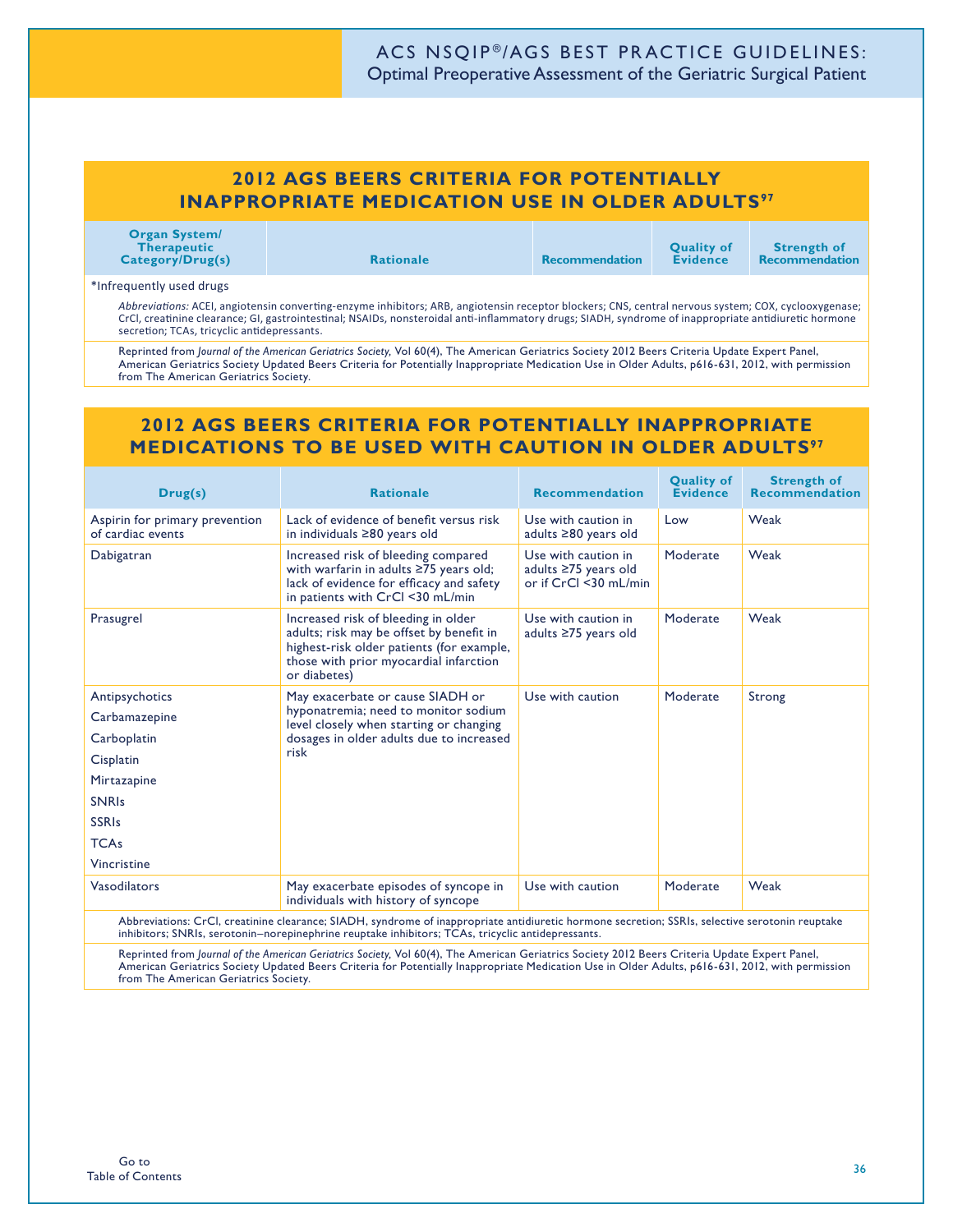| <b>FIRST- AND SECOND-GENERATION ANTIPSYCHOTICS<sup>97</sup></b>                                                                                |                                            |  |  |
|------------------------------------------------------------------------------------------------------------------------------------------------|--------------------------------------------|--|--|
| <b>First-Generation</b><br><b>(Conventional) Agents</b>                                                                                        | <b>Second-Generation (Atypical) Agents</b> |  |  |
| Chlorpromazine                                                                                                                                 | Aripiprazole                               |  |  |
| Fluphenazine                                                                                                                                   | Asenapine                                  |  |  |
| Haloperidol                                                                                                                                    | Clozapine                                  |  |  |
| Loxapine                                                                                                                                       | lloperidone                                |  |  |
| Molindone                                                                                                                                      | Lurasidone                                 |  |  |
| Perphenazine                                                                                                                                   | Olanzapine                                 |  |  |
| Pimozide                                                                                                                                       | Paliperidone                               |  |  |
| Promazine                                                                                                                                      | Quetiapine                                 |  |  |
| Thioridazine                                                                                                                                   | Risperidone                                |  |  |
| Thiothixene                                                                                                                                    | Ziprasidone                                |  |  |
| Trifluoperazine                                                                                                                                |                                            |  |  |
| Triflupromazine                                                                                                                                |                                            |  |  |
| Reprinted from Journal of the American Geriatrics Society, Vol 60(4), The American Geriatrics Society 2012 Beers Criteria Update Expert Panel, |                                            |  |  |

American Geriatrics Society Updated Beers Criteria for Potentially Inappropriate Medication Use in Older Adults, p616-631, 2012, with permission from The American Geriatrics Society.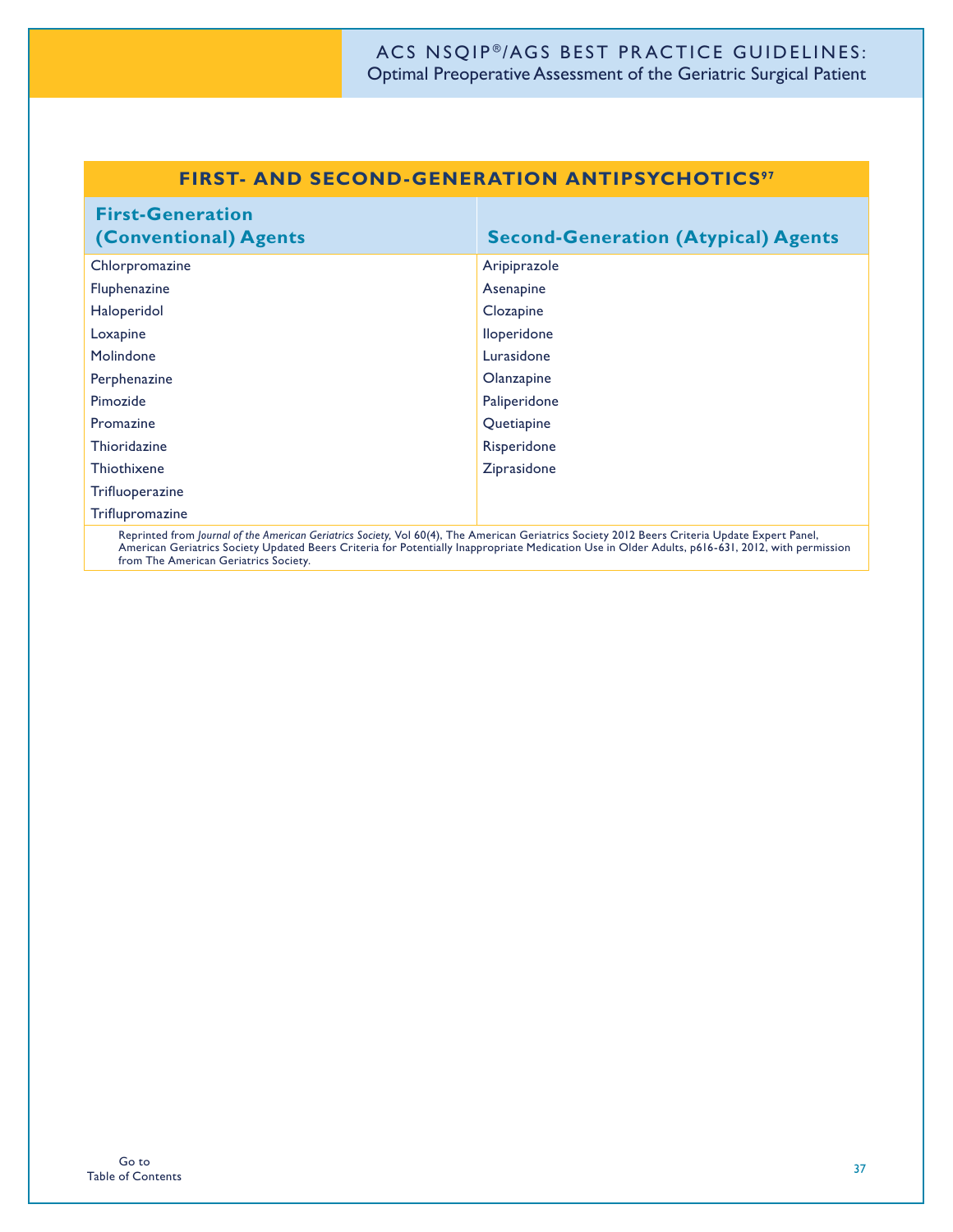| <b>DRUGS WITH STRONG ANTICHOLINERGIC PROPERTIES</b>                                                                                                                                     |                                                                                                                                                                                                                                                                    |  |  |
|-----------------------------------------------------------------------------------------------------------------------------------------------------------------------------------------|--------------------------------------------------------------------------------------------------------------------------------------------------------------------------------------------------------------------------------------------------------------------|--|--|
| <b>Antihistamines</b>                                                                                                                                                                   | <b>Anti-Parkinson Agents</b>                                                                                                                                                                                                                                       |  |  |
| • Brompheniramine<br>• Carbinoxamine<br>• Chlorpheniramine<br>• Clemastine<br>• Cyproheptadine<br>• Dimenhydrinate<br>• Diphenhydramine<br>• Hydroxyzine<br>• Loratadine<br>• Meclizine | • Benztropine<br>• Trihexyphenidyl                                                                                                                                                                                                                                 |  |  |
| <b>Antidepressants</b>                                                                                                                                                                  | <b>Antipsychotics</b>                                                                                                                                                                                                                                              |  |  |
| • Amitriptyline<br>• Amoxapine<br>• Clomipramine<br>• Desipramine<br>• Doxepin<br>• Imipramine<br>• Nortriptyline<br>• Paroxetine<br>• Protriptyline                                    | • Chlorpromazine<br>• Clozapine<br>• Fluphenazine<br>• Loxapine<br>• Olanzapine<br>• Perphenazine<br>• Pimozide<br>• Prochlorperazine<br>Promethazine                                                                                                              |  |  |
| • Trimipramine                                                                                                                                                                          | Thioridazine<br>Thiothixene<br>• Trifluoperazine                                                                                                                                                                                                                   |  |  |
| <b>Antimuscarinics (Urinary Incontinence)</b>                                                                                                                                           | <b>Antispasmodics</b>                                                                                                                                                                                                                                              |  |  |
| • Darifenacin<br>• Fesoterodine<br>Flavoxate<br>• Oxybutynin<br>• Solifenacin<br>• Tolterodine<br>• Trospium                                                                            | • Atropine products<br>· Belladonna alkaloids<br>Dicyclomine<br>• Homatropine<br>• Hyoscyamine products<br>• Loperamide<br>• Propantheline<br>• Scopolamine                                                                                                        |  |  |
| <b>Skeletal Muscle Relaxants</b>                                                                                                                                                        |                                                                                                                                                                                                                                                                    |  |  |
| • Carisoprodol<br>• Cyclobenzaprine<br>• Orphenadrine<br>$\cdot$ Tizanidine                                                                                                             | Reprinted from Journal of the American Geriatrics Society, Vol 60(4), The American Geriatrics Society 2012 Beers Criteria Update<br>Expert Panel, American Geriatrics Society Updated Beers Criteria for Potentially Inappropriate Medication Use in Older Adults, |  |  |
| p616-631, 2012, with permission from The American Geriatrics Society.<br>Go to<br><b>Table of Contents</b>                                                                              |                                                                                                                                                                                                                                                                    |  |  |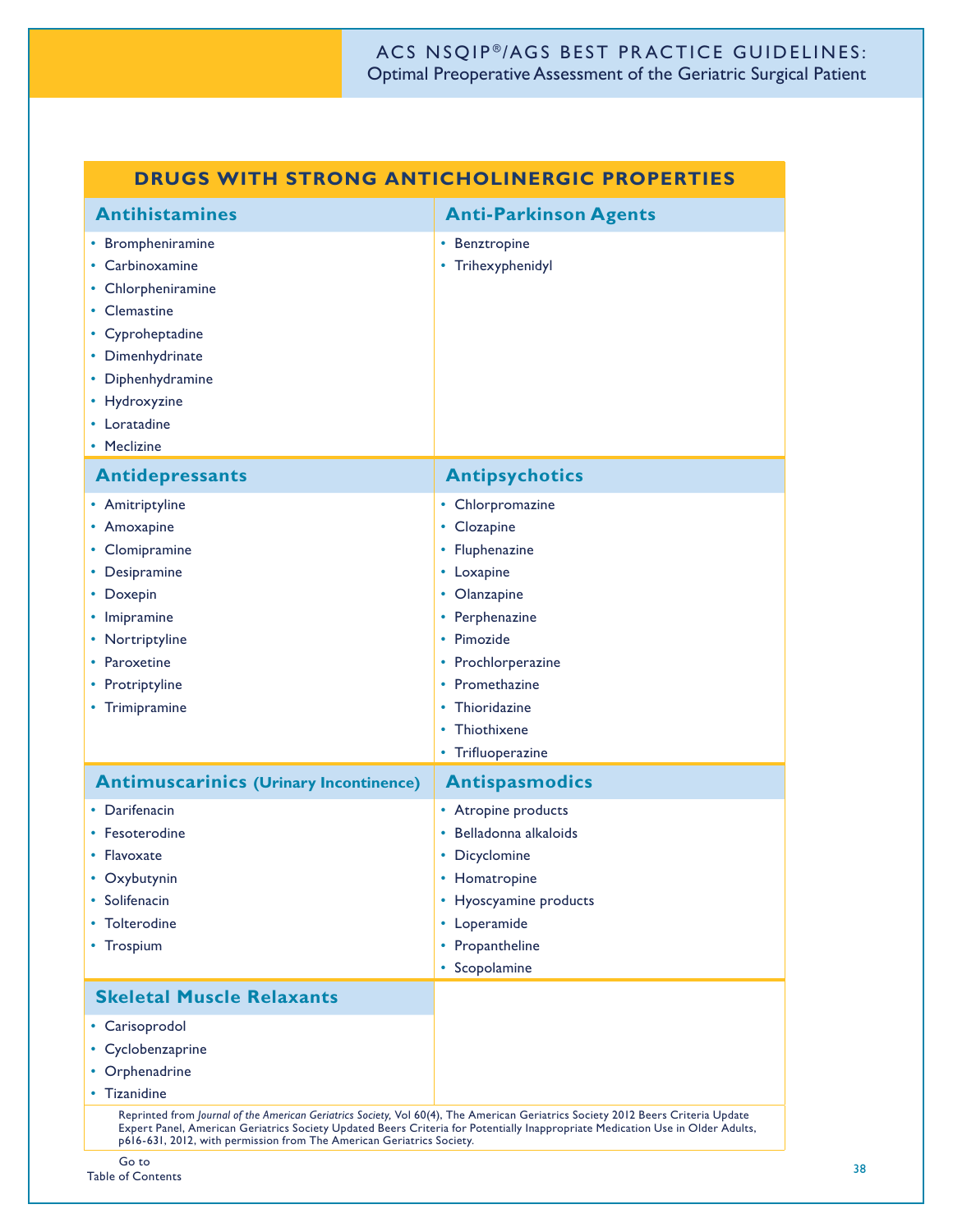# APPENDIX VI. Recommendations for Preoperative Discontinuation of Herbal Medicines/Supplements

### **HERBAL MEDICINES/SUPPLEMENTS: CLINICALLY IMPORTANT EFFECTS AND RECOMMENDATIONS FOR DISCONTINUATION127**

| <b>Herb</b>        | <b>Relevant</b><br>Pharmacological<br><b>Effect</b>                                                                                                                                                               | <b>Perioperative Concerns</b>                                                                                                                                                                                                                                                                              | <b>Preoperative</b><br><b>Discontinuation</b>    |  |
|--------------------|-------------------------------------------------------------------------------------------------------------------------------------------------------------------------------------------------------------------|------------------------------------------------------------------------------------------------------------------------------------------------------------------------------------------------------------------------------------------------------------------------------------------------------------|--------------------------------------------------|--|
| Echinacea          | Activation of cell-<br>mediated immunity                                                                                                                                                                          | Allergic reaction; decreased effectiveness<br>of immunosuppressants; potential for<br>immunosuppression with long-term use                                                                                                                                                                                 | No data                                          |  |
| Ephedra            | Increased heart rate and<br>blood pressure through<br>direct and indirect<br>sympathomimetic effects                                                                                                              | Risk of myocardial ischemia and stroke from<br>tachycardia and hypertension; ventricular<br>arrhythmias with halothane; long-term use<br>depletes endogenous catecholamines and may<br>cause intraoperative hemodynamic instability; life-<br>threatening interaction with monoamine oxidase<br>inhibitors | At least 24 hours before<br>a surgical operation |  |
| Garlic             | Inhibition of platelet<br>aggregation (may be<br>irreversible); increased<br>fibrinolysis; equivocal<br>antihypertensive activity                                                                                 | Potential to increase risk of bleeding, especially<br>when combined with other medications that<br>inhibit platelet aggregation                                                                                                                                                                            | At least 7 days before a<br>surgical operation   |  |
| Ginkgo             | Inhibition of platelet-<br>activating factor                                                                                                                                                                      | Potential to increase risk of bleeding, especially<br>when combined with other medications that<br>inhibit platelet aggregation                                                                                                                                                                            | At least 36 hours before<br>a surgical operation |  |
| Ginseng            | Lowers blood glucose;<br>inhibition of platelet<br>aggregation (may be<br>irreversible); increased<br>PT-PTT in animals; many<br>other diverse effects                                                            | Hypoglycemia; potential to increase risk of<br>bleeding; potential to decrease anticoagulation<br>effect of warfarin                                                                                                                                                                                       | At least 7 days before a<br>surgical operation   |  |
| Kava               | Sedation, anxiolysis                                                                                                                                                                                              | Potential to increase sedative effect of<br>anesthetics; potential for addiction, tolerance, and<br>withdrawal after abstinence unstudied                                                                                                                                                                  | At least 24 hours before<br>a surgical operation |  |
| St. John's<br>wort | Inhibition of<br>neurotransmitter<br>reuptake, monoamine<br>oxidase inhibition is<br>unlikely                                                                                                                     | Induction of cytochrome P450 enzymes, affecting<br>cyclosporine, warfarin, steroids, protease<br>inhibitors, and possibly benzodiazepines,<br>calcium channel blockers, and many other drugs;<br>decreased serum digoxin levels                                                                            | At least 5 days before a<br>surgical operation   |  |
| Valerian           | Sedation                                                                                                                                                                                                          | Potential to increase sedative effect of<br>anesthetics; benzodiazepine-like acute withdrawal;<br>potential to increase anesthetic requirements<br>with long-term use                                                                                                                                      | No data                                          |  |
|                    | Reprinted from Journal of the American Medical Association, Vol 286(2), Ang-Lee MK and Moss J. Herbal Medicines and Perioperative Care, p208-216,<br>2001, with permission from The American Medical Association. |                                                                                                                                                                                                                                                                                                            |                                                  |  |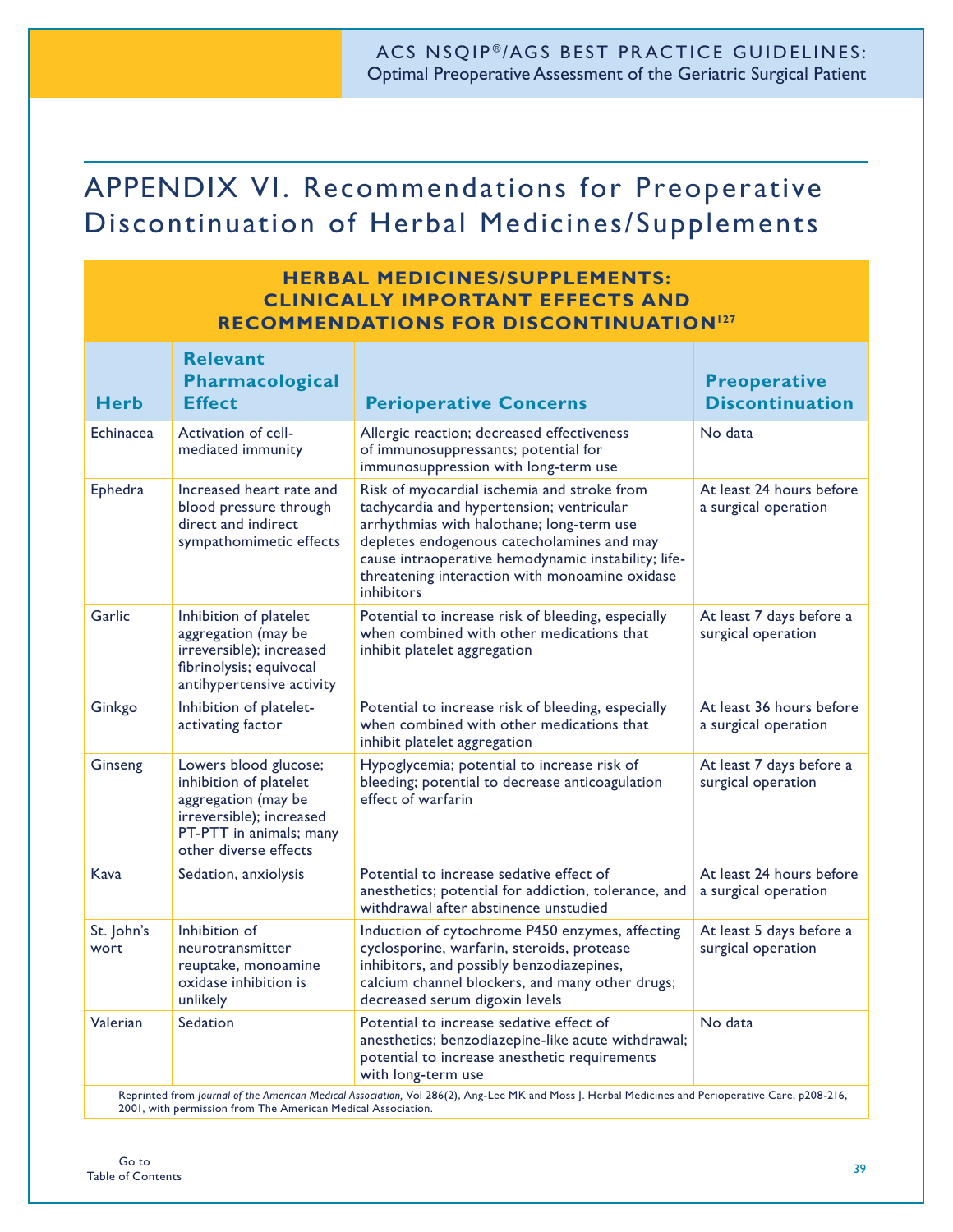# APPENDIX VII. ACC/AHA Guidelines for Perioperative Beta Blockers

### **ACC/AHA GUIDELINES FOR PERIOPERATIVE BETA BLOCKERS21,52**

### **Full Recommendations52**

#### **Class I:**

 Beta blockers should be continued in patients undergoing a surgical operation who are receiving beta-blockers to treat angina, symptomatic arrhythmias, hypertension, or other ACC/AHA Class I guideline indications. (Level of evidence C)

#### **Class IIa:**

- Beta blockers titrated to heart rate and blood pressure are probably recommended for patients undergoing vascular surgery who are at high cardiac risk owing to coronary artery disease or the finding of cardiac ischemia on preoperative testing. (Level of evidence B)
- Beta blockers titrated to heart rate and blood pressure are reasonable for patients in whom preoperative assessment for vascular surgery identifies high cardiac risk, as defined by the presence of more than one clinical risk factor (history of ischemic heart disease, history of compensated or prior heart failure, history of cerebrovascular disease, diabetes mellitus, renal insufficiency (>2 mg/dL). (Level of evidence C)
- Beta blockers titrated to heart rate and blood pressure are reasonable for patients in whom preoperative assessment identifies coronary artery disease or high cardiac risk, as defined by the presence of more than one clinical risk factor, who are undergoing an intermediate-risk surgical operation. (Level of evidence B)

#### **Class IIb:**

- The usefulness of beta-blockers is uncertain for patients who are undergoing either intermediate-risk procedures or vascular surgery in whom preoperative assessment identifies a single clinical risk factor in the absence of coronary artery disease. (Level of evidence C)
- The usefulness of beta-blockers is uncertain in patients undergoing vascular surgery with no clinical risk factors who are not currently taking beta-blockers. (Level of evidence B)

#### **Class III:**

- Beta-blockers should not be given to patients undergoing a surgical operation who have absolute contraindications to beta-blockers. (Level of evidence C)
- Routine administration of high-dose beta-blockers in the absence of dose titration is not useful and may be harmful to patients not currently taking beta-blockers who are undergoing noncardiac surgery. (Level of evidence B)

NOTE: These focused updates in 2009 reflect new evidence that was elucidated after the publication of the "2007 ACC/AHA 2007 Guidelines on Perioperative Cardiovascular Evaluation and Care for Noncardiac Surgery." Most notable was the POISE (PeriOperative ISchemic Evaluation) trial, a large, randomized-controlled trial of fixed higher dose, extended-release metoprolol started the day of noncardiac surgery. This study confirmed reductions in the rates of myocardial infarction, cardiac revascularization, and clinically significant atrial fibrillation; this was offset by increased rates of death, stroke, and clinically significant hypotension and bradycardia.50 This prompted the updates, including the recommendation against routine preoperative initiation of high-dose beta blockers in patients not currently taking them, especially in the absence of titration.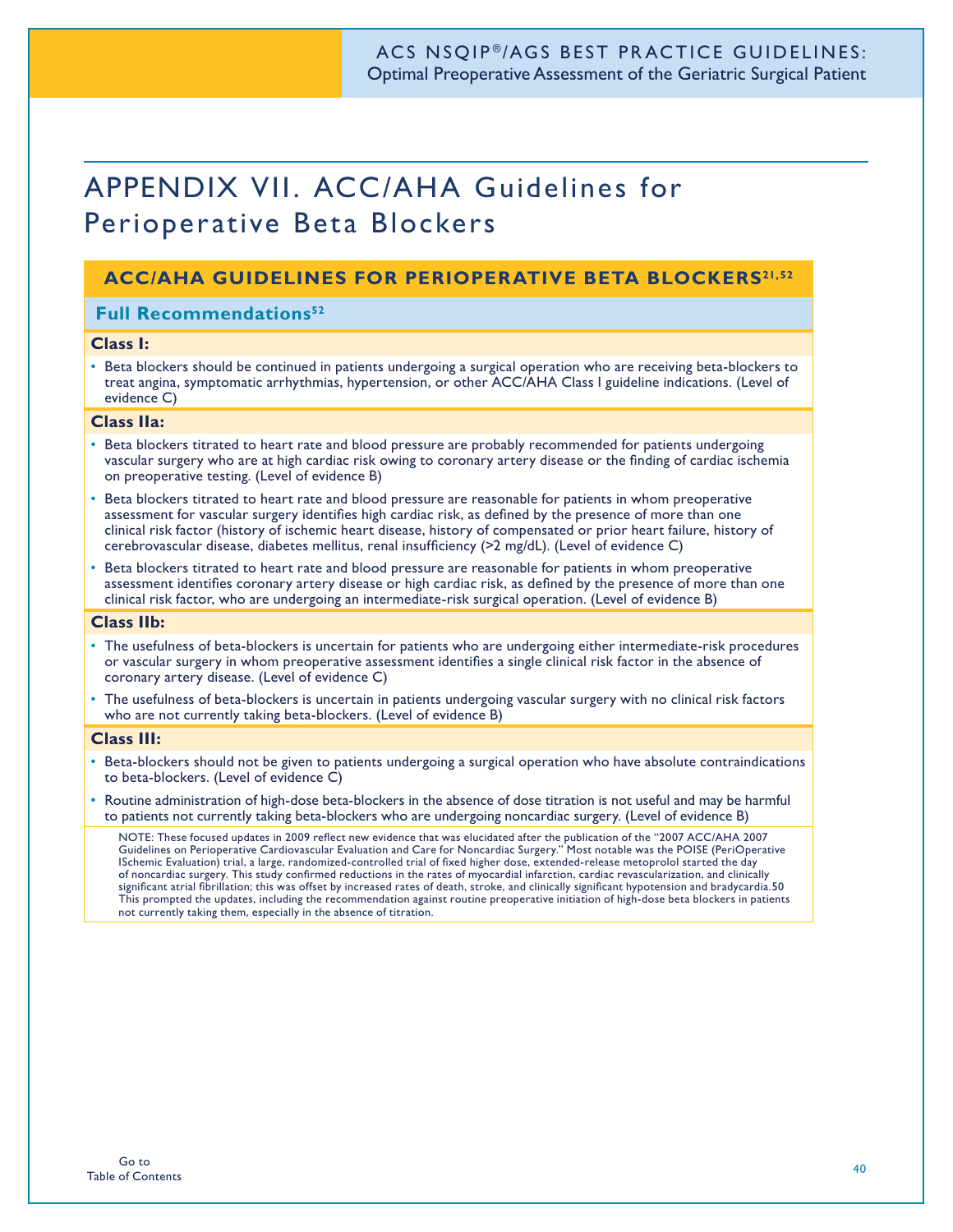# EXPERT PANEL

## Co-chairs:

Nestor F. Esnaola, MD, MPH, MBA, FACS *Department of Surgery, Medical University of South Carolina, Charleston, SC American College of Surgeons, Chicago, IL*

Ronnie A. Rosenthal, MD, MS, FACS *Department of Surgery, Yale School of Medicine, New Haven, CT Veterans Affairs Connecticut Healthcare System, West Haven, CT*

### Members:

James W. Davis, Jr., MD, FACP *Division of Geriatrics, David Geffen School of Medicine at UCLA, Los Angeles, CA*

George W. Drach, MD, FACS *Division of Urology, Perelman School of Medicine, University of Pennsylvania, Philadelphia, PA*

Emily V. A. Finlayson, MD, MS, FACS *Department of Surgery, UCSF School of Medicine, San Francisco, CA*

Evelyn C. Granieri, MD, MPH, MSEd *Division of Geriatric Medicine and Aging, Columbia University College of Physicians and Surgeons, New York, NY*

Mark R. Katlic, MD, MMM, FACS *Department of Surgery, Sinai Hospital of Baltimore, Baltimore, MD*

Clifford Y. Ko, MD, MS, MSHS, FACS *Department of Surgery, David Geffen School of Medicine at UCLA, Los Angeles, CA American College of Surgeons, Chicago, IL*

Sandhya A. Lagoo-Deenadayalan, MD, PhD, FACS *Department of Surgery, Duke University School of Medicine, Durham, NC*

Nancy E. Lundebjerg, MPA *American Geriatrics Society, New York, NY*

Martin A. Makary, MD, MPH, FACS *Department of Surgery, Johns Hopkins School of Medicine, Baltimore, Maryland*

J. Patrick O'Leary, MD, FACS Deans Office for Clinical Affairs, Herbert Wertheim College of Medicine, Florida International University, Miami, FL

Walter E. Pofahl II, MD, FACS *Department of Surgery, Brody School of Medicine, East Carolina University, Greenville, NC*

#### Peter Pompei, MD, FACP

*Department of Medicine, Stanford University School of Medicine, Stanford, CA*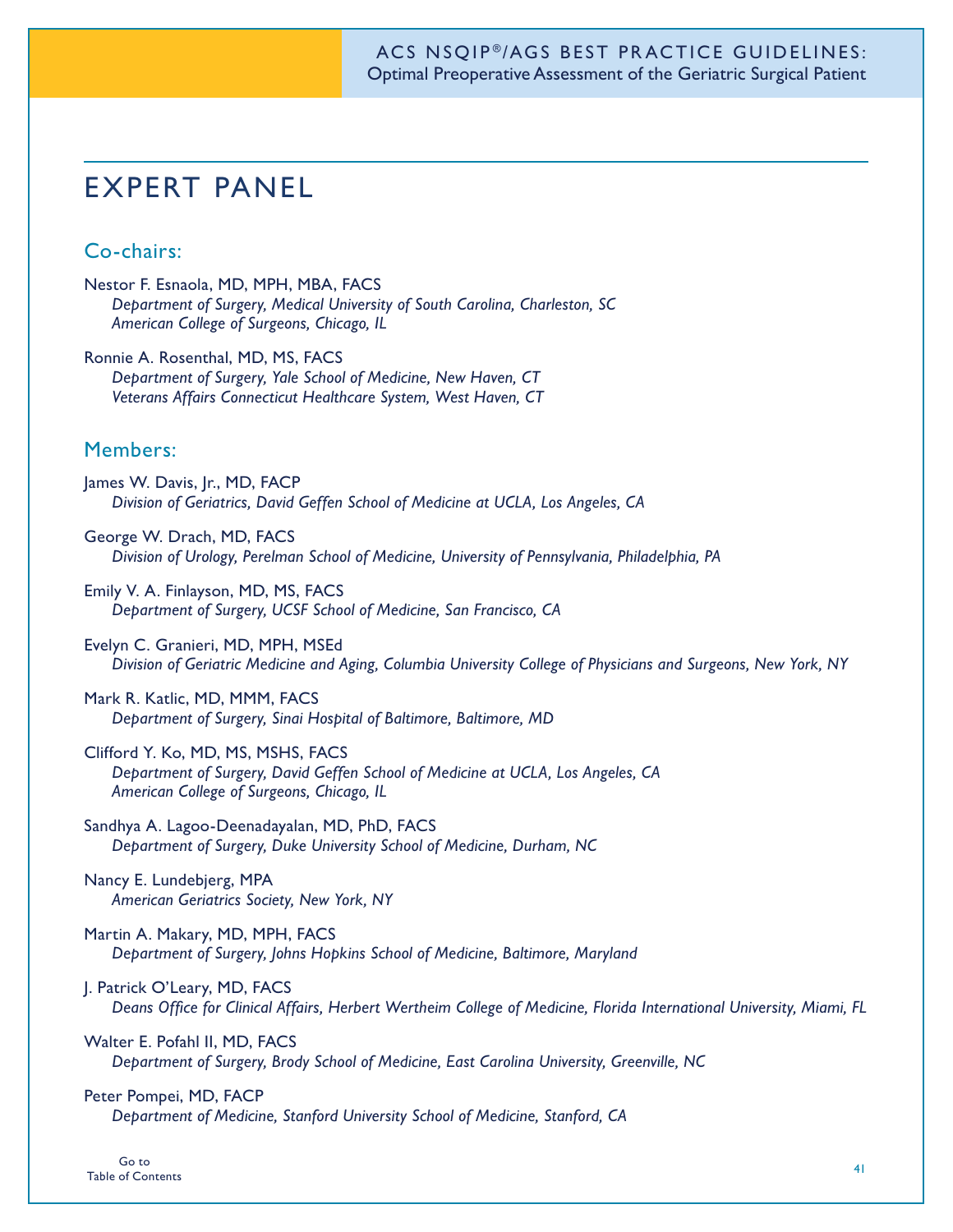Karen E. Richards, BA *Division of Research and Optimal Patient Care, American College of Surgeons, Chicago, IL*

Thomas N. Robinson, MD, MPH, FACS *Department of Surgery, University of Colorado at Denver School of Medicine, Aurora, CO*

Marcia McGory Russell, MD *Department of Surgery, David Geffen School of Medicine at UCLA, Los Angeles, CA*

Jeffrey H. Silverstein, MD, CIP *Department of Anesthesiology, Mount Sinai School of Medicine, New York, NY*

Julie A. Sosa, MD, MA, FACS *Department of Surgery, Yale School of Medicine, New Haven, CT*

Lisa M. Walke, MD *Department of Internal Medicine (Geriatrics), Yale School of Medicine, New Haven, CT Veterans Affairs Connecticut Healthcare System, West Haven, CT*

Michael E. Zenilman, MD, FACS *Department of Surgery, Johns Hopkins University School of Medicine, Baltimore, MD*

### PEER REVIEWERS

#### **AGS Executive Committee**

Sharon A. Brangman, MD, FACP, AGSF *Department of Medicine, SUNY Upstate Medical University, Syracuse, NY*

James T. Pacala, MD, MS, AGSF *Department of Family Medicine and Community Health, University of Minnesota Medical School, Minneapolis, MN*

Cathy A. Alessi, MD, AGSF *Department of Medicine, David Geffen School of Medicine at UCLA, Los Angeles, CA VA Greater Los Angeles Healthcare System, Sepulveda, CA*

Keela A. Herr, PhD, RN, FAAN, AGSF *Department of Nursing Services and Patient Care, University of Iowa Hospitals and Clinics, Iowa City, IA*

Barbara M. Resnick, PhD, CRNP, FAAN, FAANP *Department of Organizational Systems and Adult Health, University of Maryland School of Nursing, Baltimore, MD*

### **AGS Clinical Practice and Models of Care Committee**

Matthew K. McNabney, MD *Division of Geriatric Medicine and Gerontology, Johns Hopkins School of Medicine, Baltimore, MD*

Paul L. Mulhausen, MD, MHS

*Department of Internal Medicine, University of Iowa Carver College of Medicine, Iowa City, IA*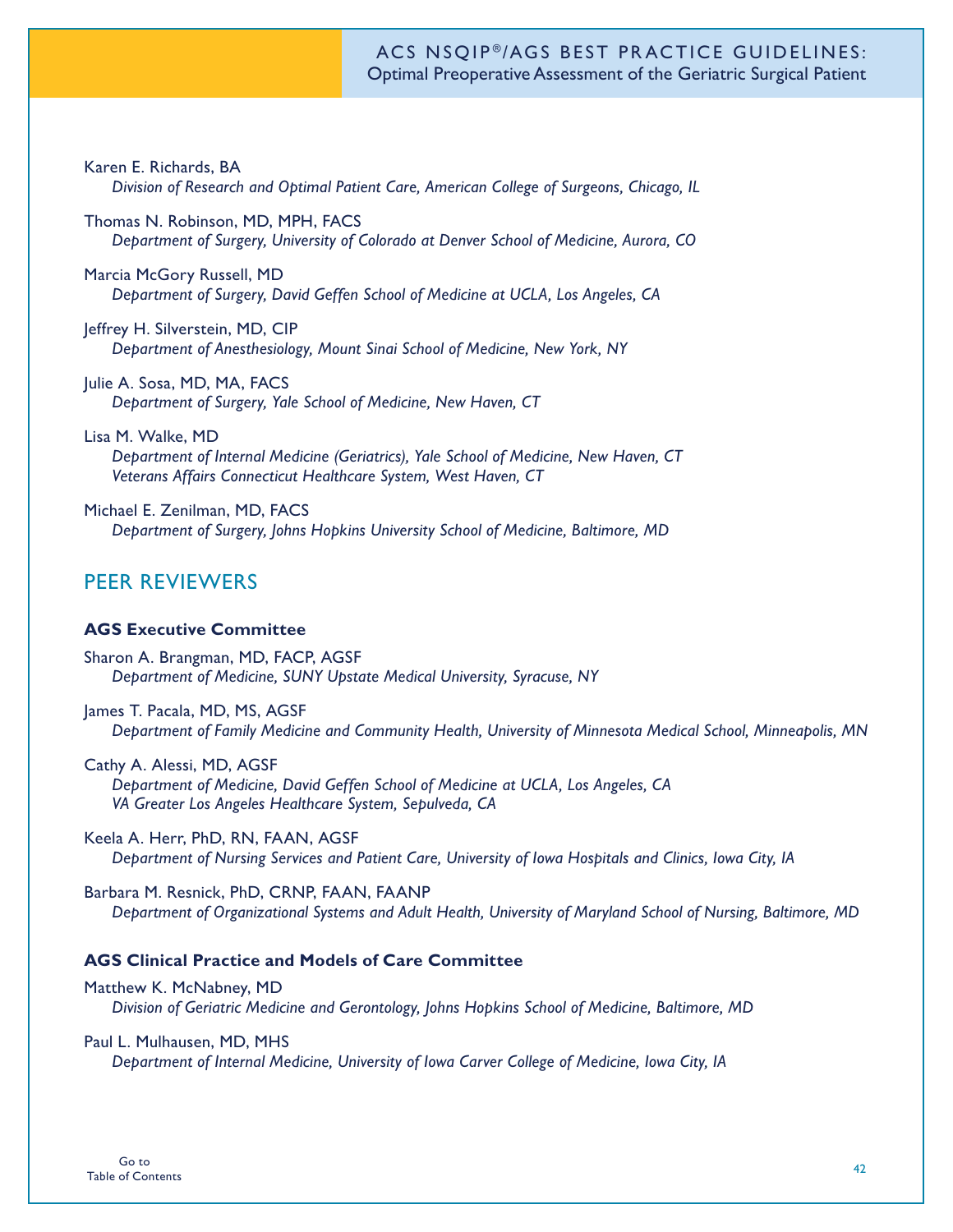The American College of Surgeons National Surgical Quality Improvement Program (ACS NSQIP) and the American Geriatrics Society (AGS) Best Practices Guidelines have been developed for quality improvement purposes. The documents may be downloaded and printed for personal use by health care professionals, and may also be used in quality improvement initiatives or programs. The documents may not be distributed for profit without the written consent of the American College of Surgeons and the American Geriatrics Society.

The intent of the ACS NSQIP/AGS Best Practices Guidelines is to provide health care professionals with evidence-based recommendations regarding the prevention, diagnosis, or treatment of common postsurgical complications. The Best Practices Guidelines do not include all potential options for prevention, diagnosis, and treatment. The responsible physician or health care provider must make the final decisions regarding patient care and take into account the patient's individual clinical presentation. The ACS NSQIP/AGS Best Practices Guidelines may be modified without notice.

The development of the ACS NSQIP/AGS Best Practices Guidelines was supported by the American Geriatrics Society, the John A. Hartford Foundation, and the American College of Surgeons.

THE JOHN A. HARTFORD FOUNDATION: Founded in 1929, the John A. Hartford Foundation's mission is to improve the health of older Americans. The Foundation is a committed champion of health care training, research, and service system innovations that will ensure the well-being and vitality of older adults. For more information, please visit *www.jhartfound.org.*

THE AMERICAN GERIATRICS SOCIETY: The American Geriatrics Society (AGS) is a not-for-profit organization of more than 6,000 health professionals devoted to improving the health, independence, and quality of life of all older people. The Society provides leadership to health care professionals, policy makers, and the public by implementing and advocating for programs in patient care, research, professional and public education, and public policy. For more information, please visit *www.americangeriatrics.org.*

THE AMERICAN COLLEGE OF SURGEONS: The American College of Surgeons (ACS) is a scientific and educational organization of surgeons that was founded in 1913 to improve the care of the surgical patient and to safeguard standards of care in an optimal and ethical practice environment. ACS is dedicated to the ethical and competent practice of surgery. Its achievements have significantly influenced the course of evidence-based surgery in America and have established ACS as an important advocate for all surgical patients. For more information, please visit *www.facs.org.*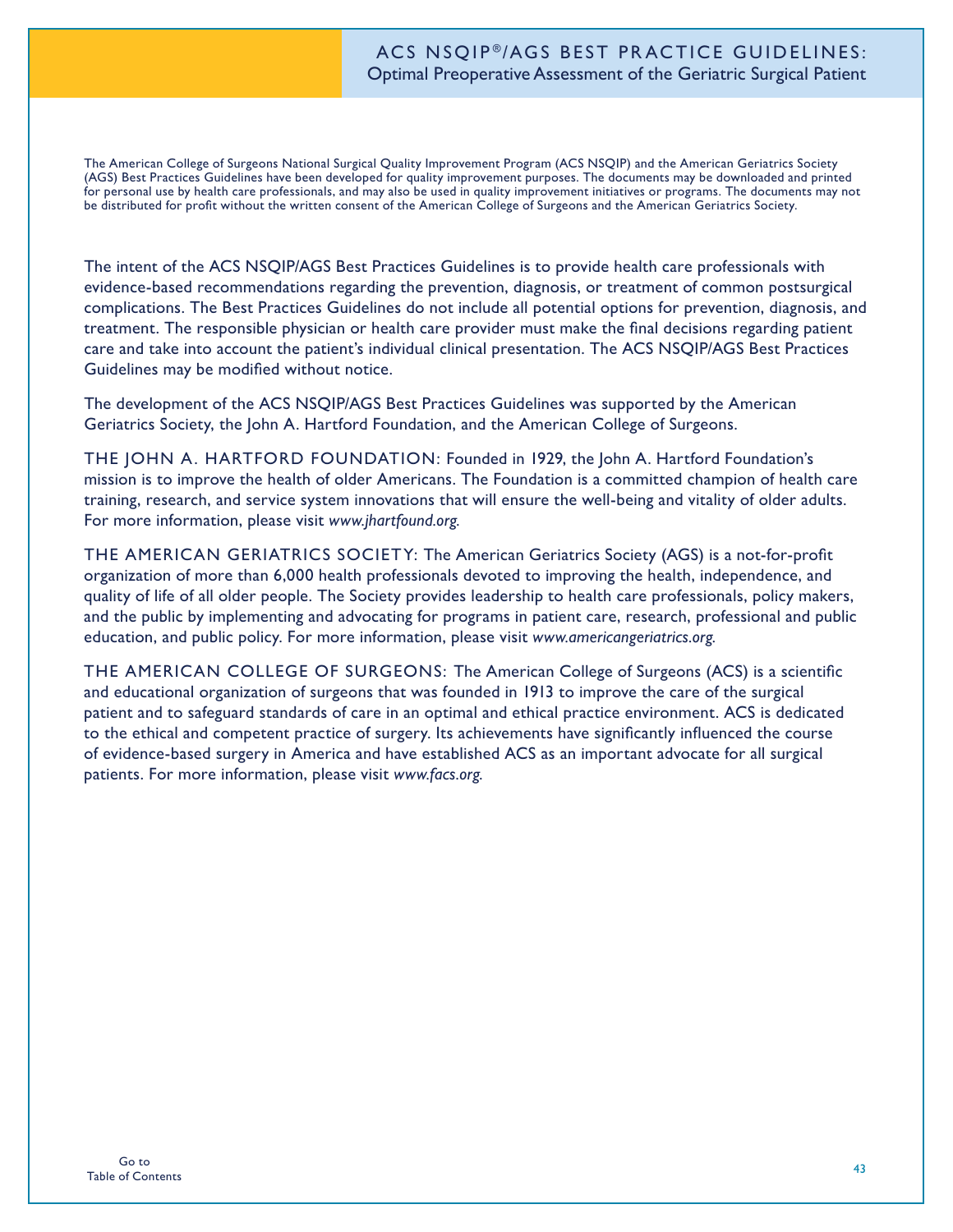# **REFERENCES**

- **1.** Vincent GK, Velkoff VA, U.S. Census Bureau. The next four decades the older population in the United States: 2010 to 2050. *Population estimates and projections P25-1138*. [Washington, DC: U.S. Dept. of Commerce, Economics and Statistics Administration, U.S. Census Bureau; 2010: http://purl.access.gpo.gov/GPO/LPS126599].
- **2.** Hobbs F, Stoops N. *Demographic trends in the 20th century: [census 2000 special reports]*. Washington, D.C.: U.S. Dept. of Commerce, Economics and Statistics Administration, U.S. Census Bureau; 2002.
- **3.** DeFrances CJ, Lucas CA, Buie VC, Golosinskiy A. 2006 National Hospital Discharge Survey. *Natl Health Stat Report.*  July 30, 2008;(5):1-20.
- **4.** Hall MJ, DeFrances CJ, Williams SN, Golosinskiy A, Schwartzman A. National Hospital Discharge Survey: 2007 summary. *Natl Health Stat Report.* October 26, 2010;(29):1-20, 24.
- **5.** Cullen KA, Hall MJ, Golosinskiy A. Ambulatory surgery in the United States, 2006. *Natl Health Stat Report.* January 28, 2009;(11):1-25.
- **6.** Etzioni DA, Liu JH, O'Connell JB, Maggard MA, Ko CY. Elderly patients in surgical workloads: A population-based analysis. *Am Surg.* November 2003;69(11):961-965.
- **7.** Plassman BL, Langa KM, Fisher GG, et al. Prevalence of cognitive impairment without dementia in the United States. *Ann Intern Med.* March 18, 2008;148(6):427-434.
- **8.** Plassman BL, Langa KM, Fisher GG, et al. Prevalence of dementia in the United States: The aging, demographics, and memory study. *Neuroepidemiology.* 2007;29(1-2):125-132.
- **9.** Corrada MM, Brookmeyer R, Berlau D, Paganini-Hill A, Kawas CH. Prevalence of dementia after age 90: Results from the 90+ study. *Neurology.* July 29, 2008;71(5):337-343.
- **10.** Brookmeyer R, Evans DA, Hebert L, et al. National estimates of the prevalence of Alzheimer's disease in the United States. Alzheimer's & dementia: The journal of the Alzheimer's Association. January 2011;7(1):61-73.
- **11.** Ansaloni L, Catena F, Chattat R, et al. Risk factors and incidence of postoperative delirium in elderly patients after elective and emergency surgery. *Br J Surg.* February 2010;97(2):273-280.
- **12.** Marcantonio ER, Goldman L, Mangione CM, et al. A clinical prediction rule for delirium after elective noncardiac surgery. *JAMA.* January 12, 1994;271(2):134-139.
- **13.** Robinson TN, Raeburn CD, Tran ZV, Angles EM, Brenner LA, Moss M. Postoperative delirium in the elderly: Risk factors and outcomes. *Ann Surg.* January 2009;249(1):173-178.
- **14.** Rudolph JL, Inouye SK, Jones RN, et al. Delirium: An independent predictor of functional decline after cardiac surgery. *J Am Geriatr Soc.* April 2010;58(4):643-649.
- **15.** Rudolph JL, Jones RN, Levkoff SE, et al. Derivation and validation of a preoperative prediction rule for delirium after cardiac surgery. *Circulation.* January 20, 2009;119(2):229-236.
- **16.** Knopman DS, Boeve BF, Petersen RC. Essentials of the proper diagnoses of mild cognitive impairment, dementia, and major subtypes of dementia. *Mayo Clin Proc.* October 2003;78(10):1290-1308.
- **17.** Deiner S, Silverstein JH. Postoperative delirium and cognitive dysfunction. *Br J Anaesth.* December 2009;103 Suppl 1:i41-46.
- **18.** Monk TG, Weldon BC, Garvan CW, et al. Predictors of cognitive dysfunction after major noncardiac surgery. *Anesthesiology.* January 2008;108(1):18-30.
- **19.** Borson S, Scanlan J, Brush M, Vitaliano P, Dokmak A. The mini-cog: a cognitive 'vital signs' measure for dementia screening in multi-lingual elderly. *Int J Geriatr Psychiatry.* November 2000;15(11):1021-1027.
- **20.** McGory ML, Kao KK, Shekelle PG, et al. Developing quality indicators for elderly surgical patients. *Ann Surg.* August 2009;250(2):338-347.
- **21.** Woolger JM. Preoperative testing and medication management. *Clin Geriatr Med.* November 2008;24(4):573-583, vii.
- **22.** Appelbaum PS. Clinical practice. Assessment of patients' competence to consent to treatment. *N Engl J Med.*  November 1, 2007;357(18):1834-1840.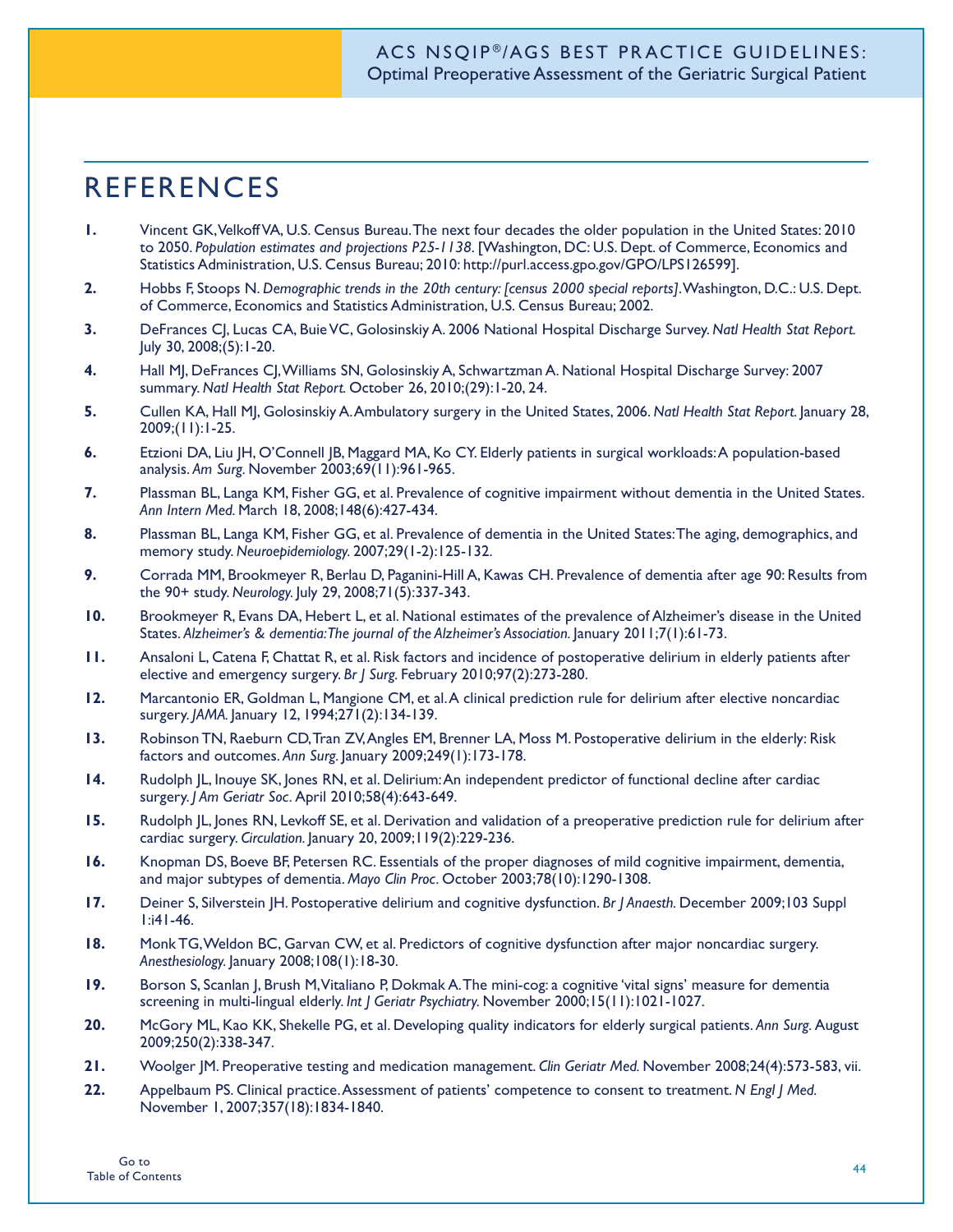- **23.** Steffens DC, Fisher GG, Langa KM, Potter GG, Plassman BL. Prevalence of depression among older Americans: The Aging, Demographics and Memory Study. *Int Psychogeriatr.* October 2009;21(5):879-888.
- **24.** Cole MG, Dendukuri N. Risk factors for depression among elderly community subjects: a systematic review and meta-analysis. *Am J Psychiatry.* June 2003;160(6):1147-1156.
- **25.** Blumenthal JA, Lett HS, Babyak MA, et al. Depression as a risk factor for mortality after coronary artery bypass surgery. *Lancet.* August 23, 2003;362(9384):604-609.
- **26.** Contrada RJ, Boulifard DA, Hekler EB, et al. Psychosocial factors in heart surgery: Presurgical vulnerability and postsurgical recovery. *Health Psychol.* May 2008;27(3):309-319.
- **27.** Ho PM, Masoudi FA, Spertus JA, et al. Depression predicts mortality following cardiac valve surgery. *Ann Thorac Surg.*  Apr 2005;79(4):1255-1259.
- **28.** De Cosmo G, Congedo E, Lai C, Primieri P, Dottarelli A, Aceto P. Preoperative psychologic and demographic predictors of pain perception and tramadol consumption using intravenous patient-controlled analgesia. *Clin J Pain.*  Jun 2008;24(5):399-405.
- **29.** aenzer P, Melzack R, Jeans ME. Influence of psychological factors on postoperative pain, mood and analgesic requirements. *Pain.* Mar 1986;24(3):331-342.
- **30.** Li C, Friedman B, Conwell Y, Fiscella K. Validity of the Patient Health Questionnaire 2 (PHQ-2) in identifying major depression in older people. *J Am Geriatr Soc.* Apr 2007;55(4):596-602.
- **31.** Dasgupta M, Dumbrell AC. Preoperative risk assessment for delirium after noncardiac surgery: a systematic review. *J Am Geriatr Soc.* Oct 2006;54(10):1578-1589.
- **32.** Demeure MJ, Fain MJ. The elderly surgical patient and postoperative delirium. *J Am Coll Surg.* November 2006;203(5):752-757.
- **33.** Clegg A, Young JB. Which medications to avoid in people at risk of delirium: A systematic review. *Age Ageing.* January 2011;40(1):23-29.
- **34.** Flinn DR, Diehl KM, Seyfried LS, Malani PN. Prevention, diagnosis, and management of postoperative delirium in older adults. *J Am Coll Surg.* August 2009;209(2):261-268; quiz 294.
- **35.** Lynch EP, Lazor MA, Gellis JE, Orav J, Goldman L, Marcantonio ER. The impact of postoperative pain on the development of postoperative delirium. *Anesth Analg.* April 1998;86(4):781-785.
- **36.** Morrison RS, Magaziner J, Gilbert M, et al. Relationship between pain and opioid analgesics on the development of delirium following hip fracture. *J Gerontol A Biol Sci Med Sci.* January 2003;58(1):76-81.
- **37.** Vaurio LE, Sands LP, Wang Y, Mullen EA, Leung JM. Postoperative delirium: The importance of pain and pain management. *Anesth Analg.* April 2006;102(4):1267-1273.
- **38.** Sieber FE. Postoperative delirium in the elderly surgical patient. *Anesthesiol Clin.* Sep 2009;27(3):451-464, table of contents.
- **39.** Blazer DG, Wu LT. The epidemiology of substance use and disorders among middle aged and elderly community adults: National survey on drug use and health. *Am J Geriatr Psychiatry.* March 2009;17(3):237-245.
- **40.** Blazer DG, Wu LT. The epidemiology of at-risk and binge drinking among middle-aged and elderly community adults: National Survey on Drug Use and Health. *Am J Psychiatry.* October 2009;166(10):1162-1169.
- **41.** Nath B, Li Y, Carroll JE, Szabo G, Tseng JF, Shah SA. Alcohol exposure as a risk factor for adverse outcomes in elective surgery. *J Gastrointest Surg.* November 2010;14(11):1732-1741.
- **42.** Tonnesen H, Kehlet H. Preoperative alcoholism and postoperative morbidity. *Br J Surg.* July 1999;86(7):869-874.
- **43.** Hinkin CH, Castellon SA, Dickson-Fuhrman E, Daum G, Jaffe J, Jarvik L. Screening for drug and alcohol abuse among older adults using a modified version of the CAGE. A*m J* Addict. Fall 2001;10(4):319-326.
- **44.** Beullens J, Aertgeerts B. Screening for alcohol abuse and dependence in older people using DSM criteria: A review. *Aging Ment Health.* January 2004;8(1):76-82.
- **45.** Berks J, McCormick R. Screening for alcohol misuse in elderly primary care patients: A systematic literature review. *Int Psychogeriatr.* December 2008;20(6):1090-1103.
- **46.** McGrath A, Crome P, Crome IB. Substance misuse in the older population. *Postgrad Med J.* April 2005;81(954):228- 231.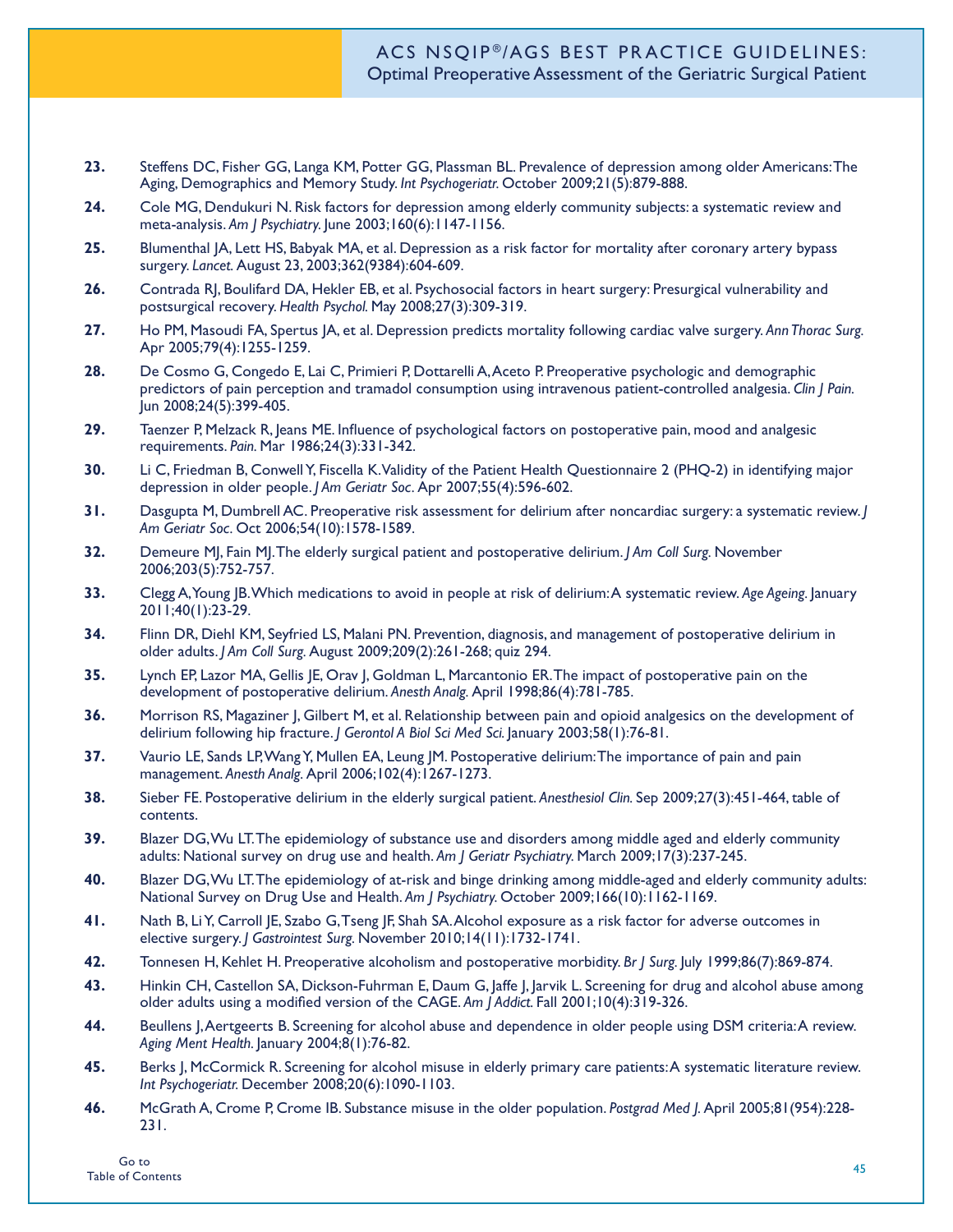- **47.** Lee TH, Marcantonio ER, Mangione CM, et al. Derivation and prospective validation of a simple index for prediction of cardiac risk of major noncardiac surgery. *Circulation.* September 7, 1999;100(10):1043-1049.
- **48.** Devereaux PJ, Goldman L, Cook DJ, Gilbert K, Leslie K, Guyatt GH. Perioperative cardiac events in patients undergoing noncardiac surgery: A review of the magnitude of the problem, the pathophysiology of the events and methods to estimate and communicate risk. *Cmaj.* September 13, 2005;173(6):627-634.
- **49.** Landesberg G, Beattie WS, Mosseri M, Jaffe AS, Alpert JS. Perioperative myocardial infarction. *Circulation.* June 9, 2009;119(22):2936-2944.
- **50.** Devereaux PJ, Yang H, Yusuf S, et al. Effects of extended-release metoprolol succinate in patients undergoing noncardiac surgery (POISE trial): A randomised controlled trial. *Lancet.* May 31, 2008;371(9627):1839-1847.
- **51.** Davenport DL, Ferraris VA, Hosokawa P, Henderson WG, Khuri SF, Mentzer RM, Jr. Multivariable predictors of postoperative cardiac adverse events after general and vascular surgery: results from the patient safety in surgery study. *J Am Coll Surg.* June 2007;204(6):1199-1210.
- **52.** Fleischmann KE, Beckman JA, Buller CE, et al. 2009 ACCF/AHA focused update on perioperative beta blockade. *J Am Coll Cardiol.* November 24, 2009;54(22):2102-2128.
- **53.** Johnson RG, Arozullah AM, Neumayer L, Henderson WG, Hosokawa P, Khuri SF. Multivariable predictors of postoperative respiratory failure after general and vascular surgery: results from the patient safety in surgery study. *J Am Coll Surg.* June 2007;204(6):1188-1198.
- **54.** Smetana GW, Lawrence VA, Cornell JE. Preoperative pulmonary risk stratification for noncardiothoracic surgery: Systematic review for the American College of Physicians. *Ann Intern Med.* April 18, 2006;144(8):581-595.
- **55.** Qaseem A, Snow V, Fitterman N, et al. Risk assessment for and strategies to reduce perioperative pulmonary complications for patients undergoing noncardiothoracic surgery: A guideline from the American College of Physicians. *Ann Intern Med.* April 18, 2006;144(8):575-580.
- **56.** Fleischmann KE, Goldman L, Young B, Lee TH. Association between cardiac and noncardiac complications in patients undergoing noncardiac surgery: Outcomes and effects on length of stay. *Am J Med.* November 2003;115(7):515-520.
- **57.** Lawrence VA, Dhanda R, Hilsenbeck SG, Page CP. Risk of pulmonary complications after elective abdominal surgery. *Chest.* September 1996;110(3):744-750.
- **58.** Lawrence VA, Hilsenbeck SG, Mulrow CD, Dhanda R, Sapp J, Page CP. Incidence and hospital stay for cardiac and pulmonary complications after abdominal surgery. *J Gen Intern Med.* December 1995;10(12):671-678.
- **59.** Dimick JB, Chen SL, Taheri PA, Henderson WG, Khuri SF, Campbell DA, Jr. Hospital costs associated with surgical complications: A report from the private-sector National Surgical Quality Improvement Program. *J Am Coll Surg.*  October 2004;199(4):531-537.
- **60.** Manku K, Bacchetti P, Leung JM. Prognostic significance of postoperative in-hospital complications in elderly patients. I. Long-term survival. *Anesth Analg.* February 2003;96(2):583-589.
- **61.** Roberts J, Lawrence VA, Esnaola NF. ACS NSQIP Best Practices Guidelines: Prevention of Postoperative Pulmonary Complications. Chicago: American College of Surgeons; 2010.
- **62.** McAlister FA, Bertsch K, Man J, Bradley J, Jacka M. Incidence of and risk factors for pulmonary complications after nonthoracic surgery. *Am J Respir Crit Care Med.* March 1, 2005;171(5):514-517.
- **63.** Arozullah AM, Daley J, Henderson WG, Khuri SF. Multifactorial risk index for predicting postoperative respiratory failure in men after major noncardiac surgery. The National Veterans Administration Surgical Quality Improvement Program. *Ann Surg.* August 2000;232(2):242-253.
- **64.** Arozullah AM, Khuri SF, Henderson WG, Daley J. Development and validation of a multifactorial risk index for predicting postoperative pneumonia after major noncardiac surgery. *Ann Intern Med.* November 20, 2001;135(10):847-857.
- **65.** Gupta RM, Parvizi J, Hanssen AD, Gay PC. Postoperative complications in patients with obstructive sleep apnea syndrome undergoing hip or knee replacement: A case-control study. *Mayo Clin Proc.* September 2001;76(9):897-905.
- **66.** Lai HC, Wang KY, Lee WL, Ting CT, Liu TJ. Severe pulmonary hypertension complicates postoperative outcome of non-cardiac surgery. *Br J Anaesth.* August 2007;99(2):184-190.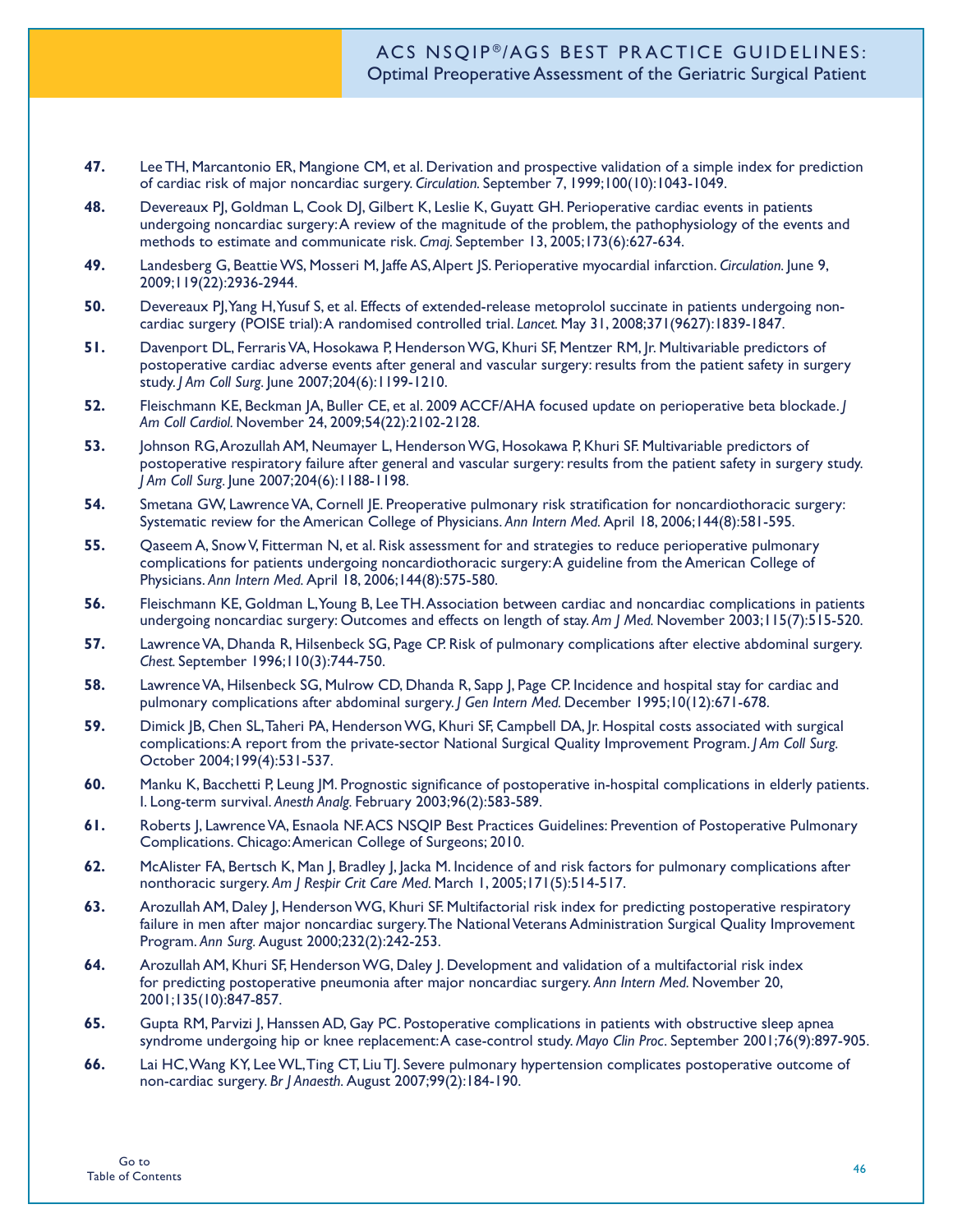- **67.** Ramakrishna G, Sprung J, Ravi BS, Chandrasekaran K, McGoon MD. Impact of pulmonary hypertension on the outcomes of noncardiac surgery: Predictors of perioperative morbidity and mortality. *J Am Coll Cardiol.* May 17, 2005;45(10):1691-1699.
- **68.** Smetana GW. Postoperative pulmonary complications: an update on risk assessment and reduction. *Cleve Clin J Med.*  November 2009;76 Suppl 4:S60-65.
- **69.** O'Brien MM, Gonzales R, Shroyer AL, et al. Modest serum creatinine elevation affects adverse outcome after general surgery. *Kidney Int.* August 2002;62(2):585-592.
- **70.** Berg H, Roed J, Viby-Mogensen J, et al. Residual neuromuscular block is a risk factor for postoperative pulmonary complications. A prospective, randomised, and blinded study of postoperative pulmonary complications after atracurium, vecuronium and pancuronium. *Acta Anaesthesiol Scand.* October 1997;41(9):1095-1103.
- **71.** Doyle RL. Assessing and modifying the risk of postoperative pulmonary complications. *Chest.* May 1999;115(5 Suppl):77S-81S.
- **72.** Smetana GW. Preoperative pulmonary assessment of the older adult. *Clin Geriatr Med.* February 2003;19(1):35-55.
- **73.** Moller AM, Villebro N, Pedersen T, Tonnesen H. Effect of preoperative smoking intervention on postoperative complications: A randomised clinical trial. *Lancet.* Jan 12 2002;359(9301):114-117.
- **74.** Bluman LG, Mosca L, Newman N, Simon DG. Preoperative smoking habits and postoperative pulmonary complications. *Chest.* April 1998;113(4):883-889.
- **75.** Lindstrom D, Sadr Azodi O, Wladis A, et al. Effects of a perioperative smoking cessation intervention on postoperative complications: A randomized trial. *Ann Surg.* November 2008;248(5):739-745.
- **76.** Myers K, Hajek P, Hinds C, McRobbie H. Stopping smoking shortly before surgery and postoperative complications: A systematic review and meta-analysis. *Arch Intern Med.* June 13, 2011;171(11):983-989.
- **77.** Hulzebos EH, Helders PJ, Favie NJ, De Bie RA, Brutel de la Riviere A, Van Meeteren NL. Preoperative intensive inspiratory muscle training to prevent postoperative pulmonary complications in high-risk patients undergoing CABG surgery: A randomized clinical trial. *JAMA.* October 18, 2006;296(15):1851-1857.
- **78.** Robinson TN, Eiseman B, Wallace JI, et al. Redefining geriatric preoperative assessment using frailty, disability and comorbidity. *Ann Surg.* September 2009;250(3):449-455.
- **79.** Hamel MB, Henderson WG, Khuri SF, Daley J. Surgical outcomes for patients aged 80 and older: morbidity and mortality from major noncardiac surgery. *J Am Geriatr Soc.* March 2005;53(3):424-429.
- **80.** Brouquet A, Cudennec T, Benoist S, et al. Impaired mobility, ASA status and administration of tramadol are risk factors for postoperative delirium in patients aged 75 years or more after major abdominal surgery. *Ann Surg.* April 2010;251(4):759-765.
- **81.** Chen TY, Anderson DJ, Chopra T, Choi Y, Schmader KE, Kaye KS. Poor functional status is an independent predictor of surgical site infections due to methicillin-resistant Staphylococcus aureus in older adults. *J Am Geriatr Soc.* March 2010;58(3):527-532.
- **82.** Anderson DJ, Chen LF, Schmader KE, et al. Poor functional status as a risk factor for surgical site infection due to methicillin-resistant Staphylococcus aureus. *Infect Control Hosp Epidemiol.* September 2008;29(9):832-839.
- **83.** Robinson TN, Wallace JI, Wu DS, et al. Accumulated frailty characteristics predict postoperative discharge institutionalization in the geriatric patient. *J Am Coll Surg.* July 2011;213(1):37-42; discussion 42-34.
- **84.** Lawrence VA, Hazuda HP, Cornell JE, et al. Functional independence after major abdominal surgery in the elderly. *J Am Coll Surg.* November 2004;199(5):762-772.
- **85.** Lachs MS, Feinstein AR, Cooney LM, Jr., et al. A simple procedure for general screening for functional disability in elderly patients. *Ann Intern Med.* May 1 1990;112(9):699-706.
- **86.** Summary of the Updated American Geriatrics Society/British Geriatrics Society clinical practice guideline for prevention of falls in older persons. *J Am Geriatr Soc.* January 2011;59(1):148-157.
- **87.** Gunter KB, White KN, Hayes WC, Snow CM. Functional mobility discriminates nonfallers from one-time and frequent fallers. *J Gerontol A Biol Sci Med Sci.* November 2000;55(11):M672-676.
- **88.** Podsiadlo D, Richardson S. The timed "Up & Go": A test of basic functional mobility for frail elderly persons. *J Am Geriatr Soc.* February 1991;39(2):142-148.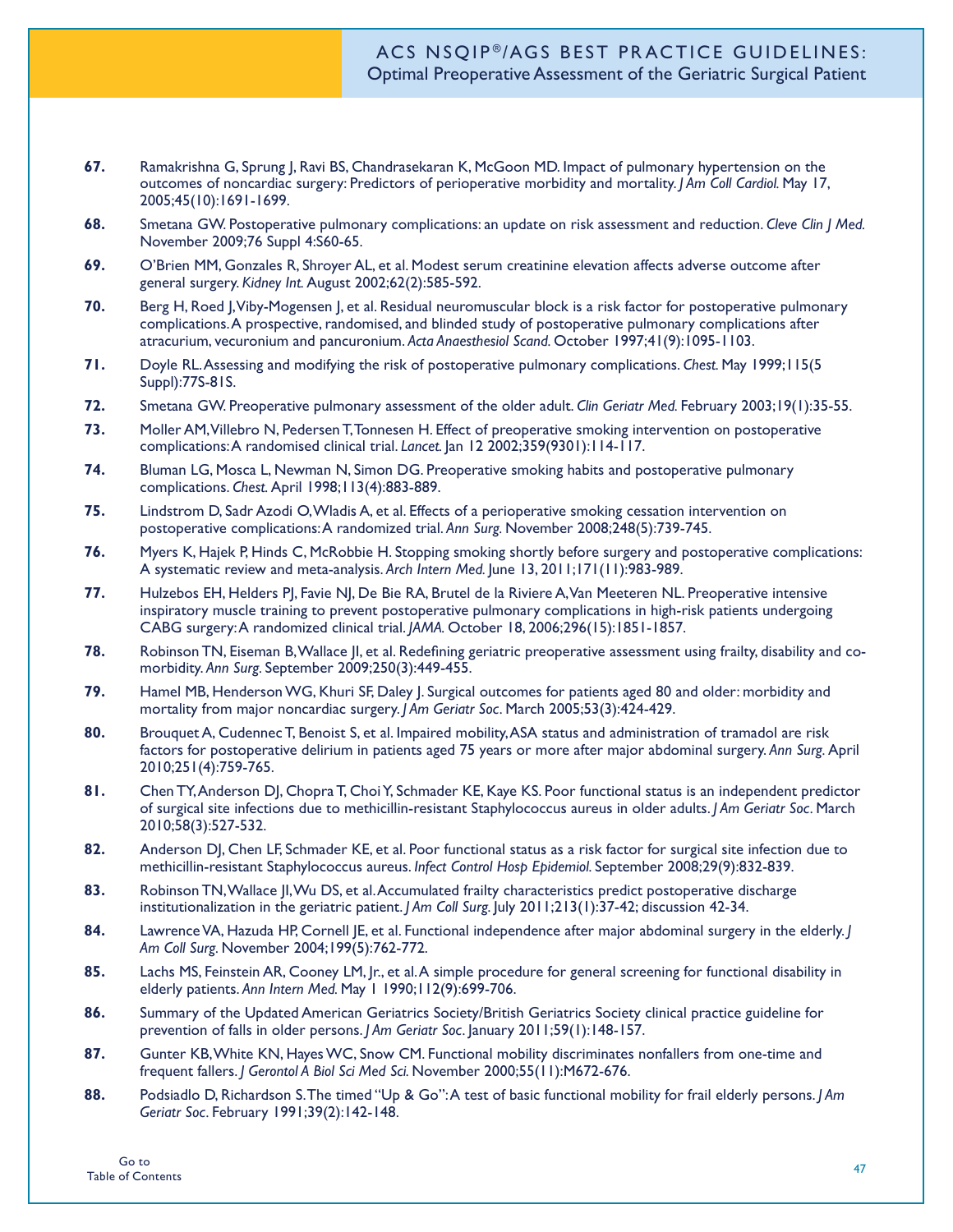- **89.** Fried LP, Tangen CM, Walston J, et al. Frailty in older adults: evidence for a phenotype. *J Gerontol A Biol Sci Med Sci.*  March 2001;56(3):M146-156.
- **90.** Fried LP, Ferrucci L, Darer J, Williamson JD, Anderson G. Untangling the concepts of disability, frailty, and comorbidity: implications for improved targeting and care. *J Gerontol A Biol Sci Med Sci.* March 2004;59(3):255-263.
- **91.** Bergman H, Ferrucci L, Guralnik J, et al. Frailty: an emerging research and clinical paradigm: Issues and controversies. *J Gerontol A Biol Sci Med Sci.* July 2007;62(7):731-737.
- **92.** Makary MA, Segev DL, Pronovost PJ, et al. Frailty as a predictor of surgical outcomes in older patients. *J Am Coll Surg.*  June 2010;210(6):901-908.
- **93.** Kaiser MJ, Bauer JM, Ramsch C, et al. Frequency of malnutrition in older adults: A multinational perspective using the mini nutritional assessment. *J Am Geriatr Soc.* September 2010;58(9):1734-1738.
- **94.** Schiesser M, Kirchhoff P, Muller MK, Schafer M, Clavien PA. The correlation of nutrition risk index, nutrition risk score, and bioimpedance analysis with postoperative complications in patients undergoing gastrointestinal surgery. *Surgery.* May 2009;145(5):519-526.
- **95.** Weimann A, Braga M, Harsanyi L, et al. ESPEN Guidelines on Enteral Nutrition: Surgery including organ transplantation. *Clin Nutr.* April 2006;25(2):224-244.
- **96.** Whinney C. Perioperative medication management: General principles and practical applications. *Cleve Clin J Med.*  November 2009;76 Suppl 4:S126-132.
- **97.** American Geriatrics Society Updated Beers Criteria for Potentially Inappropriate Medication Use in Older Adults. *J Am Geriatr Soc.* February 29, 2012.
- **98.** Fong HK, Sands LP, Leung JM. The role of postoperative analgesia in delirium and cognitive decline in elderly patients: A systematic review. *Anesth Analg.* April 2006;102(4):1255-1266.
- **99.** Biccard BM, Sear JW, Foex P. Statin therapy: A potentially useful peri-operative intervention in patients with cardiovascular disease. *Anaesthesia.* November 2005;60(11):1106-1114.
- **100.** Stevens LA, Coresh J, Greene T, Levey AS. Assessing kidney function: Measured and estimated glomerular filtration rate. *N Engl J Med.* June 8, 2006;354(23):2473-2483.
- **101.** Qato DM, Alexander GC, Conti RM, Johnson M, Schumm P, Lindau ST. Use of prescription and over-thecounter medications and dietary supplements among older adults in the United States. *JAMA.* December 24, 2008;300(24):2867-2878.
- **102.** Hajjar ER, Cafiero AC, Hanlon JT. Polypharmacy in elderly patients. Am J Geriatr Pharmacother. December 2007;5(4):345-351.
- **103.** Barnett SR. Polypharmacy and perioperative medications in the elderly. *Anesthesiol Clin.* September 2009;27(3):377- 389.
- **104.** Silveira MJ, Kim SY, Langa KM. Advance directives and outcomes of surrogate decision making before death. *N Engl J Med.* April 1, 2010;362(13):1211-1218.
- **105.** Yang AD, Bentrem DJ, Pappas SG, et al. Advance directive use among patients undergoing high-risk operations. *American journal of surgery.* July 2004;188(1):98-101.
- **106.** Seckler AB, Meier DE, Mulvihill M, Paris BE. Substituted judgment: How accurate are proxy predictions? *Ann Intern Med.* July 15, 1991;115(2):92-98.
- **107.** Shalowitz DI, Garrett-Mayer E, Wendler D. The accuracy of surrogate decision makers: A systematic review. *Arch Intern Med.* March 13, 2006;166(5):493-497.
- **108.** Mattimore TJ, Wenger NS, Desbiens NA, et al. Surrogate and physician understanding of patients' preferences for living permanently in a nursing home. *J Am Geriatr Soc.* July 1997;45(7):818-824.
- **109.** Wendler D, Rid A. Systematic review: the effect on surrogates of making treatment decisions for others. *Ann Intern Med.* March 1, 2011;154(5):336-346.
- **110.** Fried TR, Bradley EH, Towle VR, Allore H. Understanding the treatment preferences of seriously ill patients. *N Engl J Med.* April 4, 2002;346(14):1061-1066.
- **111.** Munro J, Booth A, Nicholl J. Routine preoperative testing: A systematic review of the evidence. *Health Technol Assess.*  1997;1(12):i-iv, 1-62.